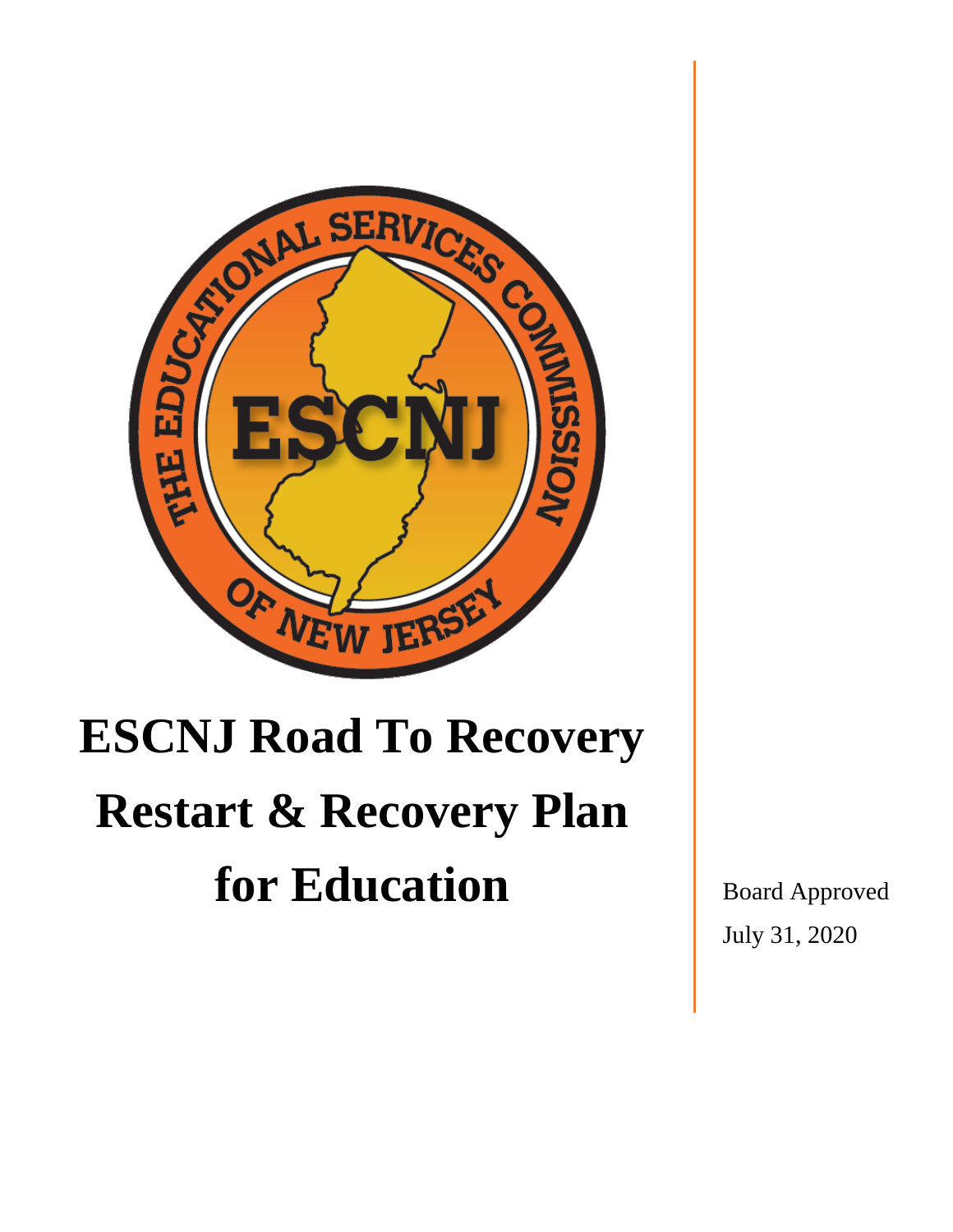# **Table of Contents**

| Introduction |                                                                                                                                   | 3  |
|--------------|-----------------------------------------------------------------------------------------------------------------------------------|----|
| A.           | <b>Conditions for Learning</b><br>Health & Safety - Standards for Establishing Safe and<br><b>Healthy Conditions for Learning</b> |    |
|              | 1. Critical Area of Operation #1<br><b>General Health and Safety Guidelines</b>                                                   | 4  |
|              | 2. Critical Area of Operation #2<br>Classrooms, Testing, and Therapy Rooms                                                        | 5  |
|              | 3. Critical Area of Operation #3<br>Transportation                                                                                | 7  |
|              | 4. Critical Area of Operation #4<br>Student Flow, Entry, Exit, and Common Areas                                                   | 8  |
|              | 5. Critical Area of Operation #5<br>Screening, PPE, and Response to Students<br>and Staff Presenting Symptoms                     | 9  |
|              | 6. Critical Area of Operation #6<br><b>Contact Tracing</b>                                                                        | 12 |
|              | 7. Critical Area of Operation #7<br><b>Facilities Cleaning Practices</b>                                                          | 13 |
|              | 8. Critical Area of Operation #8<br>Meals                                                                                         | 14 |
|              | 9. Critical Area of Operation #9<br>Recess/Physical Education                                                                     | 14 |
|              | 10. Critical Area of Operation #10<br>Field Trips, Extra-Curricular Activities,<br>and Use of Facilities Outside of School Hours  | 15 |
| <b>B.</b>    | <b>Academic, Social, and Behavioral Supports</b>                                                                                  |    |
|              | 1. Social Emotional Learning (SEL) and<br><b>School Climate and Culture</b>                                                       | 15 |
|              | 2. Restraint/Seclusion Procedures                                                                                                 | 16 |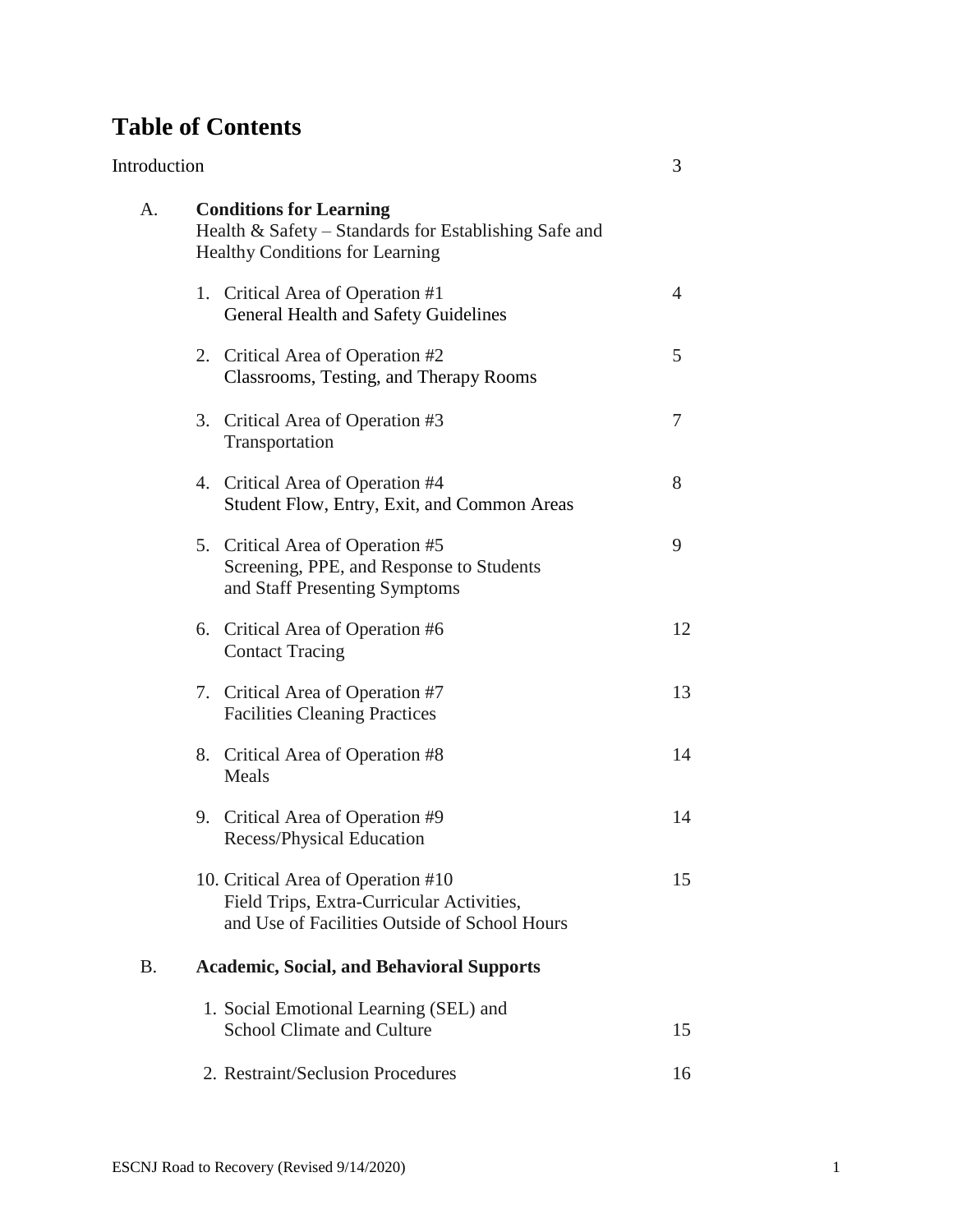| 3. Wraparound Supports                                                                             | 17 |
|----------------------------------------------------------------------------------------------------|----|
| 4. Food Service and Distribution                                                                   | 18 |
| C.<br><b>Leadership and Planning</b>                                                               |    |
| 1. Establishing a Restart Committee                                                                | 18 |
| 2. Pandemic Response Teams                                                                         | 18 |
| 3. Scheduling                                                                                      | 19 |
| 4. Staffing                                                                                        | 20 |
| 5. In-Person and Hybrid Learning Environments:<br>Roles and Responsibilities                       | 20 |
| 6. Educator Roles Related to School Technology Needs                                               | 22 |
| <b>Policy and Funding</b><br>D.                                                                    |    |
| 1. Policy                                                                                          | 22 |
| 2. School Funding                                                                                  | 22 |
| <b>Continuity of Learning</b><br>Ε.                                                                |    |
| Ensuring Delivery of Special Education and<br>1.<br>Related Services to Students with Disabilities | 23 |
| <b>Technology and Connectivity</b><br>2.                                                           | 24 |
| Curriculum, Instruction, and Assessments<br>3.                                                     | 25 |
| 4.<br>Professional Learning                                                                        | 25 |
| Appendix $A - Additional ESCNI$ Procedures & Considerations                                        | 27 |
| Appendices $B - J$<br>(Reserved for School/Program Procedures & Considerations)                    | 28 |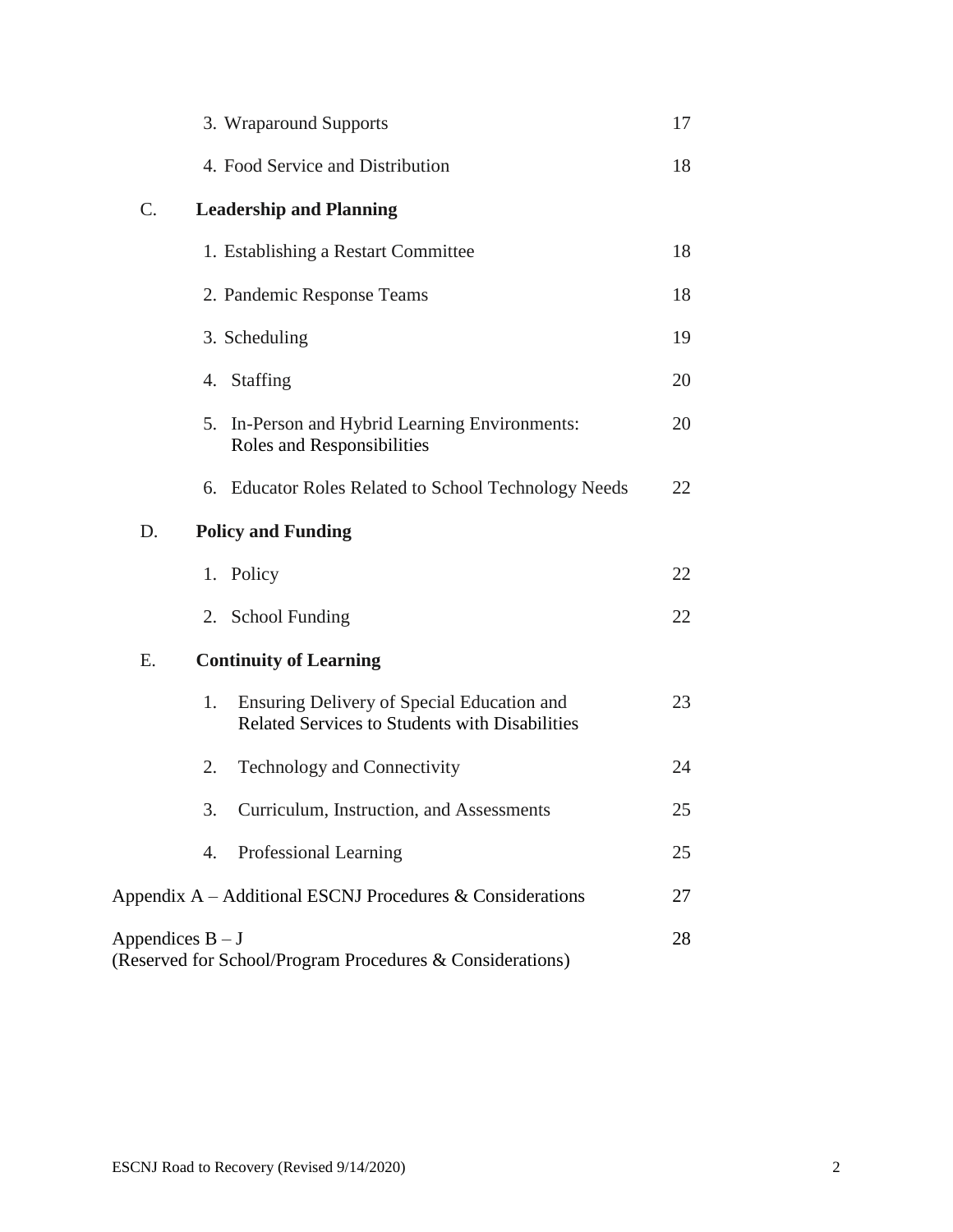# **Introduction**

On June 26, 2020, the New Jersey Department of Education (NJDOE) published "The Road Back – Restart and Recovery Plan for Education" (NJDOE Guidance), a Guidance document to assist New Jersey school districts to develop, in collaboration with community stakeholders, a Restart and Recovery Plan (Plan) to reopen schools in September 2020 that best fits the school district's local needs. Supplementary guidance was provided by the NJDOE on July 24, 2020 with additional guidance and clarification. The NJDOE Guidance presents information for New Jersey public school districts related to four key subject areas: Conditions for Learning; Leadership and Planning; Policy and Funding; and Continuity of Learning.

The ESCNJ "Road to Recovery" (Restart and Recovery Plan) has been developed to be consistent with the requirements in the NJDOE Guidance with consideration to the Commission's local needs in order to ensure Commission schools and programs reopen safely and are prepared to accommodate our students' unique needs during this unprecedented time. We are committed to serving our students and their families, faculty/staff, and member districts in a healthy, safe, and respectful manner as we move down this road together.

The NJDOE Guidance speaks specifically to health and safety measures identified as "anticipated minimum standards." These "anticipated minimum standards" are items the NJDOE Guidance recommends a school district incorporate into the Restart and Recovery Plan as definite components related to health, safety, and operations. The "anticipated minimum standards" in the NJDOE Guidance have been incorporated into the ESCNJ "Road to Recovery" (Restart and Recovery Plan).

The NJDOE Guidance also provides "considerations" that helped ESCNJ administrators in strategizing ways to adhere to the "anticipated minimum standards", but do not represent necessary components of the ESCNJ Road to Recovery. These "considerations" are not listed in the ESCNJ Plan, but ESCNJ administration has reviewed and incorporated the "considerations" included in the NJDOE Guidance when developing the ESCNJ Road to Recovery Plan.

The NJDOE Guidance uses the term "school districts" or "schools" or "districts" when referring to the completion of tasks. For example, "districts must develop a schedule for increased routine cleaning and disinfection." The ESCNJ Road to Recovery Plan assigns the responsibility for completing tasks to "school officials" which would be the Superintendent of Schools or a designee of the Superintendent of Schools.

The NJDOE Guidance requires a Board Policy to address several elements outlined in the NJDOE Guidance. The ESCNJ Board of Directors has adopted Board Policy 1648 – Restart and Recovery Plan that includes the policies required in the NJDOE Guidance.

The ESCNJ Road to Recovery Plan is aligned with the requirements outlined in the NJDOE Guidance. The Appendices section of the ESCNJ Road to Recovery Plan include the Commission's unique and locally developed protocols to ensure school(s) in the Commission reopen safely and are prepared to accommodate staff and students' unique needs during this unprecedented time.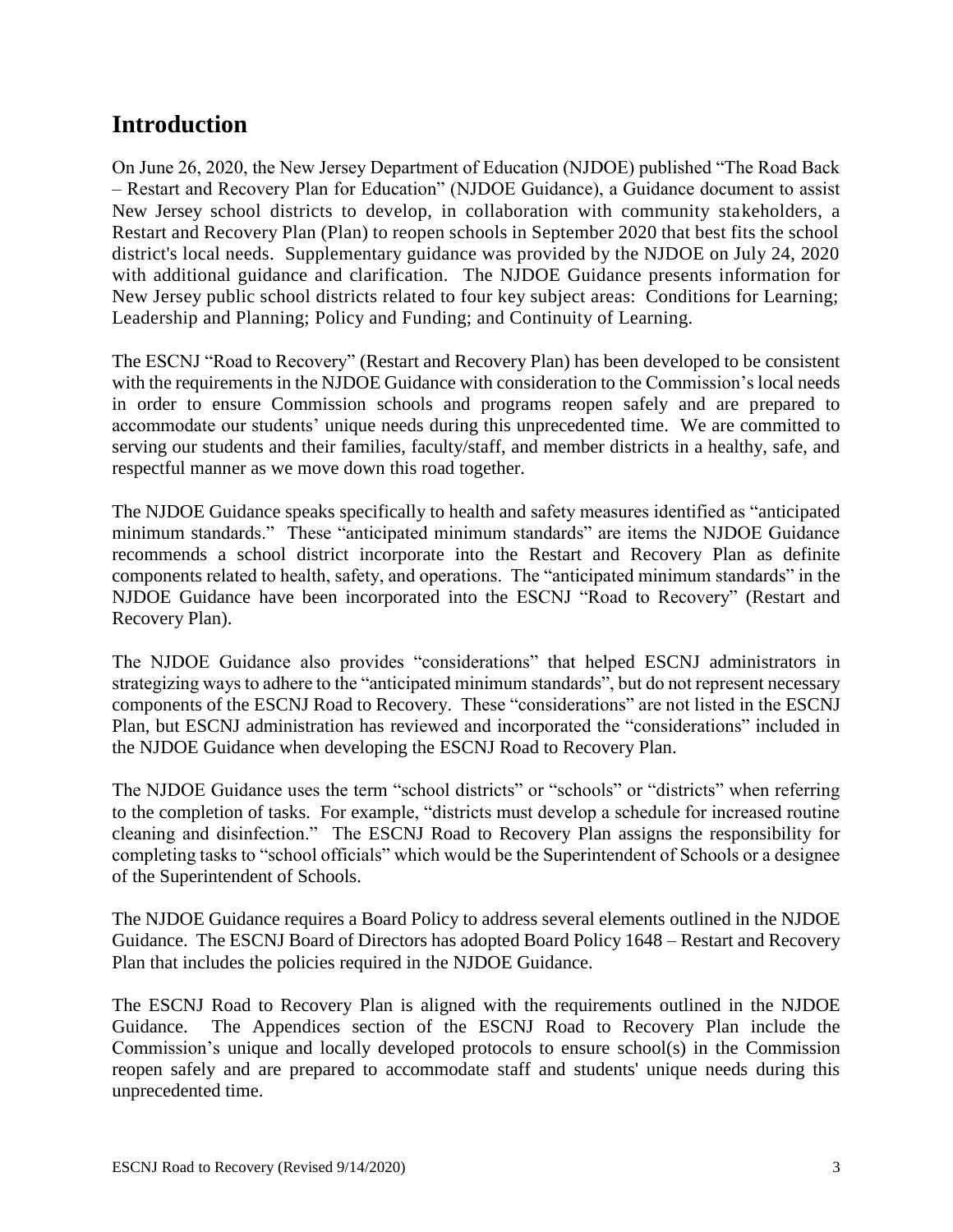The requirements outlined in the NJDOE Guidance and incorporated into the ESCNJ Road to Recovery Plan are controlled by Executive Order of the Governor of New Jersey and are subject to change.

For additional information please click on the link below to the NJDOE Road Back Guidelines:

<https://www.nj.gov/education/reopening/>

# **A. Conditions for Learning**

#### **Health & Safety: Standards for Establishing Safe & Healthy Conditions for Learning**

#### **1) General Health & Safety Guidelines**

#### **a) Communication**

- i) Regular communication will be maintained with local and state authorities to determine the current mitigation levels in Middlesex County and the local community (i.e., Monroe, New Brunswick, North Brunswick, Piscataway, Sayreville) of each ESCNJ school. Information provided by these authorities will guide our decisions regarding PPE, testing needs, and trends as well as notification procedures.
- ii) COVID-19 related information and updates will be communicated to all stakeholders via various electronic formats (e.g., ESCNJ website, social media, text, email, telephone, etc.).

#### **b) Staff at Higher Risk**

i) ESCNJ faculty and staff that the CDC identifies as being at higher risk for severe illnesses from COVID-19 will be given reasonable accommodations where possible. Faculty and staff requesting such accommodations will be required to provide relevant documentation (e.g., doctor's note of pre-existing illness, closure of childcare center, unavailability of childcare provider, etc.) when making accommodation or emergency leave requests. The Superintendent has communicated this information with faculty/staff.

#### **c) Students at Higher Risk**

i) ESCNJ predominantly serves students with disabilities. Instructional and therapeutic needs of ESCNJ students at higher risk for severe illnesses who are unavailable for inperson instruction will be met to the greatest extent possible by virtual instruction as outlined in the ESCNJ Health-Related School Closure plan. The student's sending district will make IEP and placement decisions for their student.

#### **d) Following of CDC Guidelines & ESCNJ Implementation**

i) All faculty, staff, and students will be encouraged to engage in behaviors that reduce the spread of COVID-19 following CDC guidelines for schools and childcare programs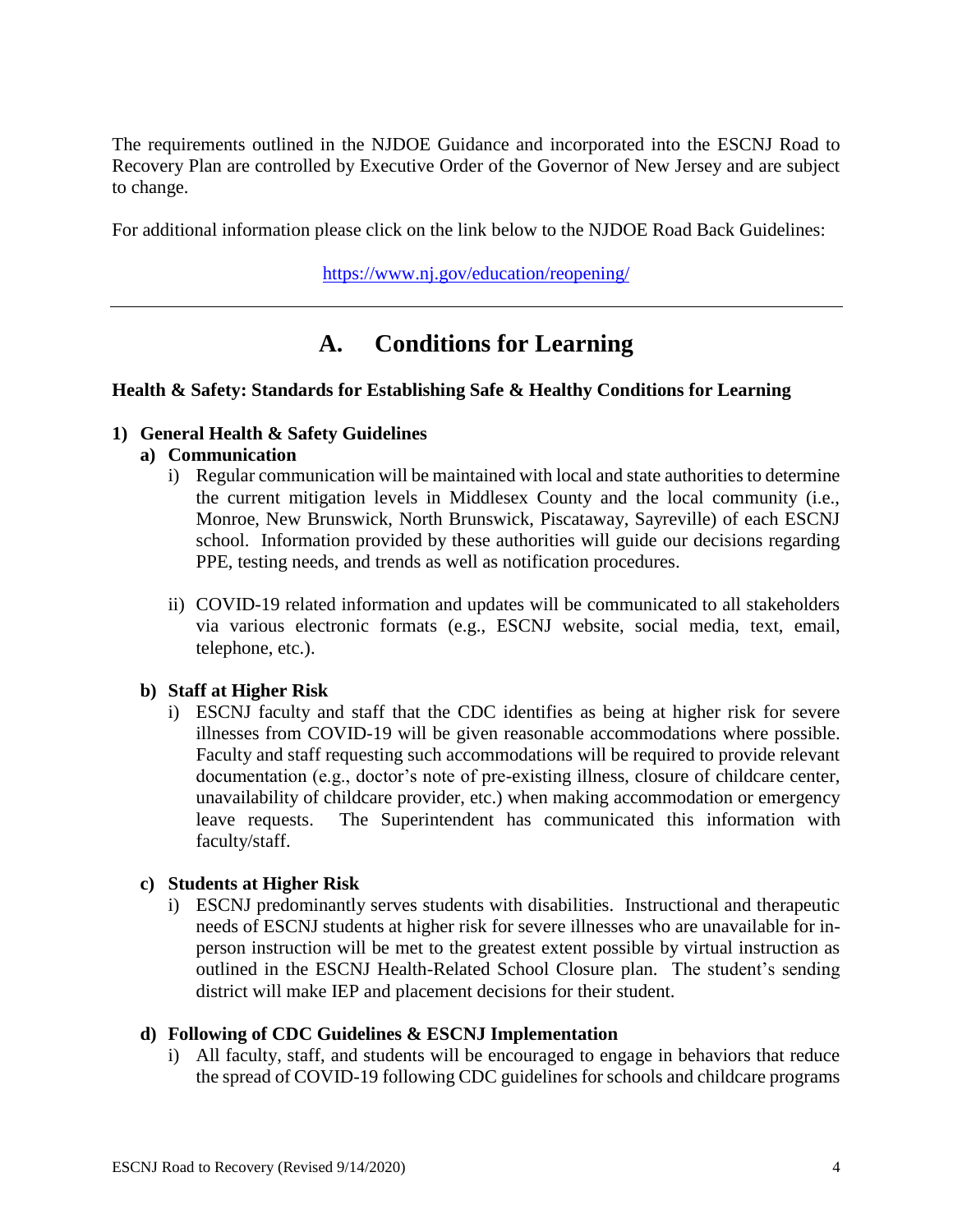[\(https://www.cdc.gov/coronavirus/2019-ncov/community/schools](https://www.cdc.gov/coronavirus/2019-ncov/community/schools-childcare/schools.html)[childcare/schools.html\)](https://www.cdc.gov/coronavirus/2019-ncov/community/schools-childcare/schools.html).

- ii) Promoting behaviors that reduce spread:
	- (1) Stay home when appropriate
	- (2) Hand hygiene and respiratory etiquette
	- (3) Face coverings
	- (4) Signs and messages
- iii) Faculty, staff, and all visitors to ESCNJ schools and offices will be required to wear face coverings unless they have underlying health conditions that precludes them from doing so. Students will be encouraged to wear facemasks, taking into consideration their behavioral, sensory, and medical needs.
- iv) Faculty, Staff, and parents will be provided workshops on strategies for reducing the spread of COVID-19 as applicable to ESCNJ schools and programs.
	- (1) Additional professional development days for staff at the beginning of the school year focusing on health/safety procedures, social emotional learning/wellbeing, and refresher on "Remote Instruction Best Practices."
	- (2) Virtual parent presentations to discuss reopening procedures, hygiene practices, and "How Tos" for technology usage in remote instruction.
- v) Students will be provided instruction during the school day on appropriate hygiene practices that reduce the spread of COVID-19. Instruction will be based on individual student needs.
- vi) Signs that promote hand hygiene and the proper way to wear face masks will be posted in highly visible locations such as building entrances, restrooms, common use areas, etc.

#### **2) Classrooms, Testing, & Therapy Rooms**

Schools will maintain social distancing throughout both instructional and non-instructional areas of the school building to the greatest extent practical. Students will be seated six feet apart, with physical barriers between desks when spacing is limited. Each School-based Recovery & Reopening Team (i.e., Pandemic Response Team) will assess their building needs and ability to utilize other spaces for instruction to facilitate the physical spacing of students. Students and staff will be organized to include the same group of people each day (cohorts) and do not allow mixing between groups/cohorts.

Ensure that our indoor facilities have adequate ventilation, including operational heating, and ventilation systems where appropriate. Recirculated air must have a fresh air component. Filter(s) for A/C units must be maintained and changed according to manufacturer recommendations. Windows should be opened when A/C is not provided. Increase circulation of outdoor air as much as possible, for example, by opening windows and doors. Do not open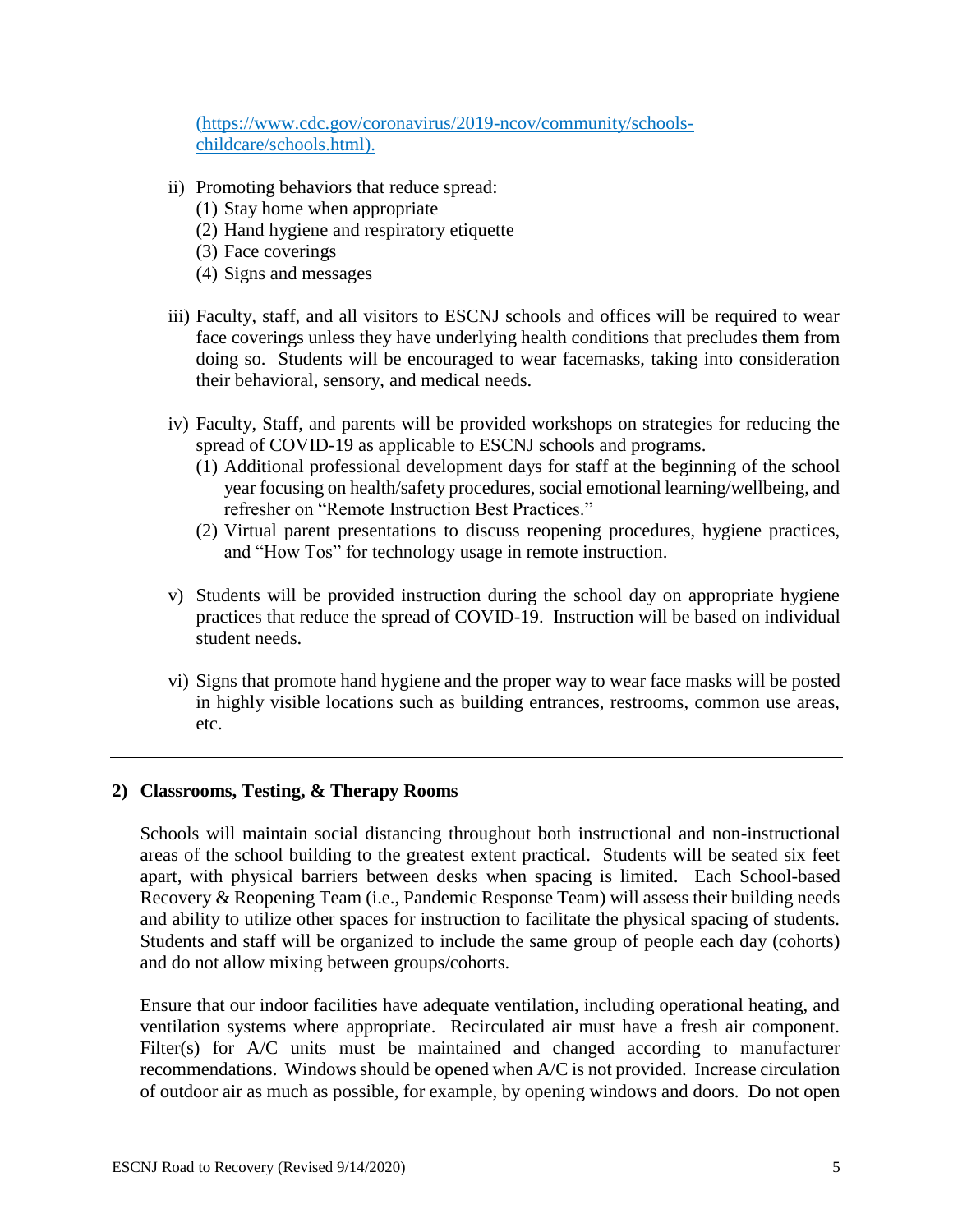windows and doors if doing so poses a safety or health risk (e.g., risk of falling, triggering asthma symptoms) to children using the facility.

In general, there will be an increased frequency of cleaning all surfaces, including walls (to the appropriate height based on age of students).

## a) **Classrooms**

- i) For social distancing, use two rooms, splitting students for spacing, and splitting roles of teachers with assignment to teach specific course(s).
- ii) Students enter/exit one at a time.
- iii) Use of barriers (e.g., Plexiglas, sneeze guards, etc.) in classrooms on desks/tables and at individual play stations when possible.
- iv) Furniture and certain equipment can be removed from classrooms and other areas to allow more room for social distancing.
- v) Restrict shared materials among students. If sharing is necessary, the objects must be cleaned and disinfected in-between uses.
- vi) Suspend use of materials that cannot be sanitized properly.
- vii)Organize hand washing schedules for all students and staff. Hand washing upon arrival, before and after eating, after using the bathroom, before and after transitions, after blowing their nose/coughing/sneezing, and before dismissal.
- viii) Maintain social distancing throughout all classroom activities to the greatest extent practical.
- ix) Each student will be given their own bin to keep their belongings and daily supplies.
- x) Turn desks to face in the same direction (rather than facing each other) or have students sit on only one side of tables, spaced apart.
- xi) For PSD classes:
	- (1) Keep children six feet apart during nap time (can have cots oriented head to foot), when eating, and doing other activities.
	- (2) Avoid close group learning activities like reading circles.

#### b) **Therapy/Related Services Rooms**

- i) Therapists will maintain social distancing or use appropriate PPE where distancing is not possible.
- ii) Materials and spaces will be cleaned between each use. Maintain a schedule for cleaning.
- iii) Therapy via teletherapy means to be considered where and when appropriate.

# **c) Other Rooms**

- i) Lunchroom/Cafeteria
	- (1) Lunch will take place in the classroom until further notice.
	- (2) Further information on delivery of lunches can be found in the *Meals* section below.
- ii) Special Areas (e.g., Pre-Vocational Room, Cafe, Daily Living, etc.)
	- (1) Where appropriate, schools will develop a schedule for each room to allow time for the room to be sanitized between each use.
- iii) Music, Art, Adaptive Physical Education
	- (1) Specialty rooms may be in use to maintain social distancing.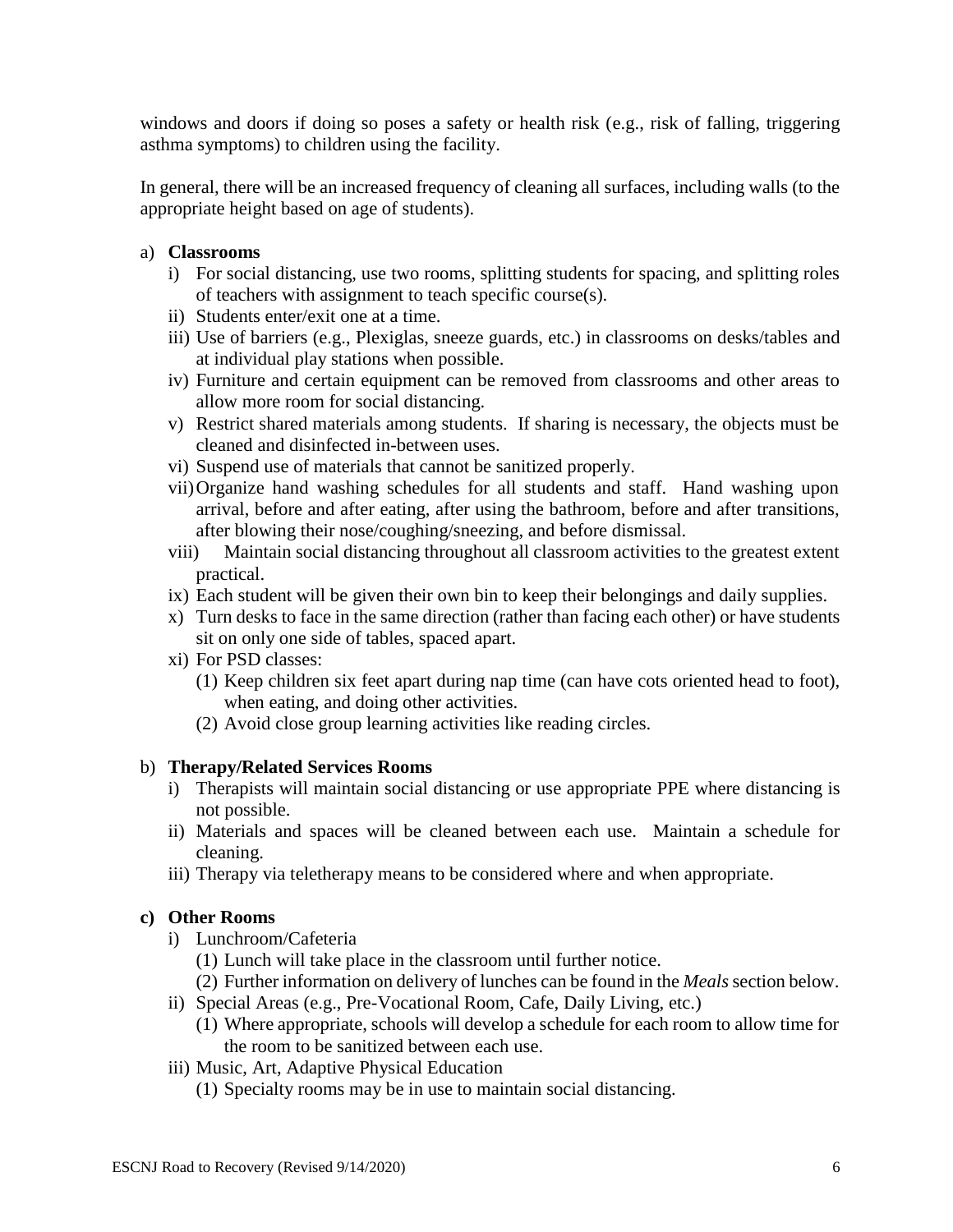- (2) Music, Art, APE teachers may deliver lessons in the classrooms maintaining social distancing guidelines. Remote instruction for Music, Art, and PE may be an option.
- iv) Bathrooms
	- (1) Assign classrooms to use each bathroom.
	- (2) Stagger bathroom use to one student at a time.
- v) Quiet Rooms
	- (1) If quiet room is used for seclusion / restraints, all surfaces inside the room and mat used outside the room will be cleaned immediately after student transitions back to the classroom.
- vi) Playground/Recess Space
	- (1) Areas will be used by one class at a time. To allow for greater use, areas may be divided and separated by physical barriers to ensure students maintain social distancing guidelines.
	- (2) Areas will be cleaned in-between use.
	- (3) Any materials used should be maintained by the classroom staff (e.g., each class should have their own equipment or play materials).

#### **d) Hand Sanitizing Stations**

Prepare and maintain hand sanitizing stations with alcohol-based hand sanitizers (at least 60% alcohol):

- i) In each classroom (for staff and older children who can safely use hand sanitizer)
- ii) At entrances and exits of buildings.
- iii) Near lunchrooms and toilets.
- iv) All students should be supervised when using hand sanitizer.
- v) For classrooms that have existing handwashing stations, prepare stations with soap, water, and alcohol-based hand sanitizers (at least 60% alcohol).
- vi) [Students should wash hands](https://www.cdc.gov/handwashing/when-how-handwashing.html) for at least 20 seconds at regular intervals, including before eating, after using the bathroom, and after blowing their nose/coughing/sneezing.
- vii) Use alcohol-based hand sanitizer (at least 60% alcohol) if washing with soap and water is not possible.

#### **3) Transportation**

- a) As a receiving school district, ESCNJ is not responsible for transporting its students to and from home. ESCNJ will work collaboratively with sending school districts and transportation companies to ensure adherence to established protocols and maintaining student safety.
- b) Since many ESCNJ students have significant disabilities and associated health concerns, students may not be able to wear face masks during transportation.
- c) A system will be set up by individual schools to monitor, document, and report to sending districts and bus companies any breaches in established COVID-19 related transportation protocols.
- d) Modifications may need to be made to student arrival/departure procedure to accommodate anticipated increase in number of buses and parent drop-offs. Due to the differences in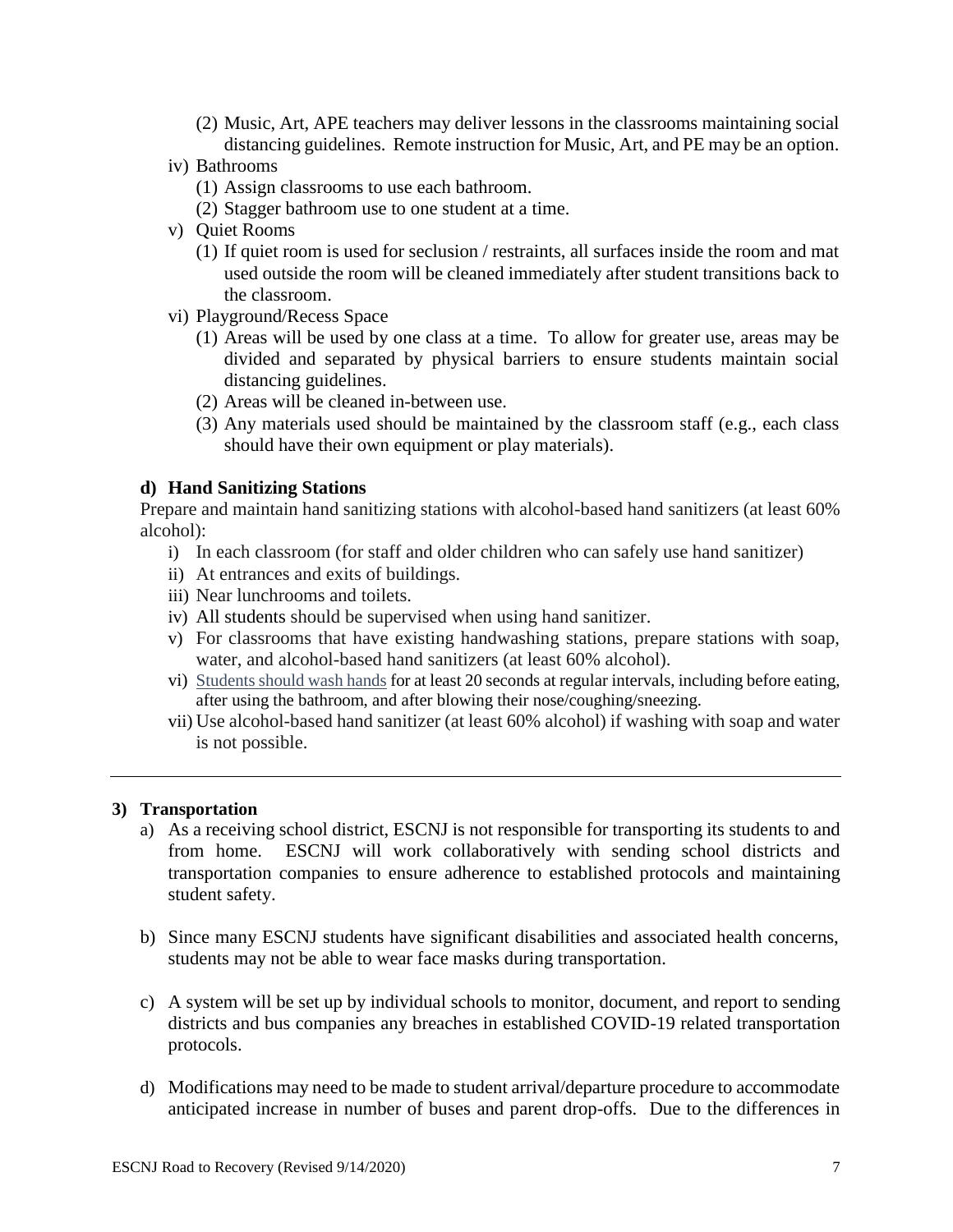facilities layout, the procedures may vary slightly by school. Strategies may include, but are not limited to, staggering parent drop-off time, parent vehicles remaining in line with buses, assigning buses/students to specific entrances, etc. To the greatest extent possible, parents/guardians are not to enter the school building during arrival and departure.

- e) School-based Recovery & Reopening Teams (Pandemic Response Teams) will need to assess and determine if new arrival and departure procedures are warranted.
- f) CBI Vehicles
	- i) When CBI trips resume, students and staff on such trips will wear face coverings and practice hand hygiene when riding the van as they do during other times.
	- ii) Students will be reminded about practices that reduce the spread of COVID-19 before they board the vans.
	- iii) Student seating on CBI vans will allow social distancing to the greatest extent possible.
	- iv) Vehicles will be thoroughly cleaned / sanitized in between trips following CDC guidance for bus transit operators. [https://www.cdc.gov/coronavirus/2019](https://www.cdc.gov/coronavirus/2019-ncov/community/organizations/bus-transit-operator.html) [ncov/community/organizations/bus-transit-operator.html](https://www.cdc.gov/coronavirus/2019-ncov/community/organizations/bus-transit-operator.html)

#### **4) Student Flow, Entry, Exit, & Common Areas**

- a) Schools will determine multiple routes for arrival and dismissal to limit traffic through each entrance. Minimize the interaction of students between drop-off and entrance to the school building.
- b) Face masks will be utilized when physical distancing (six feet) cannot be maintained during transitions throughout the building to the greatest extent possible.
- c) Physical guides (e.g., tape on floors or sidewalks and signs on walls) will be provided to ensure that staff and students remain at least 6 feet apart in lines and at other times.
- d) Create "one-way routes" in hallways as needed and as appropriate.
- e) Schedules will stagger the number of classrooms in the hallways at a given time.
- f) No large group gatherings.
- g) Reminders of proper protocols and hygiene advice will be posted around the building.
- h) If feasible, install physical barriers, such as sneeze guards and partitions, particularly in areas where it is difficult for individuals to remain at least 6 feet apart (e.g., reception desks).
- i) Limit access, if at all, to lockers/cubbies to keep students from congregating in one area either in the hallway or classrooms.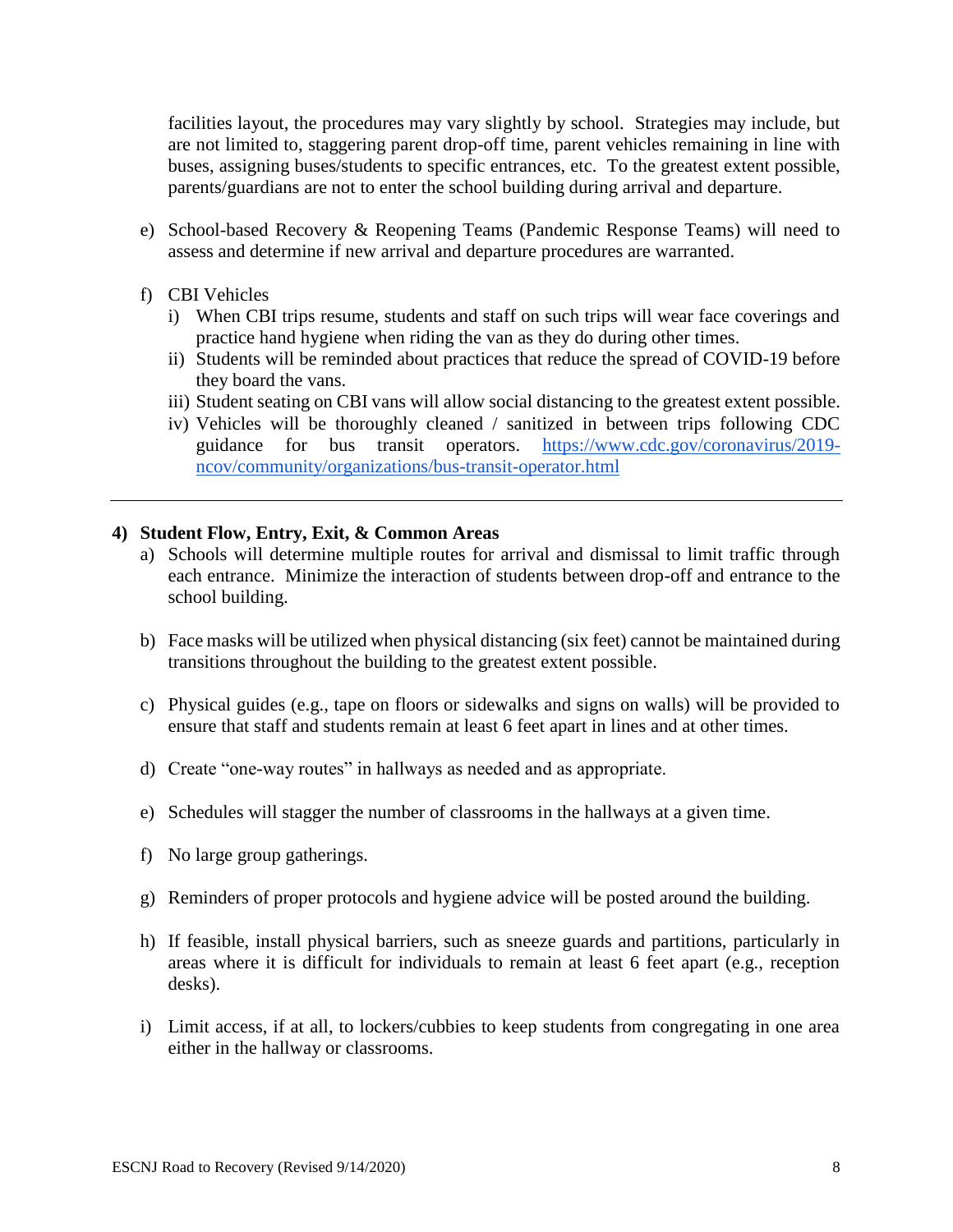- j) School-based Recovery & Reopening Teams (Pandemic Response Team) to assess and determine appropriateness of arrival, departure, and school/student flow for their particular school building.
- k) Fire Drills and School Security Drills

Schools will continue to follow the NJ School Drill Law N.J.S. Title 18A:41-1, which states that every school shall have at least one fire drill and one school security drill each month. Modifications will be made to the drill process during the declared Public Health Crisis. On September 10, 2020 the NJDOE Office of School Preparedness and Emergency Planning released the following modifications:

- i. Fire Drills will take place in two phases:
	- a. Phase 1: Classroom teachers will review purpose and protocol for fire drills. Each class will then review the assigned evacuation route while following protocols set forth in the ESCNJ Road to Recovery Plan.
	- b. Phase 2: A test of the fire alarm system will be scheduled. All occupants of the building will be made aware of the test prior to the activation of the audible alarm.
	- c. An alarm sounding without both pre-notification (to all persons) and a follow-up announcement of the test will be treated as a true fire emergency during which all persons will act accordingly and without concern for social distancing, etc.
- ii. School Security Drills:
	- a. NJDOE Office of School Preparedness and Emergency Planning will release a *Drill of the Month* to be completed in fulfillment of this requirement. Examples of these drills are as follows:
		- i. Shelter in Place
		- ii. Reverse Evacuation
		- iii. Testing of the School's Notification System and Procedures
		- iv. Testing of the School's Communication System and Procedures
		- v. Tabletop Activities
	- b. Lockdown and Active Shooter drills will be reserved for later in the year.

#### **5) Screening, PPE, and Response to Students and Staff Presenting Symptoms**

- a) Screening of Faculty/Staff and Students
	- i) ESCNJ faculty/staff will complete a questionnaire related to COVID-19 symptoms and history of exposure each morning before reporting to work. Faculty/staff who have symptoms related to COVID-19 will be directed to stay home and follow guidelines set forth by NJDOH and / or the Middlesex County Health Office.
	- ii) Students' temperature will be taken upon arrival by a school nurse or other designated staff. Staff responsible for taking temperature and screening students for other COVID-19 symptoms will be equipped with PPE recommended by state and / or county health office. Students presenting with temperature above 100.4 degrees F will be moved to an isolated room identified in each building by the School-based Recovery &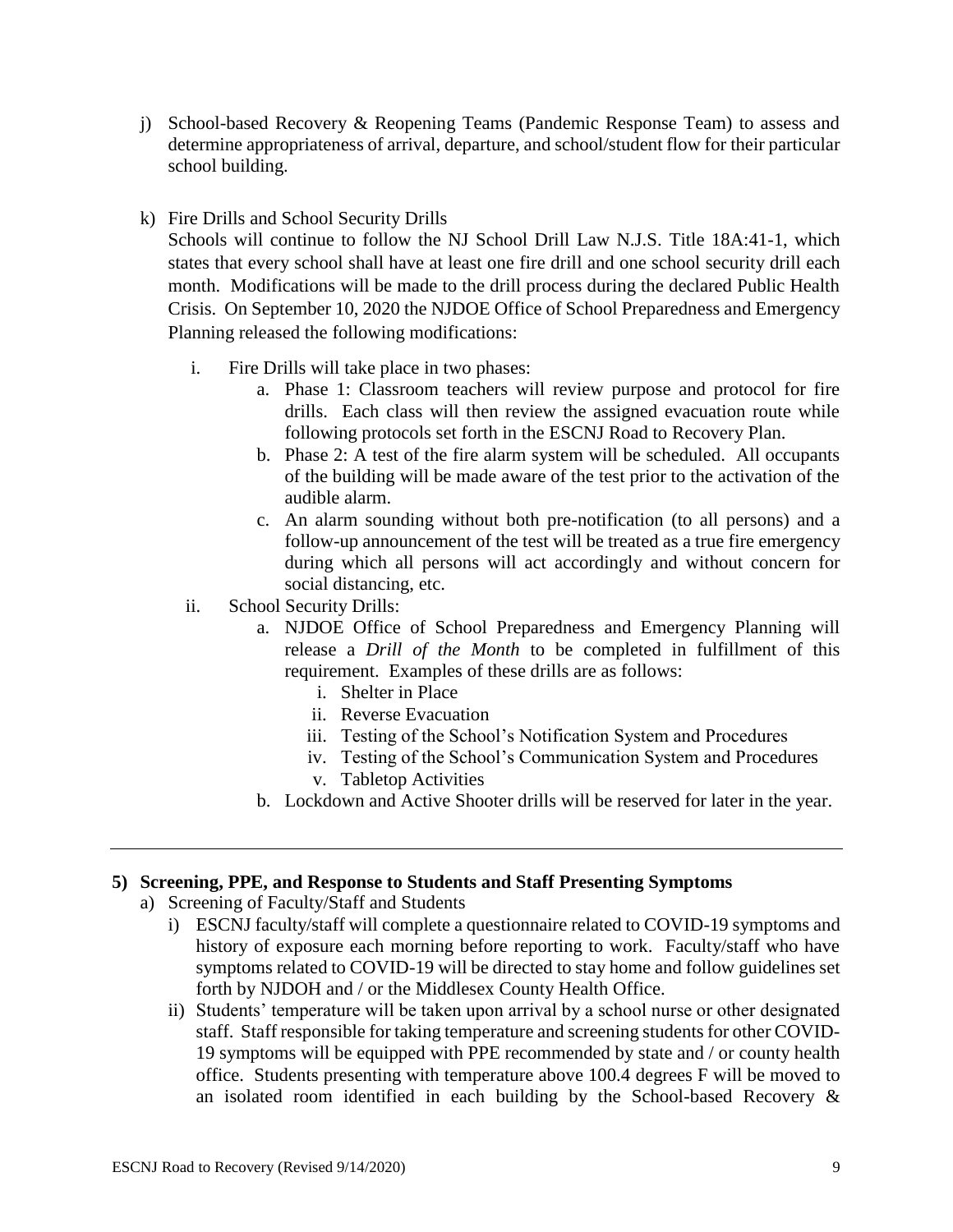Reopening Team (Pandemic Response Team) to be further evaluated by the school nurse. Should the student need to be dismissed from school following this medical evaluation, the student will await pick-up from a parent/ guardian in this isolated room.

- iii) Results from the nurse's medical evaluation will be documented and reported following NJDOH guidance <https://www.nj.gov/health/cd/reporting/index.shtml>
- b) Isolation of Symptomatic Faculty/Staff and Students
	- i) Students who present with COVID-19 related symptoms will be isolated in a designated isolation room. (Each school will identify and designate such a room following CDC guidelines). A staff member wearing recommended PPE will remain with the student until a parent comes to pick up the student. Adequate amount of personal protective equipment (PPE) is available, accessible, and provided for use.
	- ii) Nurse will provide a continuous monitoring of symptoms.
	- iii) Students with symptoms will NOT be sent home on the school bus.
- c) Parent Expectations
	- i) Expectations for parents on keeping their child home when sick and picking them up in a timely manner when the student shows symptoms while at school will be made clear during parent training at the beginning of the school year.
	- ii) Parent/guardian contact information will be updated at the beginning of the school year and checked periodically to make sure it is up to date.
	- iii) Parents to complete student daily health questionnaire via the parent portal on Genesis.
- d) School Visitors
	- i) Visitors to schools will be extremely limited, for example, to parent tours upon request, and LEA or other agency representatives who may not be able to fulfil their responsibilities in a virtual manner.
	- ii) Faculty, staff, and all visitors to ESCNJ schools and offices will be required to wear face coverings unless they have underlying health conditions that preclude them from doing so. Students will be encouraged to wear facemasks, taking into consideration their behavioral, sensory, and medical needs.
		- (1) Exceptions:
			- (a) Doing so would inhibit the individual's health.
			- (b) The individual is in extreme heat outdoors.
			- (c) The individual is in water.
			- (d) A student's documented medical condition, or disability as reflected in an Individualized Education Program (IEP), precludes the use of face covering.
			- (e) The student is under the age of two (2) and could risk suffocation.
- e) Contact Tracing
	- i) Methods to assist in contact tracing include maintaining records of groups/cohorts, assigned staff, and daily attendance.
	- ii) Sign-in sheet at every classroom doorway anyone other than the "core group" entering the classroom must sign-in. Staff will carry their own pen for signing in.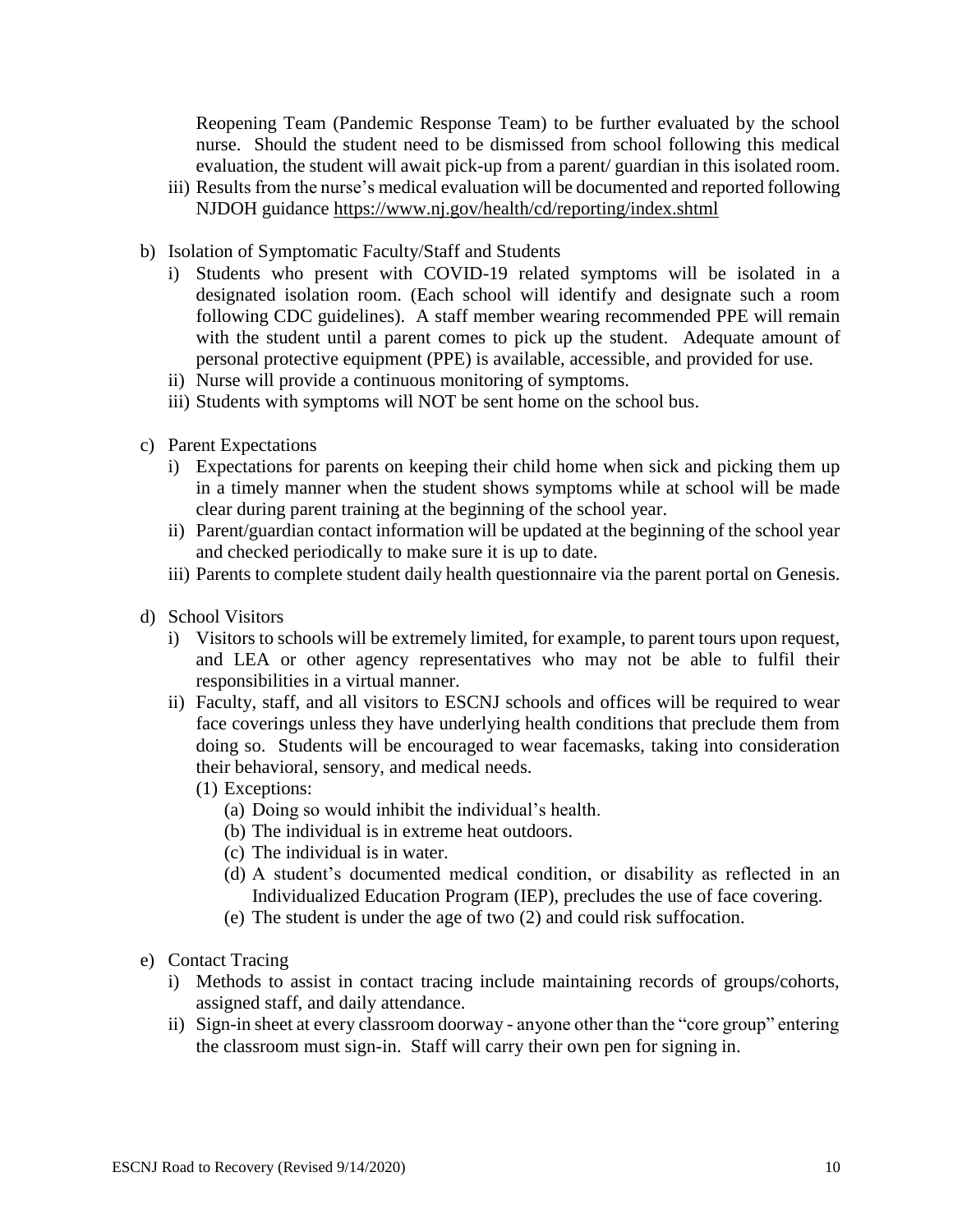- f) Personal Protective Equipment (PPE)
	- i) The following types of PPE will be made available to all faculty/staff: (1) Face coverings/masks
		- (2) Face shields
	- ii) Enhanced PPE (i.e., mask, face shield, gloves, gown) will be provided to faculty/staff based on their role and personal interaction with students on an as needed basis.

In accordance with [NJDOH COVID-19 Public Health Recommendations for Local Health](https://www.state.nj.us/health/cd/documents/topics/NCOV/RecommendationsForLocalHealthDepts_K12Schools.pdf)  [Departments for K-12 Schools](https://www.state.nj.us/health/cd/documents/topics/NCOV/RecommendationsForLocalHealthDepts_K12Schools.pdf) released on August 13, 2020:

- g) When illness occurs within the school setting
	- i) Students and staff with COVID-19 symptoms should be placed away from others and asked to wear a face covering/mask until they can be sent home. If a mask is not tolerated by the ill student or staff member due to their illness, other staff should be sure to adhere to the universal face covering policy and follow social distancing guidelines (6 ft. away).

Ask ill student (or parent) and staff about potential exposure to COVID-19 in the past 14 days:

- a) Close contact (within 6 feet of an infected person for at least 10 minutes) with a person with confirmed COVID-19
- b) Travel to an area with a high level of COVID-19 transmission
- ii) Individuals should be sent home and referred to a healthcare provider for evaluation on whether testing is needed. Testing for COVID-19 is recommended for persons with COVID-19 symptoms.
	- a) If COVID-19 risk is low (COVID-19 Regional Risk Matrix green), ill individuals without potential exposure to COVID-19 should follow the NJDOH School Exclusion List. No public health notification is needed UNLESS there is an unusual increase in the number of persons who are ill (over normal levels), which might indicate an outbreak.
	- b) If ill students have potential COVID-19 exposure OR if COVID-19 risk is moderate or high (COVID-19 Regional Risk Matrix, yellow or orange), they should be excluded according to the COVID-19 Exclusion Criteria.
- iii) ESCNJ schools will notify Middlesex County Health Department when students or staff are ill and have potential COVID-19 exposure, are ill when COVID-19 risk level is high (orange), or when there is an increase in the number of persons with compatible symptoms.
- iv) Areas used by the person who is sick will immediately be closed off, outside doors and windows opened to increase air circulation in the area and wait 24 hours before cleaning or disinfecting. All areas used by the person who is sick, including isolation area, will be clean and disinfected outlined in cleaning and disinfection section, including isolation area. Once area has been appropriately disinfected, it may be opened for use.
- v) If the number of ill students exceeds the number of isolation areas and the areas cannot be closed for 24 hours, clean and disinfect between ill persons.
- vi) Notify the school community as per school protocol: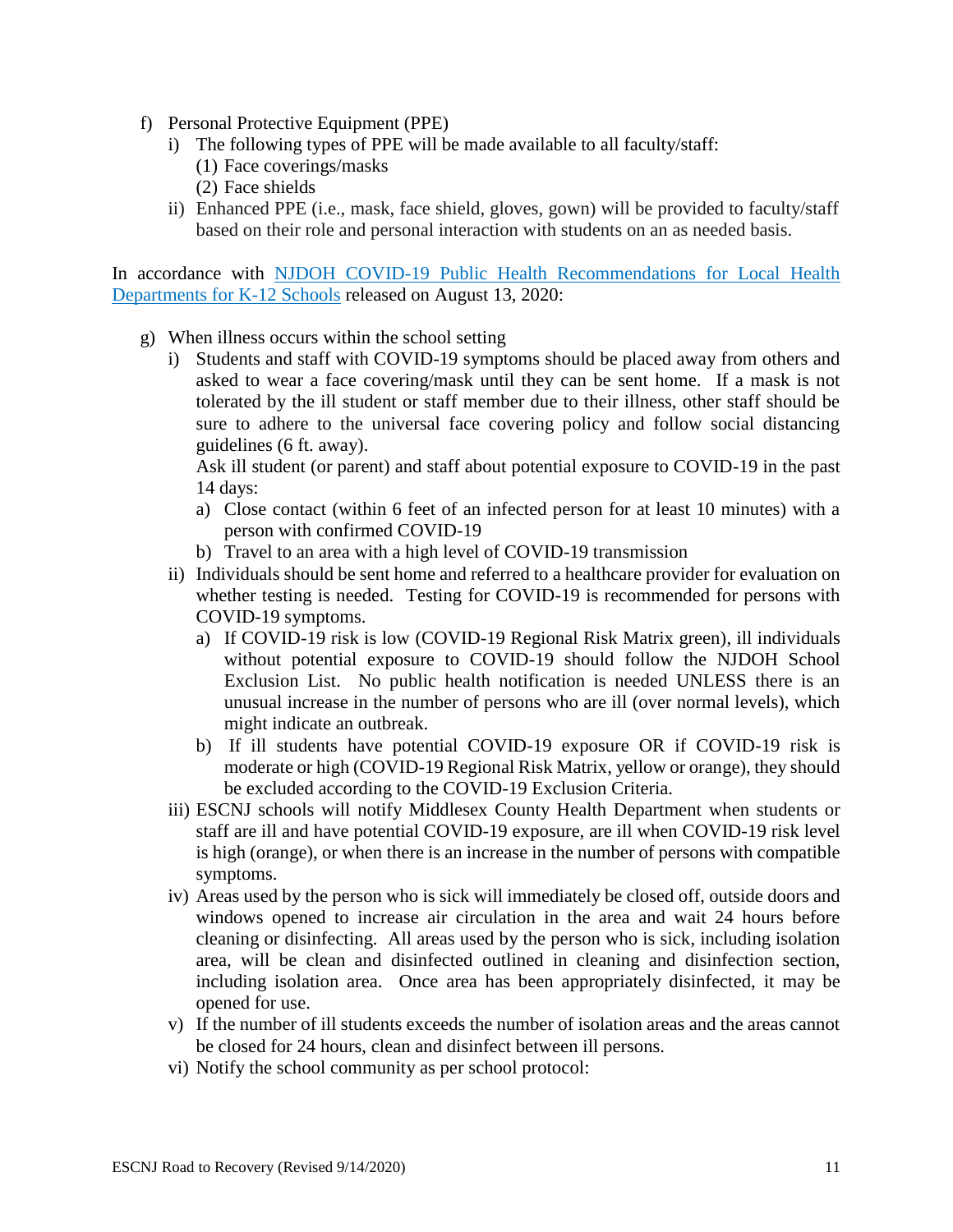- a) Students/staff who were in close contact with an individual who was excluded according to COVID-19 Exclusion Criteria will be notified individually by phone and advised to follow LHD guidance.
- b) The general school community will be notified by email regarding illness and potential COVID-19 exposure of an individual at the school.
- h) When Someone Tests Positive for COVID-19

Parents and staff shall notify school authorities if they test positive for COVID-19. ESCNJ schools will notify the Middlesex County Health Department and notify the school community as per school protocol.

- a) Students/staff who were in close contact with an individual who tested positive for COVID-19 will be notified individually by phone and advised to follow LHD guidance.
- b) The general school community will be notified by email regarding COVID-19 positive individual at the school.
- i) COVID-19 Illness and Test Result Scenarios
	- i) Standard exclusion criteria: If ill individuals have been given an alternate diagnosis by a healthcare provider, they should follow the [NJDOH School Exclusion List.](https://www.nj.gov/health/cd/documents/topics/outbreaks/School%20Exclusion%20List_9.2018.pdf)
	- ii) COVID-19 exclusion criteria: Ill individuals with suspected or known COVID-19 should stay home until at least 10 days have passed since symptom onset and at least 24 hours have passed after resolution of fever without fever reducing medications and improvement in symptoms. Persons who test positive for COVID-19, but who are asymptomatic should stay home for 10 days from the positive test result. LHDs should use the COVID-19 Exclusion Table when providing guidance for schools on exclusion based on the level of COVID-19 risk in their region.
- j) Outbreaks

While schools must report single cases to their local health department, Local Health Departments should work with schools to determine if there is an outbreak. An outbreak in a school setting is defined as two or more laboratory-confirmed COVID-19 cases among students or staff with onsets within a 14-day period, who are epidemiologically linked, do not share a household, and were not identified as close contacts of each other in another setting during standard case investigation or contact tracing.

- k) Re-admittance Policies
	- i) Re-admittance policy will be consistent with NJDOH guidance [Department of Health](https://www.state.nj.us/health/cd/topics/covid2019_schools.shtml)  [guidance and information for schools](https://www.state.nj.us/health/cd/topics/covid2019_schools.shtml) and the Department of health/Communicable Disease Service's [Quick Reference Guidance on Discontinuation of Transmission-](https://www.nj.gov/health/cd/documents/topics/NCOV/COVID-QuickRef_Discont_Isolation_and_TBP.pdf)[Based Precautions and Home Isolation for Persons Diagnosed with COVID-19.](https://www.nj.gov/health/cd/documents/topics/NCOV/COVID-QuickRef_Discont_Isolation_and_TBP.pdf)

# **6) Contact Tracing**

a) Contact tracing is used by health departments to prevent the spread of infectious disease. In general, contact tracing involves identifying people who have an infectious disease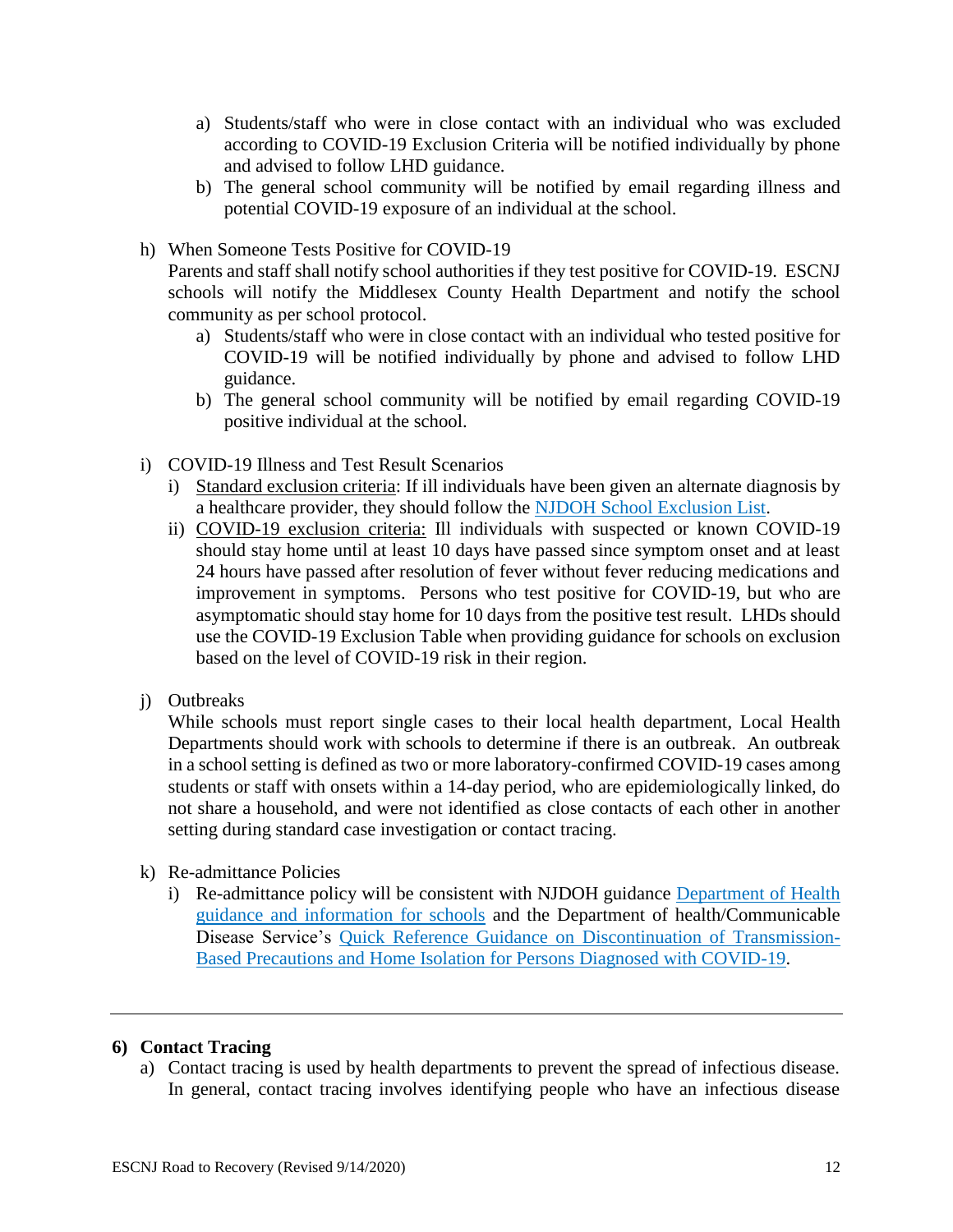(cases) and their contacts (people who may have been exposed) and working with them to interrupt disease transmission. For COVID-19, this includes asking cases to isolate and contacts to quarantine at home voluntarily.

- b) ESCNJ will provide training to all school and district administrators, school safety specialists, counselors, and any other staff deemed appropriate by the school and district, regarding the role of contact tracing in keeping school communities safe from the spread of contagious disease.
- c) ESCNJ will engage the expertise of their school nurses to educate the broader school community on the importance of contact tracing.
- d) The school nurse at each ESCNJ school will be the designated Contact Tracing Staff Liaison responsible for providing notifications and carrying out other components that could help ensure notifications are carried out in a prompt and responsible manner.

#### **7) Facilities Cleaning Practices**

- a) ESCNJ custodial staff will adhere to existing required facilities cleaning practices and procedures listed in their building manuals, and any new specific requirements of the local health department as they arise.
- b) All buildings are being provided with MERV–13 air filters to help reduce the presence of coronavirus in the air.
- c) All buildings will be replacing their standard mops with the new two-bucket system and microfiber pad mops for increased effectiveness in cleaning.
- d) Bottles of "Enviro Solutions 64 Disinfectant" will be provided and refilled each night for classroom use.
- e) Additional building level cleaning / disinfecting protocols will be tailored to meet specific student requirements and facility needs.
- f) Classroom bathrooms will be thoroughly cleaned/disinfected at the end of each day by the custodial staff. Classroom staff will clean/disinfect the classroom bathroom after each use.
- g) Classrooms without sinks will have hand sanitizer dispensers installed. In addition, free standing hand sanitizing stations will be created and placed at the entrance of each building. Additional hand sanitizing dispensers will be added where appropriate.
- h) Shared hallway bathrooms will be thoroughly cleaned / disinfected at the start of each day. They will be checked every  $30 - 45$  minutes when the building is occupied. The bathrooms will be cleaned/disinfected based on the needs of the facilities. Custodians' checklists for cleaning and disinfecting will be posted in the bathrooms.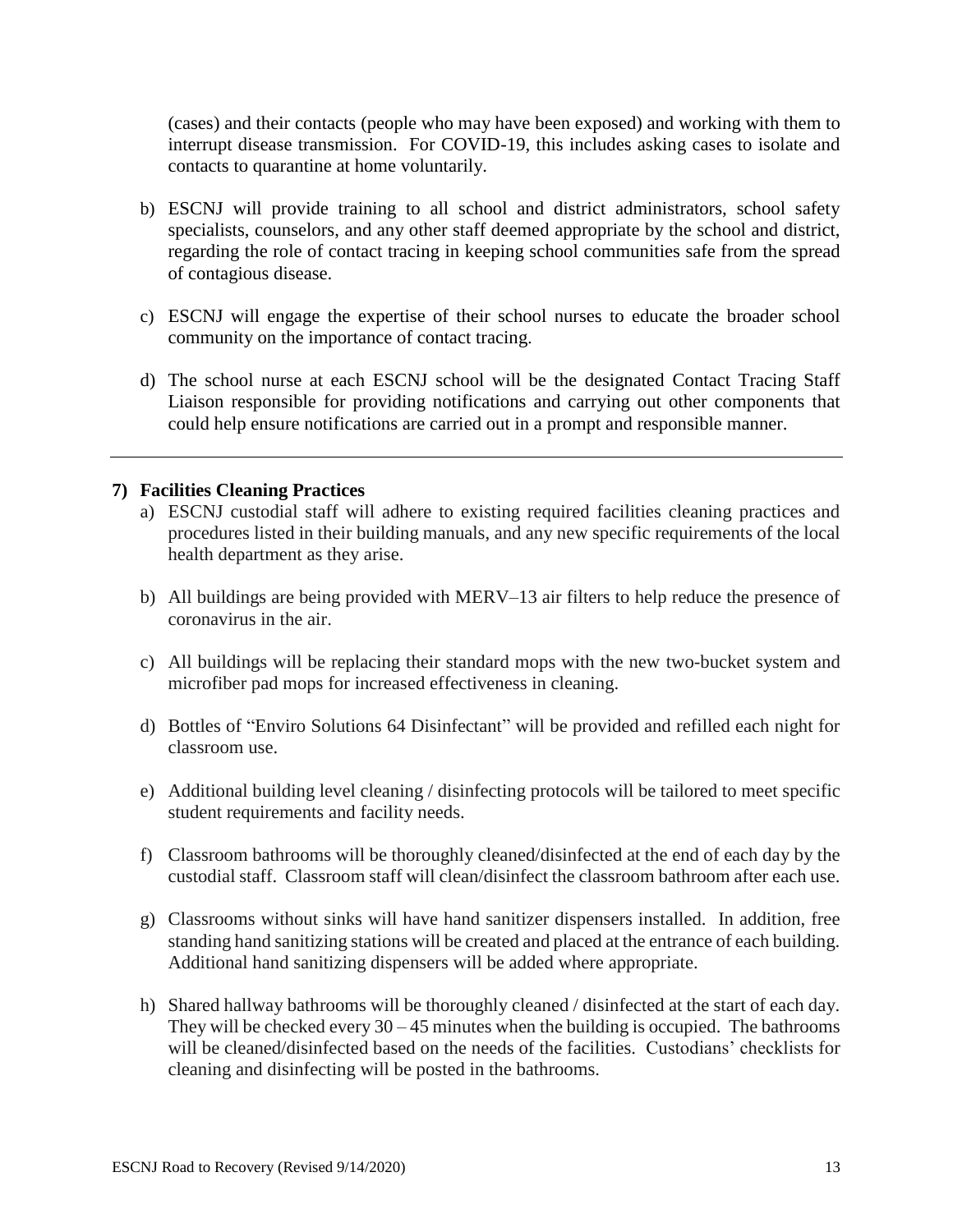- i) Surfaces and objects that are frequently touched will be routinely cleaned and disinfected using "Enviro Solutions 64 Disinfectant" and / or wipes as appropriate.
- j) Playground equipment will be sprayed with EPA approved disinfectants after a group of students leave the playground (weather permitting). These products require a ten minute "dwell time" to be effective. There will need to be at least a 15-minute gap before the next group of students can use the playground, leaving sufficient time for the disinfectants to work on surfaces.
- k) Hallway floors will be cleaned using "Enviro Solutions 64 Disinfectant" in the autoscrubber each morning before students arrive.
- l) NJDOH recommendations for cleaning and disinfecting when there is a confirmed case of COVID-19 or an individual becomes ill with COVID symptoms and meets COVID-19 exclusion criteria while in school will be implemented. [NJDOH COVID-19 Public Health Recommendations for Local Health Departments for K-](https://www.state.nj.us/health/cd/documents/topics/NCOV/RecommendationsForLocalHealthDepts_K12Schools.pdf)[12 Schools](https://www.state.nj.us/health/cd/documents/topics/NCOV/RecommendationsForLocalHealthDepts_K12Schools.pdf)

#### **8) Meals**

- a) All breakfasts and lunches will be served in the classrooms.
- b) The School-based Recovery & Reopening Teams (Pandemic Response Team) will determine the appropriate protocol for classrooms to obtain meals.
- c) Mealtimes may be staggered to allow time for delivery of food, hand washing, and cleaning.
- d) Meals are preordered and prepared by the food vendor Karson Foods. The vendor will follow all CDC protocols for the cleaning and disinfecting of their food prep areas.
- e) The cafeteria aide will be trained on all protocols necessary for safe delivery of food and proper sanitation of work areas.

#### **9) Recess/Physical Education**

- a) Classes to be scheduled for playground use one at a time. Playground equipment will be cleaned by custodial staff using EPA approved disinfectants after a group of students leave the playground as described in *Facilities Cleaning Practices* above.
- b) If more than one class is on the playground, each group will be confined to spaces clearly marked using physical boundaries.
- c) Classes will be scheduled for PE sessions one at a time to the greatest extent possible. Spot markers, tapes on floor etc. will be used to ensure physical distancing.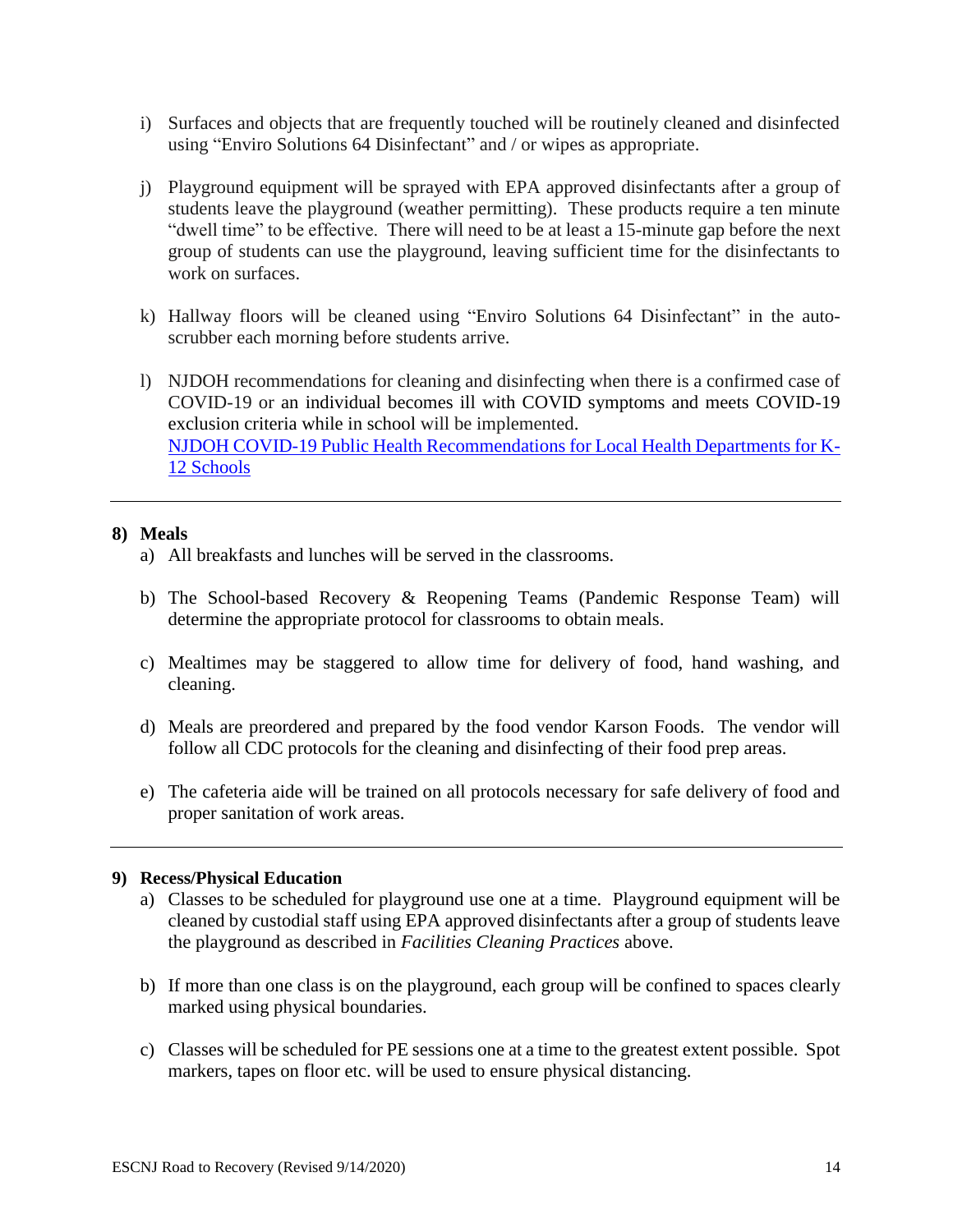- d) PE lessons will be conducted outdoors when weather permits.
- e) Students will engage in activities that do not involve the use of equipment or physical contact (e.g., walking, stretching, jumping jacks, yoga) to the greatest extent possible. Materials used should be maintained by the classroom staff (e.g., each class should have their own equipment or play materials) to the greatest extent possible. Any equipment used will be cleaned using approved disinfectants between sessions.
- f) If more than one class is scheduled for APE at the same time, students will participate in the activities while remaining in their classroom, for example, synchronous or asynchronous remote lessons given by PE teacher using SMART TV's in the classroom.
- g) All indoor recess activities will take place within the classroom maintaining student grouping. Sharing of play material will be avoided to the greatest extent possible.
- h) Students will wash their hands after returning from playground.

# **10) Field Trips, Extracurricular Activities and Use of Facilities Outside of School Hours**

- a) All field trips canceled through December 2020.
- b) Community-based Instruction
	- i) In-house and/or on-campus to the greatest extent possible.
	- ii) Commission-wide and program-specific guidelines for in-house jobs to be developed adhering to guidelines specified in the NJDOE's Restart and Recovery Plan for Education.
	- iii) Community trips to resume if businesses accept students for CBI activities and will be implemented in compliance with ESCNJ reopening plan.
	- iv) Transportation to / from community locations will be provided in compliance with ESCNJ reopening plan.
	- v) Operation of student cafes suspended through December 2020.

# **B. Academic, Social, and Behavioral Supports**

# **1. Social Emotional Learning and School Climate & Culture**

- Need for Social Emotional Learning (SEL) approaches and counseling supports at school reopening to address student "trauma" as a result of extended school closure.
- Assessment of student regression during emergency closure during first  $2 3$  weeks of school opening:
	- o Academic
	- o Behavioral
	- o Emotional/Social
	- o Therapeutic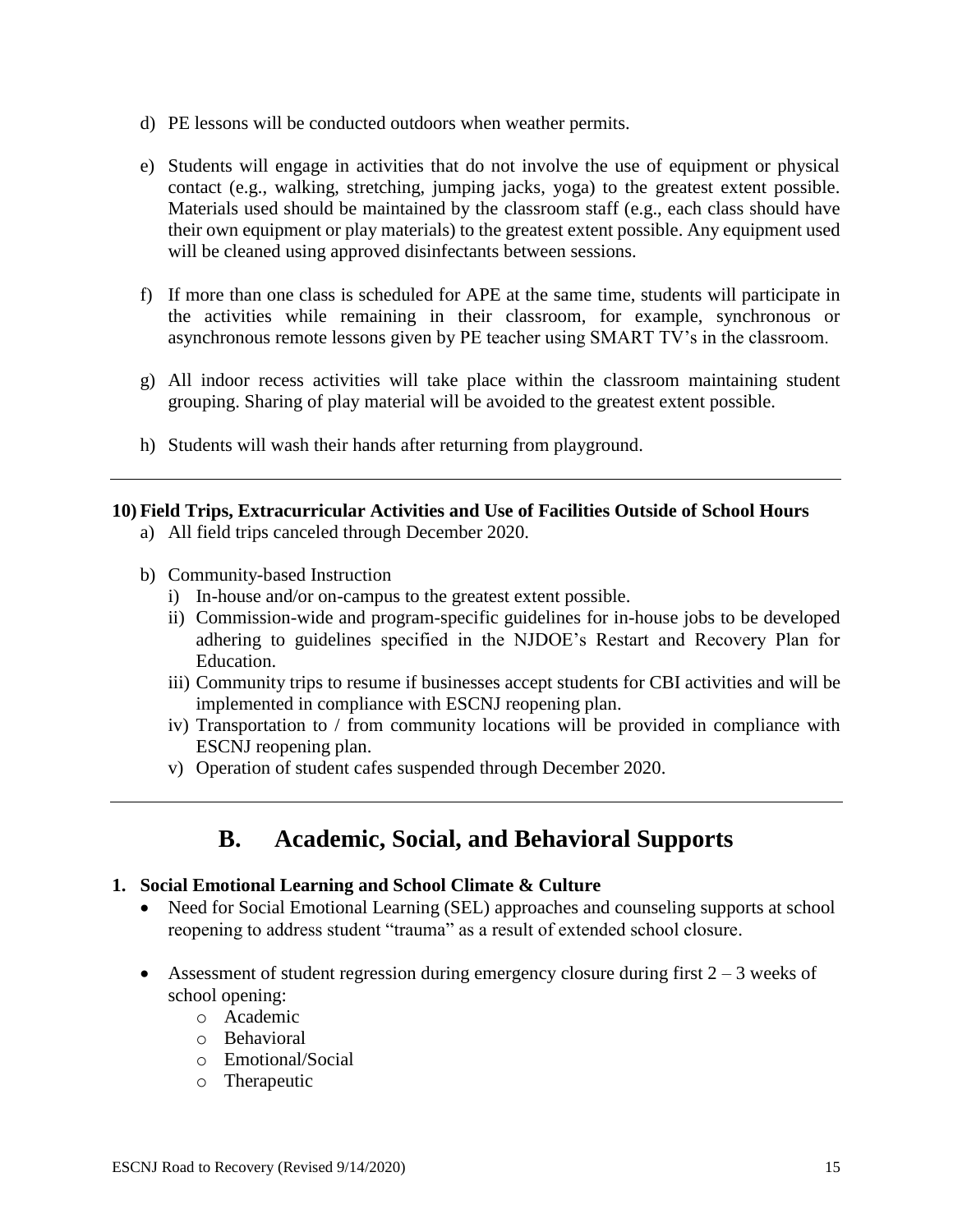- Based on assessment results, may need to revise IEP Goals & Objectives, instructional strategies, etc.
- While assessment of student regression is an important process, the first  $2 3$  weeks of school should focus on Welcoming and Healing of students.
- It is to be anticipated that students may engage in elevated levels of maladapted behaviors including physical aggression due to extended school closure and returning to a new routine at school. In the event a student engages in behavior that is deemed unsafe to self or others, the student may need to be restrained or secluded following procedures and guidelines established in ESCNJ's Board Policy #5561 – Use of Crisis Physical Restraint and Seclusion Techniques for Students with Disabilities.

#### **2. Restraint/Seclusion Procedures & Considerations**

- The presence of the coronavirus only emphasizes the importance of utilizing preventative measures and verbal de-escalation techniques in an effort to reduce the frequency of these occurrences. Faculty/staff will follow the procedure below if there is necessity to restrain a student:
	- o Faculty/staff working with the student should review their Behavior Intervention Plan, if applicable, to discuss any COVID-related concerns.
	- o While the "intentional" spit or cough at staff or another child is generally not considered to be a behavior that might warrant a physical restraint, this may now need to be reconsidered under the current circumstances if, and only if, the student is unwilling or unable to stop this behavior with verbal de-escalation and other techniques. If this behavior is anticipated, parents will be informed of the change in perspective with regards to intentional spitting.
	- o Faculty/staff must use a mask, facial shield, and gloves during a restraint procedure. It is recommended that all faculty/staff wear long sleeve clothing. The use of enhanced PPE is recommended, only if the wait time to acquire and don does not increase the chance of injury to the student or others.
	- o The student's mask (if being worn), is to be removed to minimize the risk of breathing problems.
	- o Faculty/staff using best practice will always implement the least restrictive physical intervention that is necessary. Staff members should consider COVID risks in their decision making about the safest restraint techniques to use but need to continue to follow restraint procedures specified in student's behavior intervention plan when applicable.
	- o If mask-wearing is posing a difficulty in supporting the de-escalation of a child (due to communication challenges, anxiety, etc.), an additional staff can stand 8-10 feet away from the student, remove their mask, and be the primary staff person supporting the letting go process.
	- o Staff should change clothes and/or remove gown and face mask, and any other PPE, after a restraint. If a face shield was used, it should be cleaned. If gloves were used, they should be discarded.
	- o The student should be offered access to hand washing or hand sanitizer following intervention.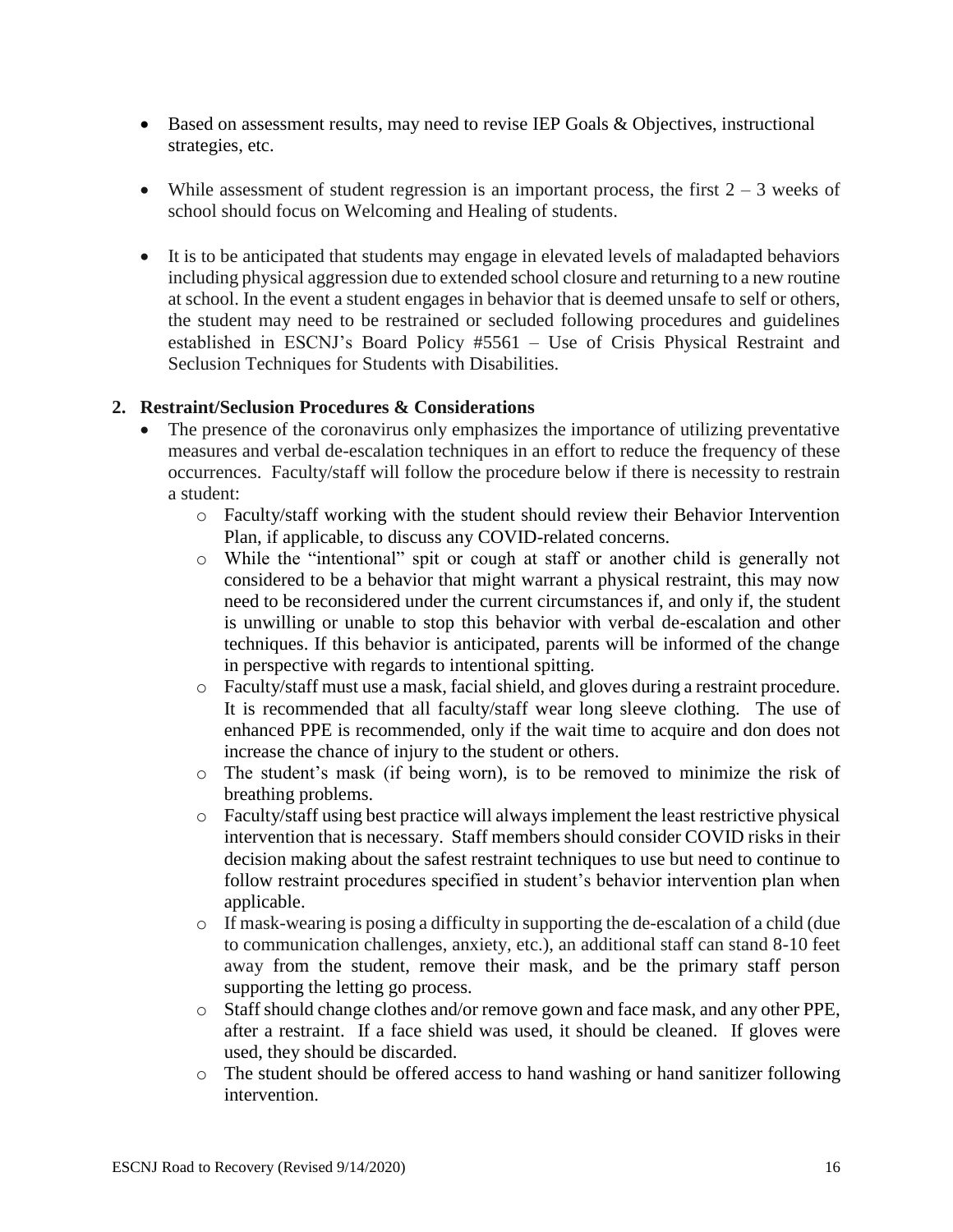- o Given the additional risk posed to other children and staff during the pandemic when children become physically aggressive, administrator should make a judgement about whether it remains safe for the student to remain in this group setting. Staff may also want to consult with the program's and student's health professionals about whether or not coronavirus testing is warranted.
- $\circ$  There should be a written record of who was involved in the intervention for contact tracing purposes.
- o Surfaces contacted during the restraint should be sanitized.
- o In recognition that being involved in a restraint might be additionally stressful to staff as well as students during the pandemic, administrators are encouraged to reach out to involved staff and remind them of supports and resources available to them. Schools are further advised to monitor for signs of increased burnout and anxiety among staff and respond with system-wide approaches to address secondary traumatic stress and compassion fatigue (e.g., tap in, tap out; buddy classrooms; boundary setting; self-care, etc.).
- o Each school-based recovery and reopening team will examine their crisis response team structure and adjust accordingly.
- Educator Well-being
	- o Administrators will give explicit permission to faculty/staff to take mental health breaks, take walks, and engage in other acts of self-care.
	- o Administrators will check-in regularly with faculty/staff creating opportunities for employees to share information that may be affecting their wellbeing.
	- o In addition to the Magellan Employee Assistance Program information posted on ESCNJ's website, the information will be shared with faculty/staff at the beginning of the school year and individually when a need is identified.
	- o Information on access to mental health professionals through the health insurance plan will be shared with employees at the beginning of the school year and individually when a need is identified.
	- o Links to mental health support resources such as the National Alliance on Mental Illness, CDC, and NJ Mental Health Cares will be shared with faculty/staff.
- School Culture and Climate
	- o The School Safety/School Climate Team plays an important role in developing, maintaining, and fostering a positive school climate to prevent Harassment, Intimidation, and Bullying. In addition, the team will assess the school climate and develop evidence-based strategies and school-wide instructional programs to address identified needs. The efforts of the team will be to prioritize the health and emotional well-being of staff and students to promote a safe learning environment. School nurse and counselors, where applicable, will support the School Safety/School Climate team in this process.

#### **3. Wraparound Supports**

• Mental Health Supports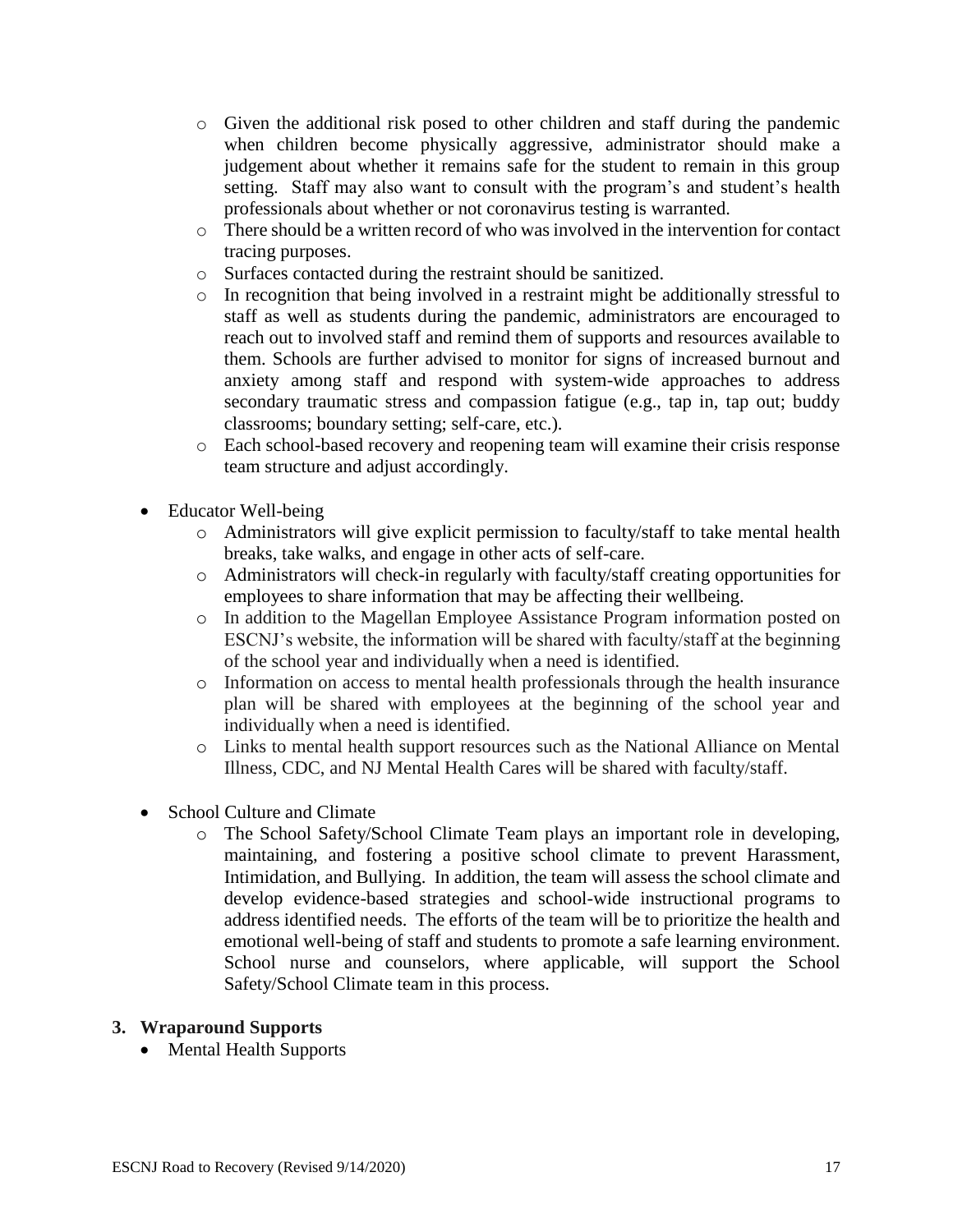- o Counseling services will be provided to students based on IEP team determination. Rutgers University Behavioral Health Care will provide clinical and behavioral supports to students at NuView Academy.
- Family Engagement
	- o Parent representative(s) will be included in each School-based Recovery & Reopening Team (Pandemic Response Team).
	- o Administrators, teachers, therapists, and/or case managers will communicate regularly with parents/guardians to assess and accommodate individual student needs. Translators will be used when communicating with non-English speaking families.
	- o ESCNJ Road to Recovery Plan will be shared with parents/guardians via email, website, or other electronic platforms. Documents / presentations will be made available in English and Spanish. Follow-up meetings will be held with families as needed.

#### **4. Food Service and Distribution**

- o Students attending ESCNJ Schools (i.e., in-person instruction) will be served breakfast and lunch following procedures described in the "Meals" section of the Standards for Establishing Safe and Healthy Conditions for Learning.
- o Students who participate in virtual/remote instruction are to be included in their home/resident district food service program.

# **C.Leadership and Planning**

#### **1. ESCNJ Recovery & Reopening (Restart) Committee**

- Central Office Leadership Team (COLT)
	- o Superintendent
	- o Assistant Superintendent
	- o Business Administrator
	- o Assistant Business Administrator
	- o Director of Human Resources
	- o Director of Collaborative Educational Services
- Board Member
- Supervisor of Buildings and Grounds
- Technology Coordinator
- Building/Department Administrators (3)
- ESCNJ School Safety Specialist
- School Nurses  $(2)$
- School Physician
- MCESA representative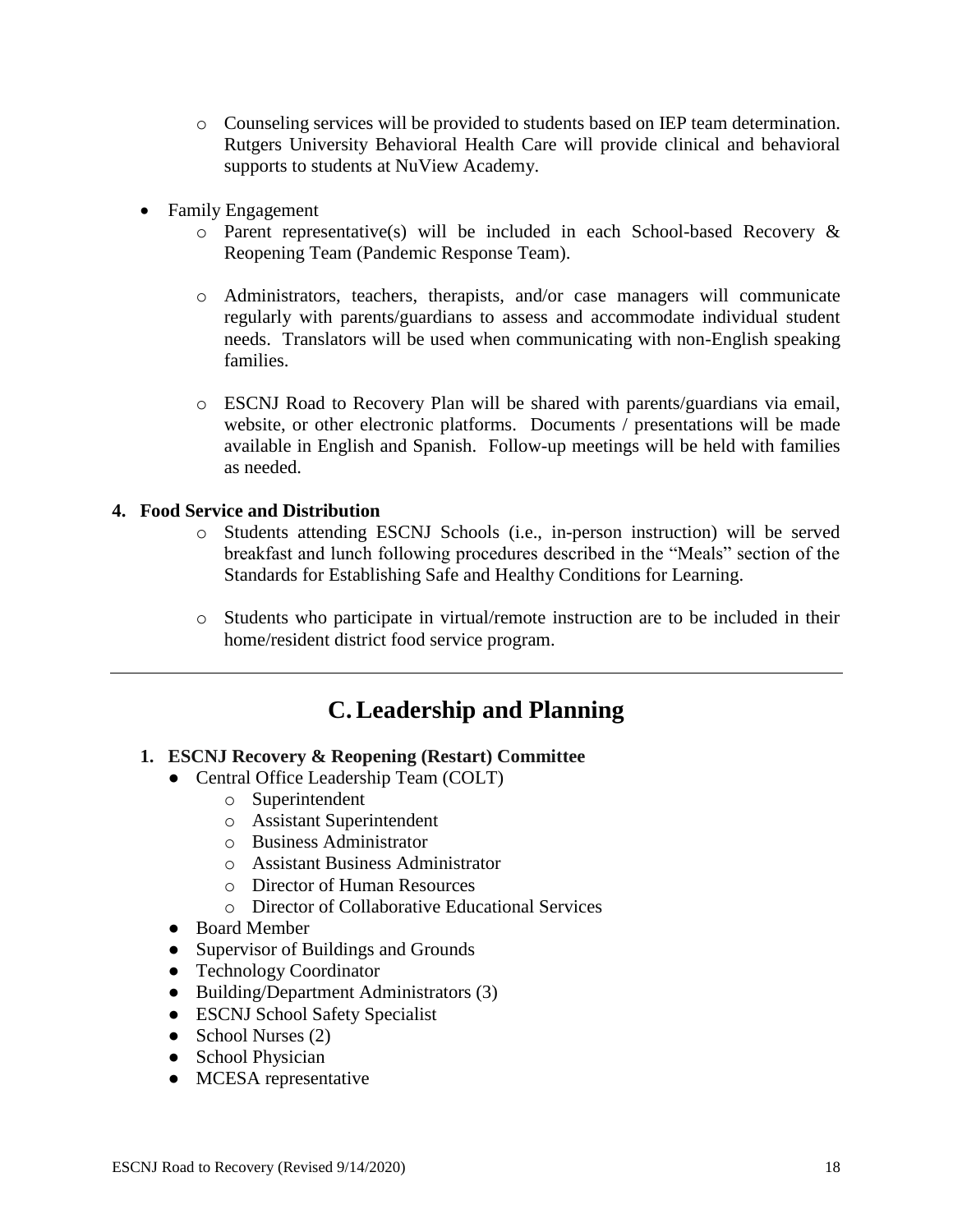## **2. School-based Recovery & Reopening Team (Pandemic Response Team)**

- $\bullet$  Building administrator(s)
- $\bullet$  Teacher(s)
- Nurse
- Speech Language Pathologist
- Case Manager or member of School Safety Team
- Counselor (where applicable)
- Custodian (as needed)
- $\bullet$  Parent(s)
- COLT member

#### **3. Scheduling**

- In-person instruction will be made available to all students daily.
- The student's sending district CST, working with the student's parent(s)/guardian(s), will determine the manner in which instruction/therapy will be delivered. The student's sending district CST will review and make changes to the student's IEP as appropriate.
- Hybrid instruction, combination of synchronous and asynchronous, will be provided to students who are not available for in-person instruction due to health considerations and/or parental preference. (Details to be determined by School-based Recovery & Reopening Team).
- The student's sending district CST, working with the student's parent(s)/guardian(s), will assist in any transition from in-person instruction to full remote instruction and vice versa in accordance with ESCNJ Policy 1648.02.
	- A parent may request a student receive full-time remote learning from the school district by submitting a written request to the Principal of the school building their child would attend. The written request shall be provided to the Principal at least fourteen (14) calendar days before the student is eligible to commence full-time remote learning. The Principal's written approval of the request shall be provided to the parent within three (3) calendar days of receiving the parent's written request.
	- Upon receiving the written request, the Principal or designee/sending school district staff may request additional information from the parent to assist the Principal or designee/sending school district staff in providing the student the same quality and scope of instruction and other educational services as any other student otherwise participating in school district programs.
	- A parent may request their student transition from full-time remote learning to in-person services, if in-person services are being provided, by submitting a written request to the Principal of the building the student will attend and the sending school district staff. This request must be submitted at least thirty (30) calendar days before the student is eligible for in-person services.
	- A student previously approved for remote learning wanting to transition into the school district's in-person program must spend at least twenty (20) school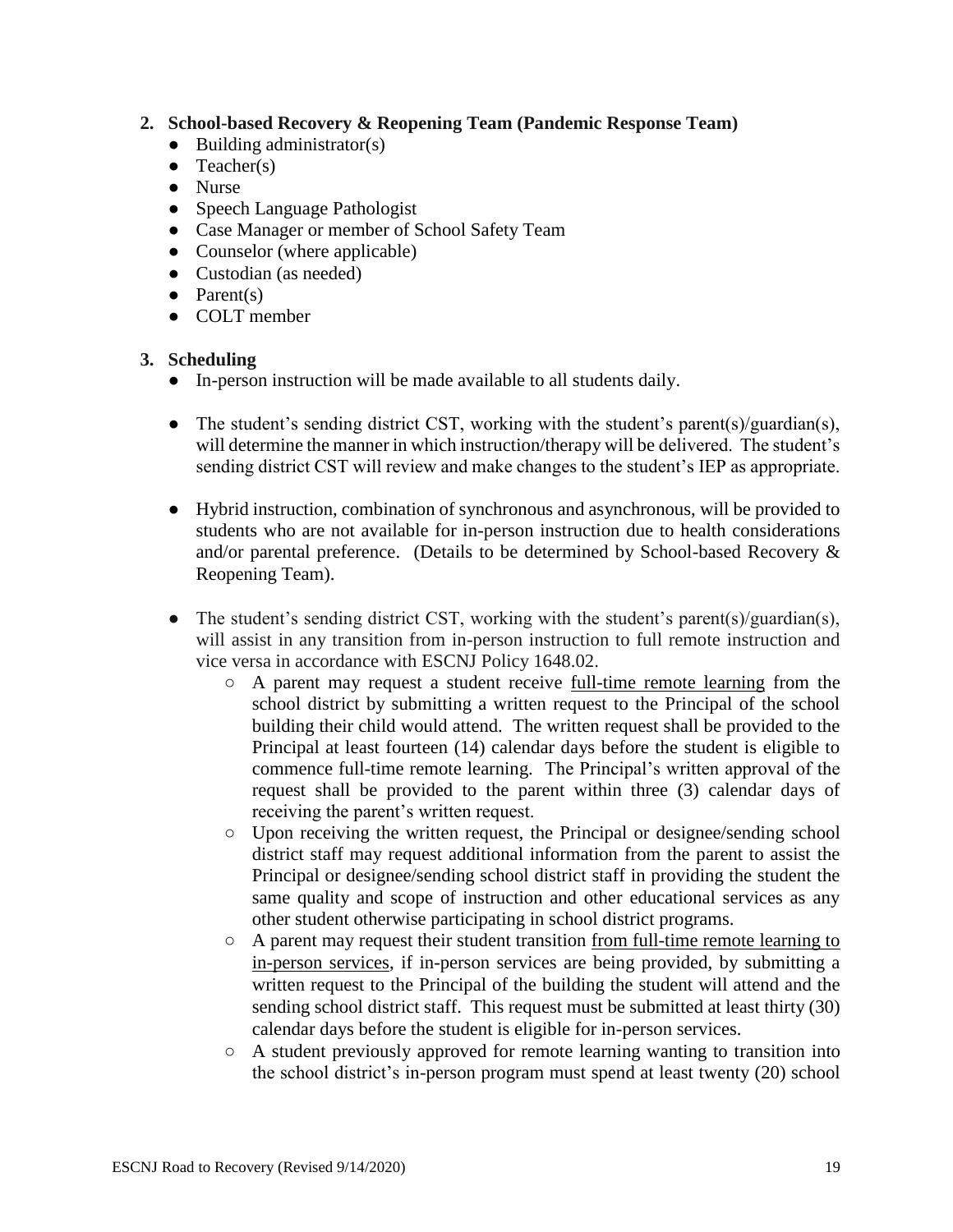days in remote learning before being eligible to transition into the school district's in-person program.

- Should there be a need to revert to remote instruction due to a local or statewide public health emergency, instruction will be based on ESCNJ Public Health-Related School Closure Plan and ESCNJ Continuity of Learning Plan found below.
- The Turning Point Academy will follow the schedule and health and safety procedures established by the Middlesex County Juvenile Detention Center and the NJ Juvenile Justice Commission. PPE for faculty/staff and screening procedures will be in accordance with this plan and as per the School-based Recovery & Reopening Team (Pandemic Response Team).
- The Nonpublic department will follow the schedule and health and safety procedures established by each nonpublic school. PPE for faculty/staff and screening procedures will be in accordance with this plan and as per the School-based Recovery & Reopening Team (Pandemic Response Team).
- Faculty/staff assigned to collaborative programs will follow the calendar and schedule of the school/program to which they are assigned.

#### 4. **Staffing**

- Accommodations for high risk faculty/staff is addressed in Section 1 above.
- The need for additional faculty/staff to support in-person and remote instruction to be assessed on an ongoing basis by building administrators and the Director of Human Resources.
- Develop contingency instructional plans for days with elevated staff absences.
- Social/Emotional support for staff, please see Educator Well-Being above.

#### **5. Educator Roles and Responsibilities Related to In-Person and Hybrid Learning Environments:**

#### **Administrators:**

In addition to non-instructional responsibilities, to ensure the quality of continued learning inperson or virtually, administrators should:

- Consider roles for staff with health concerns
- Provide time for staff collaboration and planning
- Create schedules to increase student engagement and accountability for remote learning, taking into consideration faculty/staff and student needs
- "Check-in" regularly with faculty/staff, students, and families to assess needs and provide needed support
- Identify teachers and teacher leaders that may provide support to staff to continuously improve instruction in a virtual environment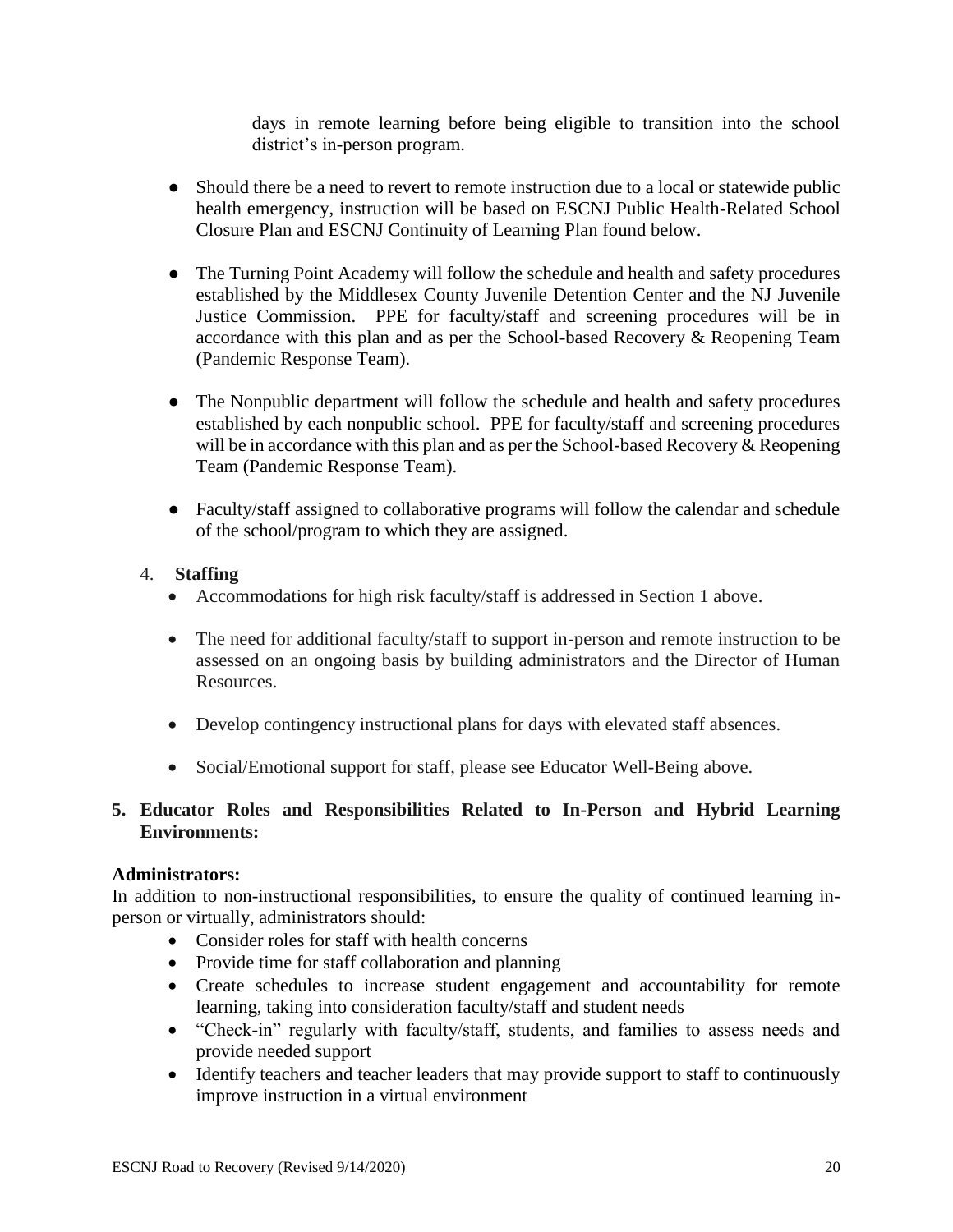- Work with staff and faculty to ensure that teaching and learning, and all student services are effectively and efficiently developed, planned, and delivered
- Develop procedures and protocols to ensure continued collaboration amongst all stakeholders during virtual instruction
- Ensure students and parents receive necessary supports to ensure access to instruction
- Support teachers in assessing students and providing high-quality instruction

#### **Teachers:**

- Develop classroom schedule
- Support students in maintaining their social-emotional and physical wellbeing
- Assess student progress and modify instructional strategies and/or IEP goals as needed
- Implement students' academic and behavioral goals and objectives based on IEP
- Establish and maintain social distancing within the classroom and other settings in school
- Maintain the class cohort (to the greatest extent possible) and document anyone from outside the cohort who interacts with the group
- Incorporate instruction on behaviors that reduce the spread of COVID-19
- Increase knowledge of online platforms and remote instruction best practices
- Provide materials to students for in-home activities
- Assist administration with health, safety, and disinfection logistics
- Maintain ongoing communication with families and students to provide needed academic/behavioral support and update progress

# **Therapists:**

- Develop suitable activities to implement students' related services IEP goals and objectives
- Collaborate with teachers to support students during in-person/hybrid instruction
- Assist administration with safety logistics
- Coordinate with teachers and administration on scheduling therapy sessions
- Consider use of teletherapy sessions where and when appropriate
- Maintain ongoing communication with families and students to provide needed therapeutic supports and update progress.

# **Case Managers and/or BCBA:**

- Assist administration with health, safety, and disinfection logistics
- Support teachers/therapists in the implementation of behavior intervention plans and develop behavioral strategies as needed
- Provide families with necessary supports/resources to ensure family and student wellbeing
- Coordinate with LEA's to meet student needs, complete evaluations, and hold IEP team meetings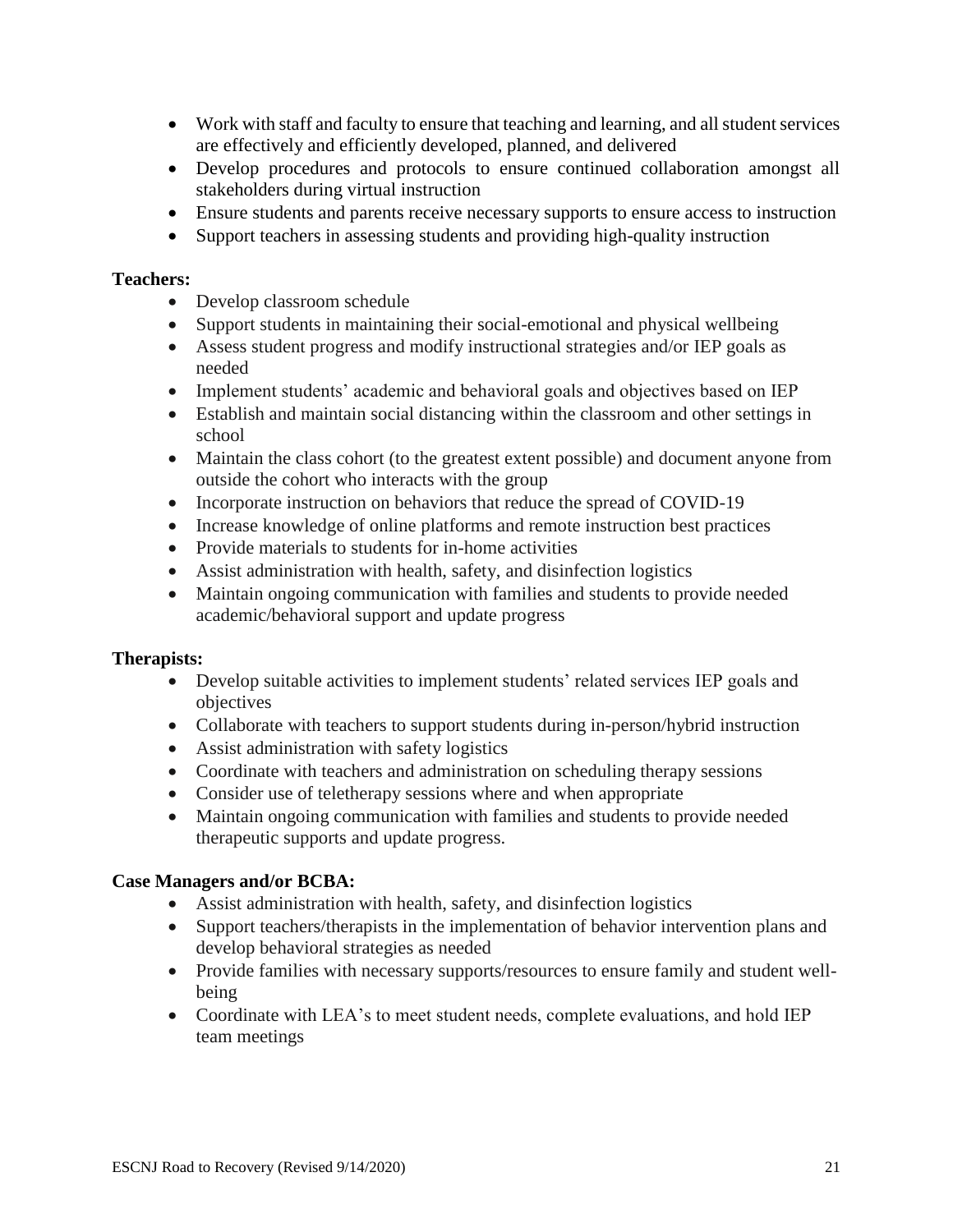#### **Instructional Aides:**

- Support teachers in implementing student's instructional and behavioral programs
- Provide support to promote students' physical and emotional well-being
- Assist teachers with implementing classroom procedures
- Lead small group instruction as guided by the teacher
- Support teachers during whole-class lessons
- Provide real-time support during virtual sessions
- Research websites and identify activities that teachers can incorporate in their lessons
- Assist teachers in developing instructional materials
- Provide translation services as needed

#### **6. Educator Roles Related to School Technology Needs**

- Faculty/staff and families will be surveyed to determine technology and connectivity needs.
- Technology and connectivity needs of faculty/staff will be met to enable effective delivery of remote instruction.
- If a student is not able to access instruction/therapy due to lack of access to a device or connectivity, ESCNJ case managers will coordinate with LEA case managers to provide the student an appropriate device either from the sending district or from ESCNJ.

# **D. Policy and Funding**

# **1. Revision and adoption of the following Board Policies**

- Policy 1648 Restart & Recovery Plan
- Policy 1649 Federal Families First Coronavirus (COVID-19) Response Act

#### 2. **Funding as directed by the Board, Superintendent, and Business Administrator.**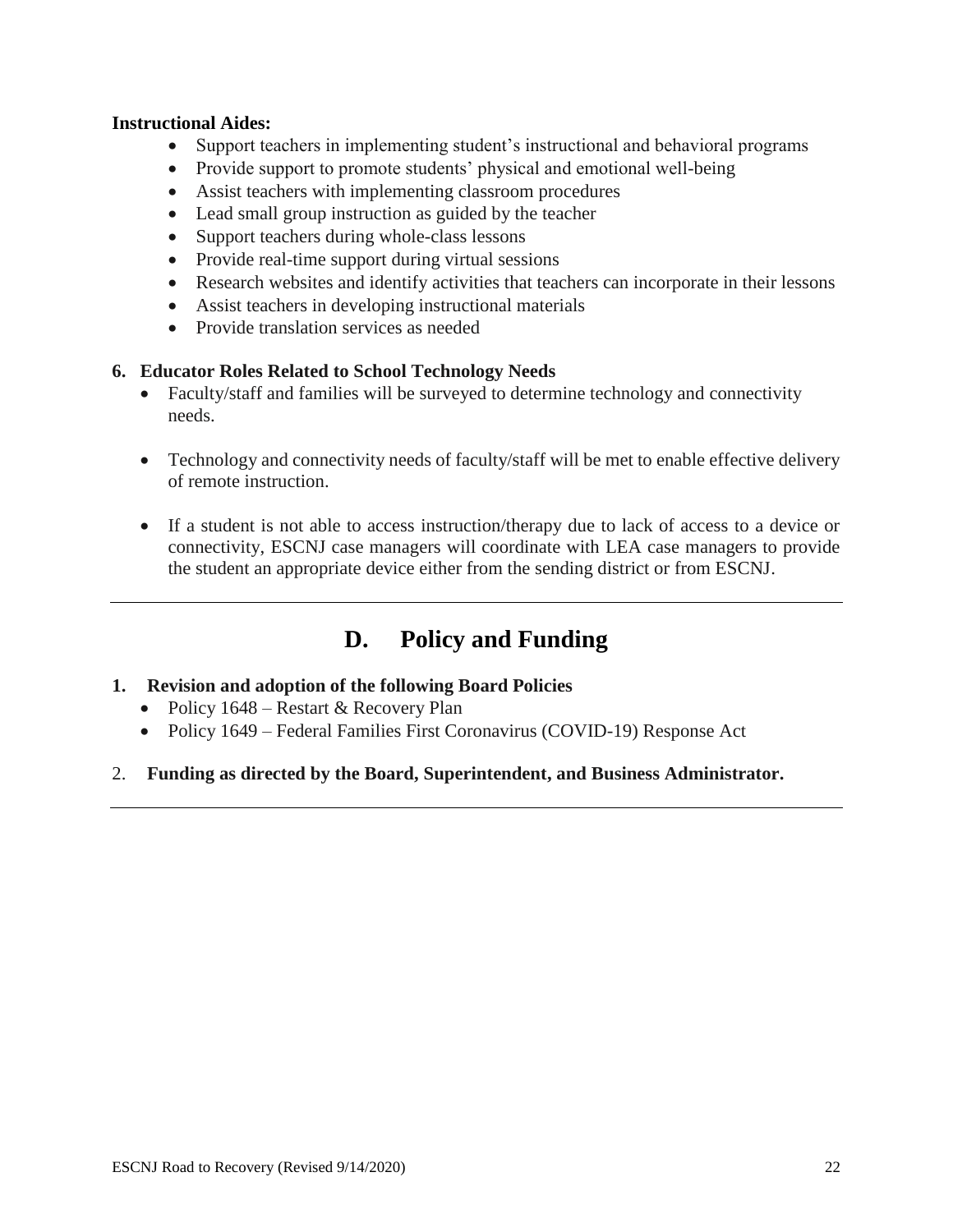# **E. Continuity of Learning**

# **1. Ensuring the Delivery of Special Education and Related Services to Students with Disabilities**

The Educational Services Commission of New Jersey (ESCNJ) is a public receiving school district serving students with disabilities ages  $3 - 21$  in all the special education categories (e.g., Autism, Multiple Disabilities, Emotional Disorders, OHI, Specific Learning Disabilities, etc.). The ESCNJ Department of Nonpublic School Services provides specialized, auxiliary, and remedial Chapter 192/193 services to approximately 2,500 eligible students. ESCNJ provides instructional services for the Middlesex County Juvenile Detention Center through the Turning Point Academy (TPA) program. TPA middle school and high school aged students receive general and special education services as per the student's home district.

ESCNJ will provide two learning options once the school buildings are open. Students may return to in-person instruction following the schedule set by the Commission or continue to participate in remote learning from their home. All students will return to in-person learning unless the parents/guardians choose to maintain remote learning. Both groups of students will receive a minimum of four (4) hours of instruction per day. Remote learning will continue to consist of both synchronous and asynchronous activities.

In the event that ESCNJ is directed by the NJDOE or NJDOH to close schools due to COVID-19 (Coronavirus), learning will continue as outlined in the ESCNJ Public Health-Related School Closure Plan. Students will be provided a remote instruction packet and online resources with instructional and therapeutic activities. Parents/guardians will be guided by ESCNJ faculty/staff to work with their child for a minimum of twenty (20) hours per week during school closure. Instructional time will consist of direct contact instruction/therapy by ESCNJ teachers and therapists in both synchronous and asynchronous methods. Instructional activities will also include independent work assignments and group activities, where appropriate based on student ability and family circumstances.

Upon return to in-person instruction, students will be assessed by ESCNJ certificated faculty, staff, and therapists on the progress toward their IEP Goals and Objectives. The School-based Recovery & Reopening Team (Pandemic Response Teams) will outline appropriate assessments for each program. Results of these assessments will be communicated to the IEP team members (i.e., parents/guardians, LEA's, teacher, therapists, etc.). Assessment results may require changes to the student's IEP Goals and Objectives. ESCNJ faculty will continue to use multiple data sources to assess student progress toward achievement of IEP Goals and Objectives. The student's LEA (home district) will determine the protocol for the make-up of any missed related service sessions (Speech/ OT/ PT).

Home/school communication will continue to be vital to ensure the quality and consistency of instructional/therapeutic services and student progress on IEP goals and objectives during reopening. As such, the Commission's expectation is daily contact with each family regardless of type of instructional participation (in-person or remote). The need to effectively communicate with non-English speaking families is acknowledged and will be accomplished through various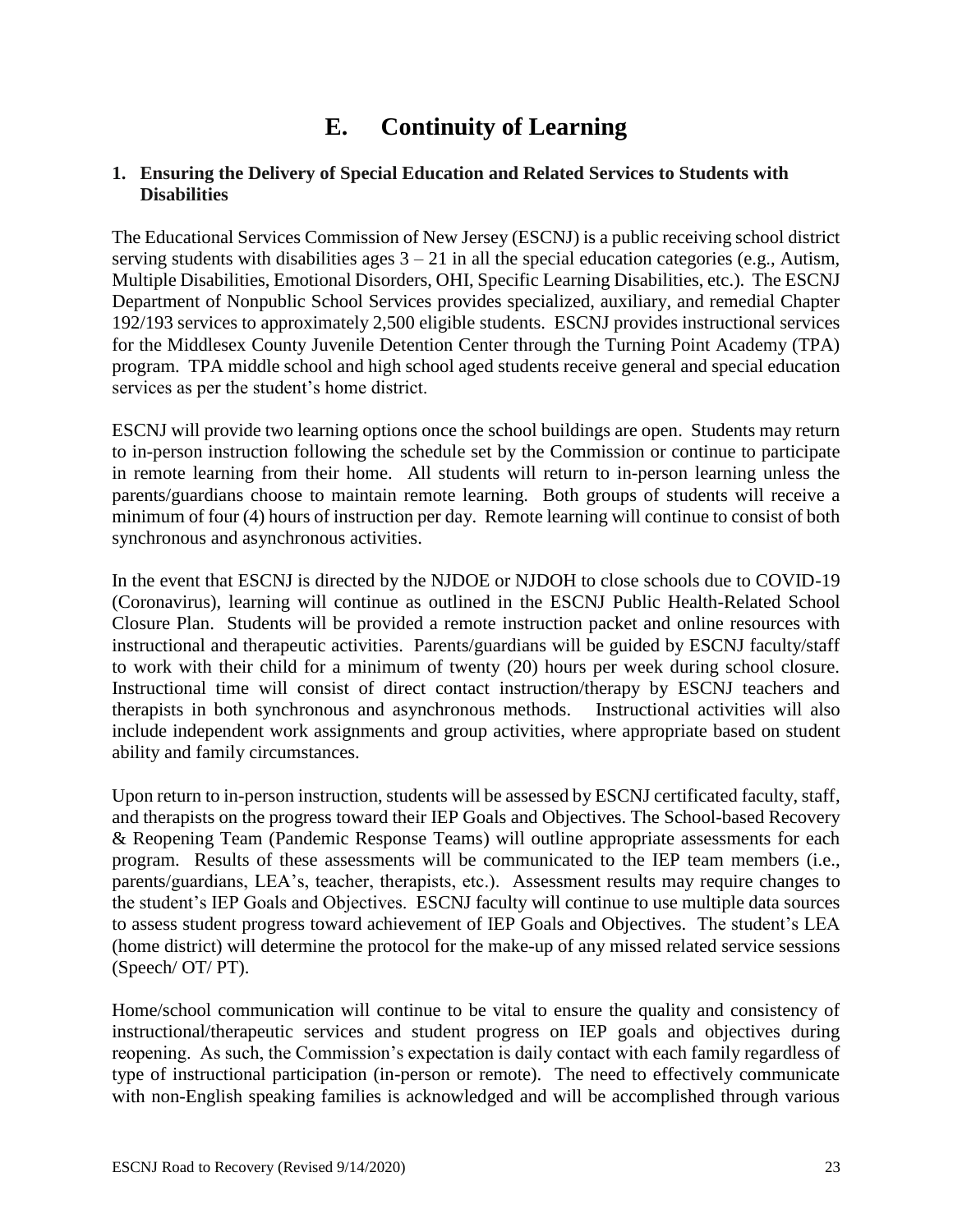means. Bi-lingual Instructional Aides will translate for Commission faculty as needed. Various online platforms and apps will be employed (e.g., Class Dojo, Talking Points, Google Translate, etc.) to communicate with non-English speaking families as well. Additionally, ESCNJ nurses and case managers will maintain regular contact with students/families to monitor student academic progress, behavioral issues, health status, etc. ESCNJ case managers and/or nurses will contact the LEA case manager on an as needed basis.

ESCNJ faculty and case managers will participate virtually in IEP annual review meetings and other mandated CST meetings as requested by sending districts. The need for in-person meetings, student observations, and evaluations will be determined on a case-by-case basis.

# **2. Technology & Connectivity**

Students have access to technology including iPads, Chromebooks, laptop computers, and smart phones to access instruction/therapy provided using online platforms such as Google Classroom and Schoology; Video conferencing using Zoom or Google Meet; and educational websites such as IXL, BrainPoP, and Newsela. Classroom teachers, paraprofessionals, and therapists regularly monitor students' access to devices during daily student / parent contact. When it is determined that a student is not able to access instruction / therapy due to lack of access to a device, ESCNJ case managers coordinate with LEA case managers to provide the student an appropriate device either from the sending district or from ESCNJ.

The ESCNJ IT department will conduct a needs assessment of each school/program to determine the need for additional devices, software licensing, assistive technology, and connectivity.

ESCNJ will provide options for internet connectivity for students with that need. Comcast/Xfinity – Internet Essentials / New Xfinity customers who are eligible for public assistance programs.

Altice/Optimum – Altice Advantage / New customers with a child recipient of NSLP, seniors eligible for SSI, or veterans receiving public assistance.

Hotspots (Verizon/T-Mobile)

The ESCNJ IT department will develop plans and documentation for the deployment of devices for remote learning and/or connectivity.

Documentation for Staff. Quick Start Guides and Documentation for Parents/Students. Review Acceptable Use Policy (AUP).

Standardize and review device loaner forms and update procedures to better track device loan and return.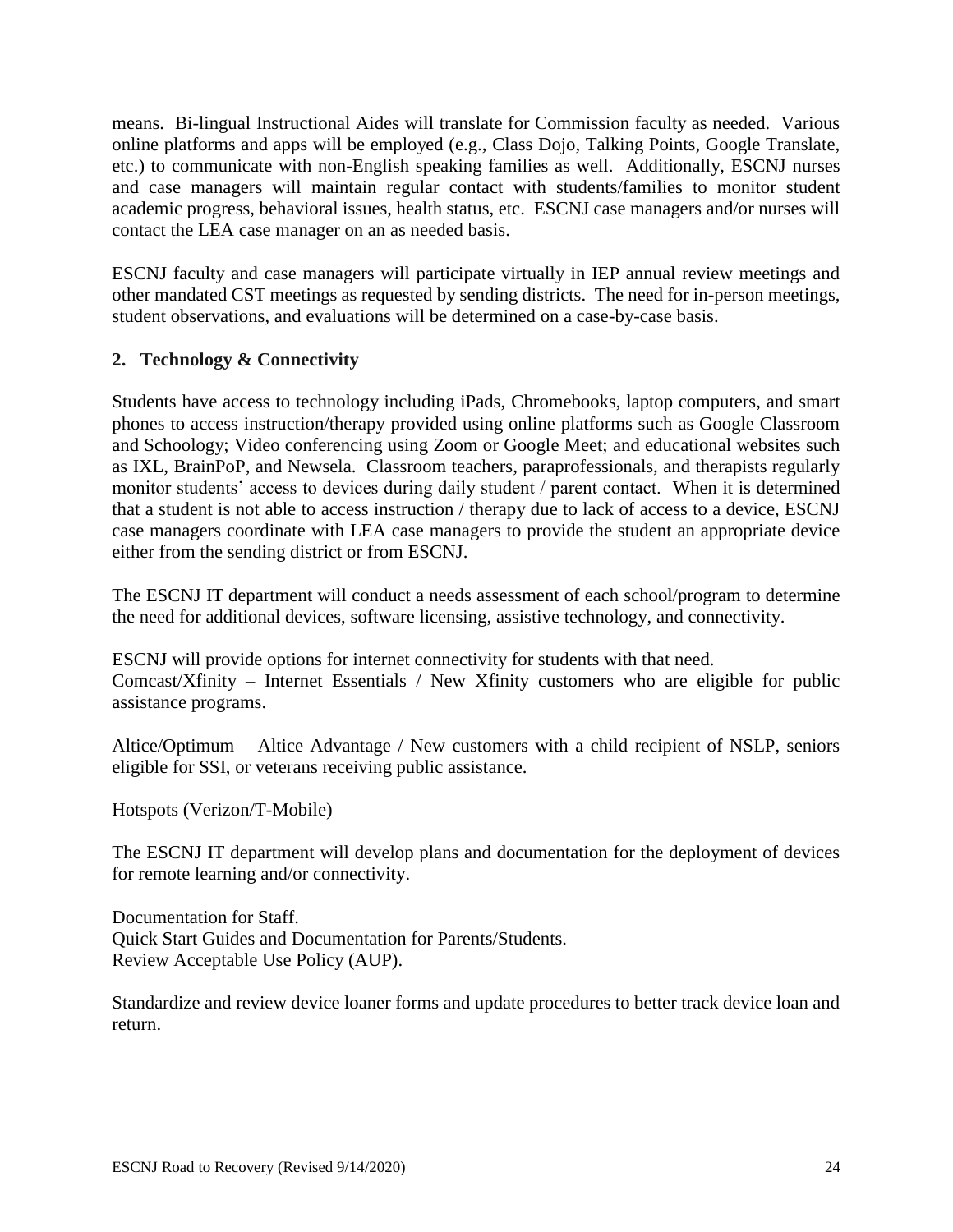#### 3. **Curriculum, Instruction, and Assessment**

- Please see the Continuity of Instruction plan found above.
- Assessment of student regression during emergency closure during first  $2 3$  weeks of school reopening:
	- o Academic
	- o Behavioral
	- o Emotional/Social
	- o Therapeutic
- Based on assessment results, may need to revise IEP Goals & Objectives, instructional strategies, etc.
- Additional Student & Instructional/Therapeutic Considerations:
	- o Students needing physical prompts and interactions to complete activities and/or attend to lesson.
	- o Students may not respond to/interact with staff wearing face mask.
	- o Explore ways to limit/eliminate the sharing of instructional material between students.
	- $\circ$  Explore ways to limit/eliminate the sharing of therapeutic material (e.g., standers, gait trainers, communication switches, etc.) between students. Cleaning of shared instructional materials including technology devices and therapeutic material.
	- o Parent/family "check-ins" over first  $2 3$  weeks of school reopening in lieu of Parent/Teacher conferences.
	- o Personal hygiene assistance for students with special needs.
	- o Self-help assistance (e.g., seating, transition, ambulation, eating, etc.) for students with special needs.
	- o Students with significant behaviors
		- **•** Implementing Restraints/Seclusion procedures (please see above)
		- Risk of elopement with social distancing
	- o Medically fragile students
		- G-tube feedings
		- **•** Impact on students and 1:1 paraprofessionals

# **4. Professional Learning**

- Professional Development and in-service trainings to be developed based on the needs of each school/department.
- Faculty/staff will be provided in-service trainings in remote instruction and teletherapy best practices at the beginning of the school year.
- Through their PLC's, faculty will work on improving knowledge and delivery of highquality instruction using online platforms such as Google classroom and Schoology, and video-conferencing tools.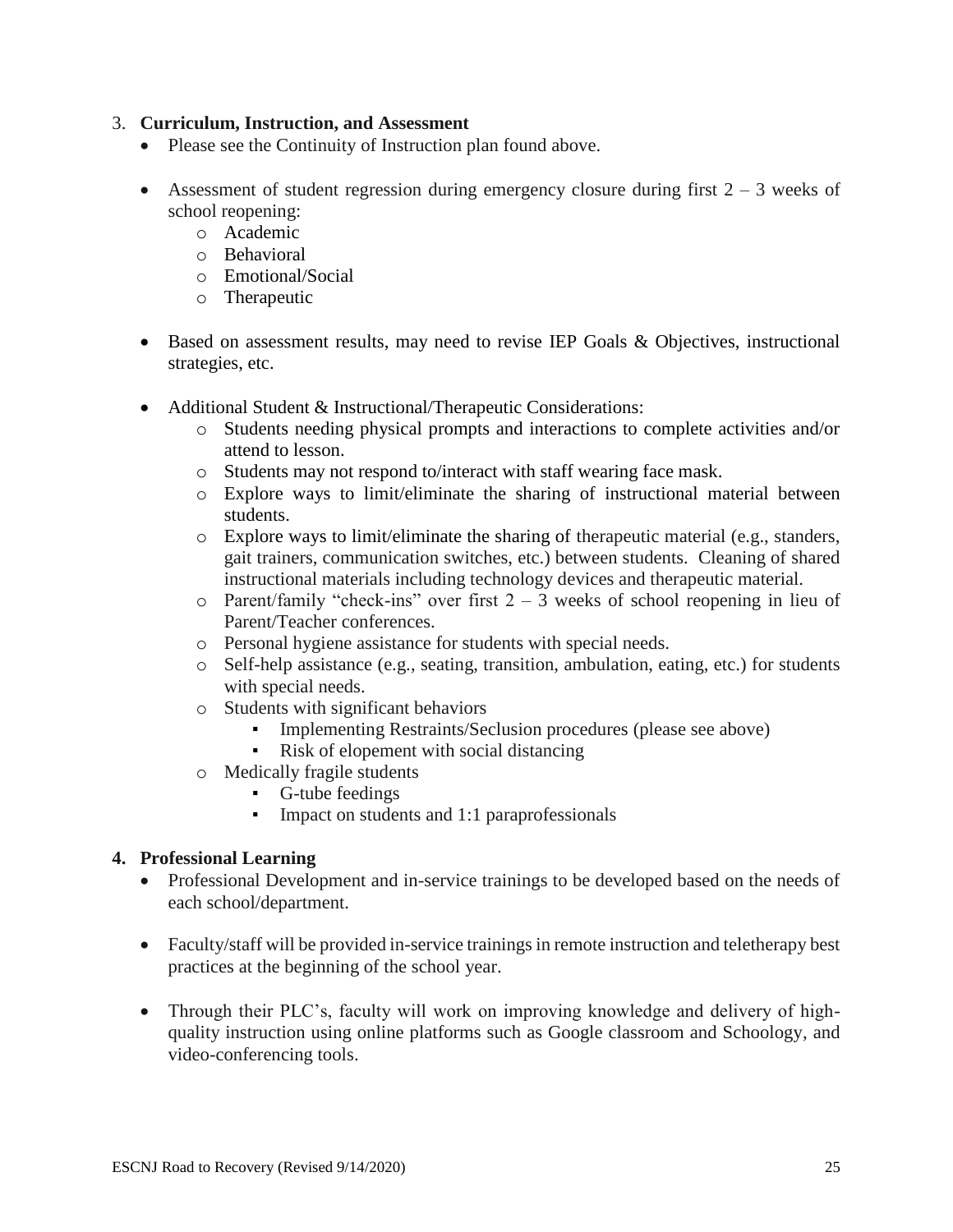- Faculty/staff will be provided training on managing challenging student behaviors with an emphasis on verbal de-escalation strategies and safely implementing restraint / seclusion procedures during the COVID-19 pandemic.
- Provide ongoing training and consultation for parents/caregivers to enable implementation of student's instructional and therapeutic programs during remote learning.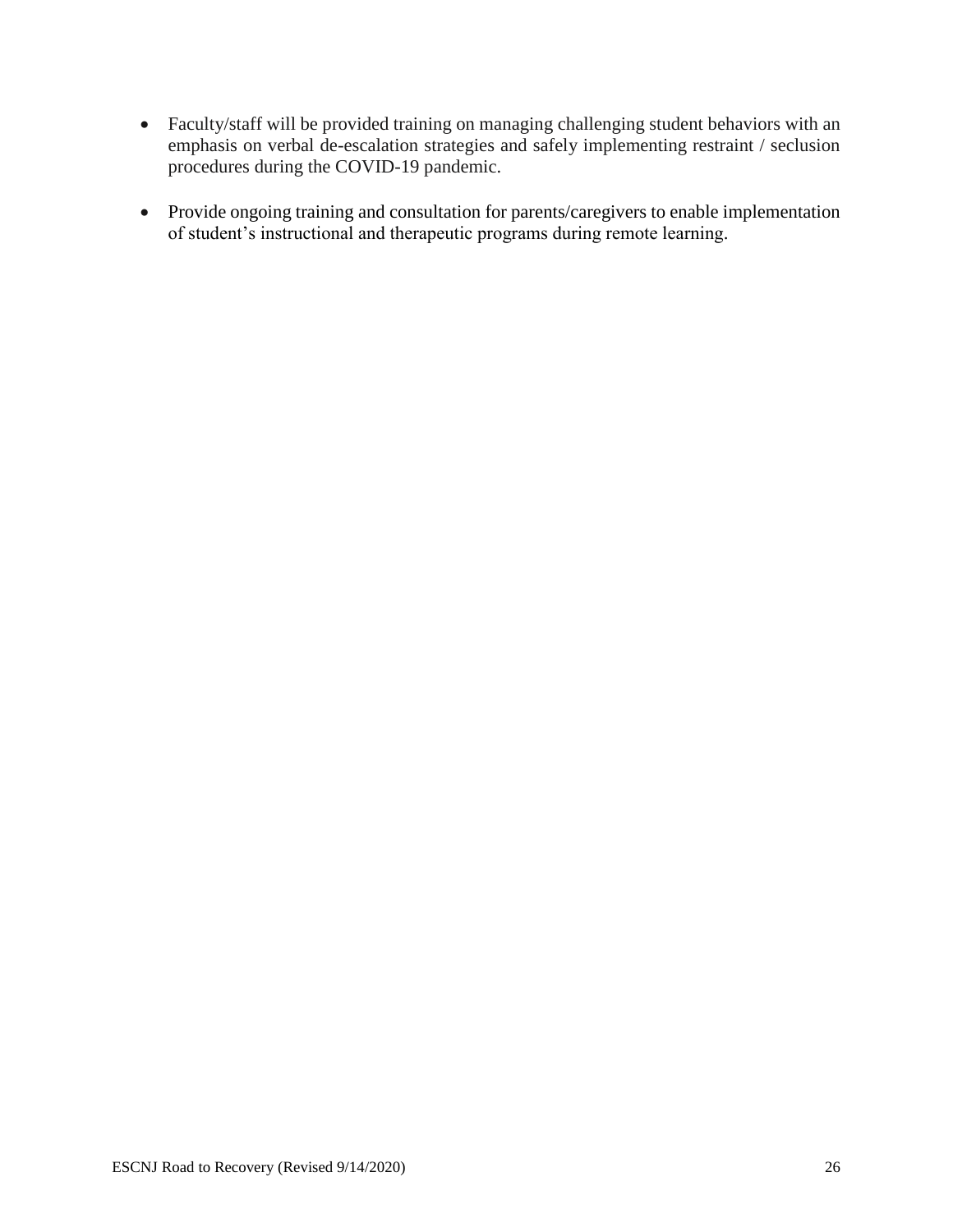# **Appendix A**

## **Additional ESCNJ Procedures & Considerations**

#### **School Calendar Revisions**

- Allow for two to three faculty/staff PD days at the start of the school year to discuss the "New abnormal," health/safety procedures (Universal Precautions), and refresher on "Remote Instruction Best Practices."
- Virtual parent presentations to discuss reopening procedures, hygiene practices, and "How Tos" for technology usage in remote instruction.
- Student half days to start the school year for admin and faculty to review and discuss all new processes and procedures (e.g., first 5 school days).
- No in-person parent/teacher conferences in Fall 2020.
- Virtual Back-to-School Night.

#### **Personal Protective Equipment (PPE)**

- **●** Audit of on-hand PPE and cleaning/sanitizing materials.
- **●** Availability of PPE and cleaning/sanitizing supplies and Supply Chain.
- **●** PPE for all ESCNJ staff will be provided by the Commission. Masks for students will be provided by the family. Student masks are to be washed and/or changed daily.
- **●** PPE care and wear procedures to be established.
- **●** PPE storage and distribution procedures to be established at each school/program.

#### **Social Distancing Guidelines**

- **●** Virtual faculty/staff meetings
- **●** Virtual Committee & Professional Learning Community meetings
- **●** Virtual Board meetings
- **●** Changes to staff sign-in/sign-out procedures
- **●** No assemblies through December 2020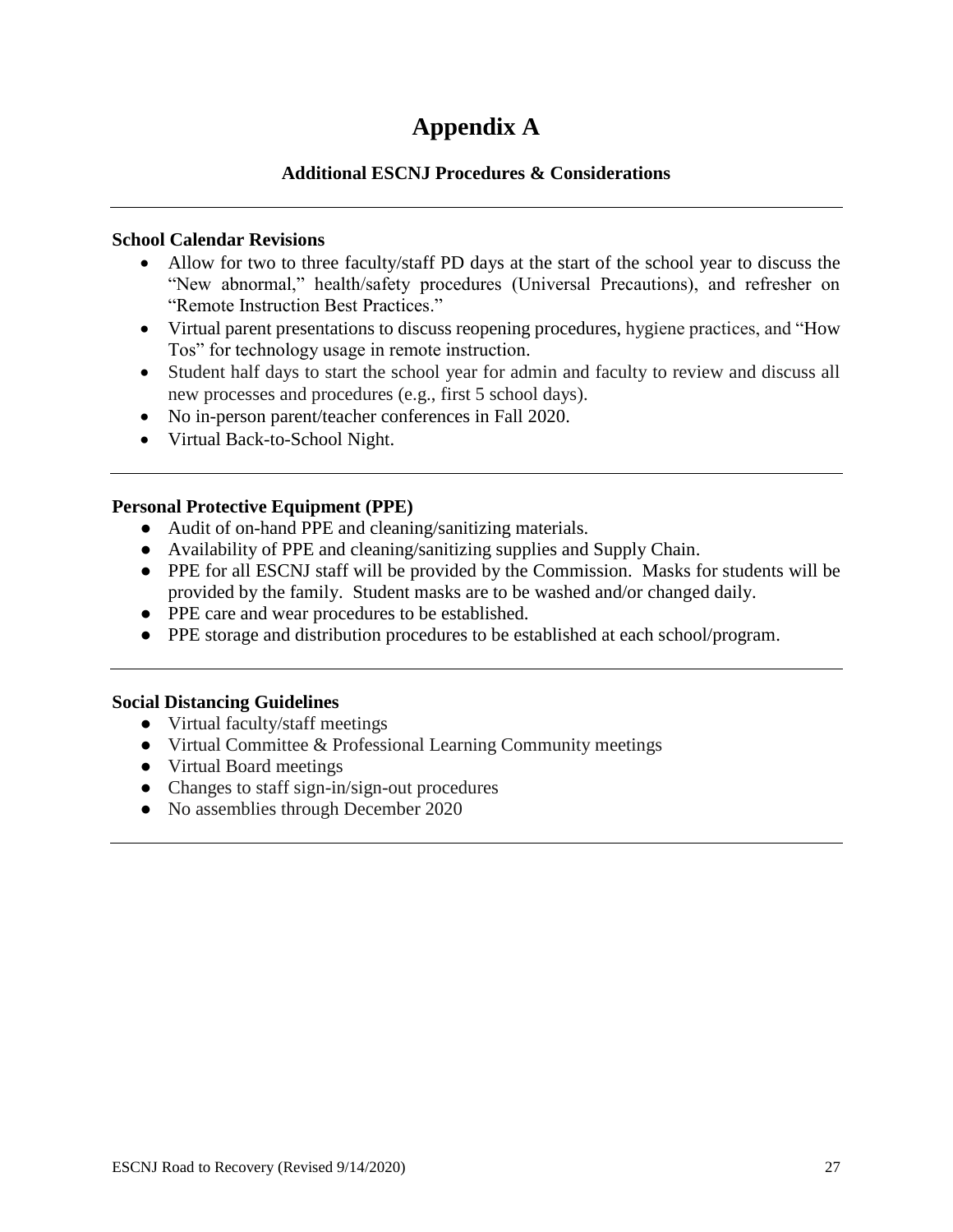# **Appendices B - J (School-based Procedures & Considerations)**

# **School/Program Name Here**

Below are the procedures and considerations determined by the (School name here) School-based Recovery & Reopening Team (Pandemic Response Team). Each of these items further addresses the standards set forth in the ESCNJ Road to Recovery document which is aligned to the NJDOE Road Back Guidance.

# **A. Conditions for Learning**

# **Health & Safety: Standards for Establishing Safe & Healthy Conditions for Learning**

# **1) General Health & Safety Guidelines**

- a) Procedures for Visitors
- b) Develop ways in which behaviors that reduce the spread of COVID-19 will be promoted (e.g., identify locations where signage on hand washing, proper way to wear a mask etc. will be posted, develop lessons appropriate for various student-levels)
- c) Identify students who should not wear masks due to medical considerations

# **2) Classrooms, Testing, & Therapy Rooms**

- a) Establish cohorts, limiting mixing of students and staff. Document for contact tracing purposes.
- b) Identify additional spaces that will be used for social distancing in the building.
- c) Identify if any furniture needs to be removed and/or moved from each classroom to allow for social distancing. (NOTE: Removal/rearranging of furniture requires the approval of central office administration – email Gary & Meena).
- d) Develop procedures for student materials (i.e., materials coming from home, materials staying in school).
- e) Students and staff should maintain use of the same materials and area throughout the day (e.g., chairs, desks, etc.).
- f) Develop procedures for cleaning student materials.
- g) Identify ways to limit the sharing of instruction materials (e.g., direct instruction teacher manuals, Edmark cards, etc.).
- h) Develop list of difficult-to-clean instructional material / manipulatives that should not be used.
- i) Allow 5 minutes at the end of each period for cleaning materials.
- j) Develop procedures for scheduling related services (e.g., additional spaces for social distancing, time in schedule for cleaning, appropriateness to continue teletherapy in the building, etc.).
- k) Develop procedures for cleaning shared therapeutic materials and identify any implications for scheduling.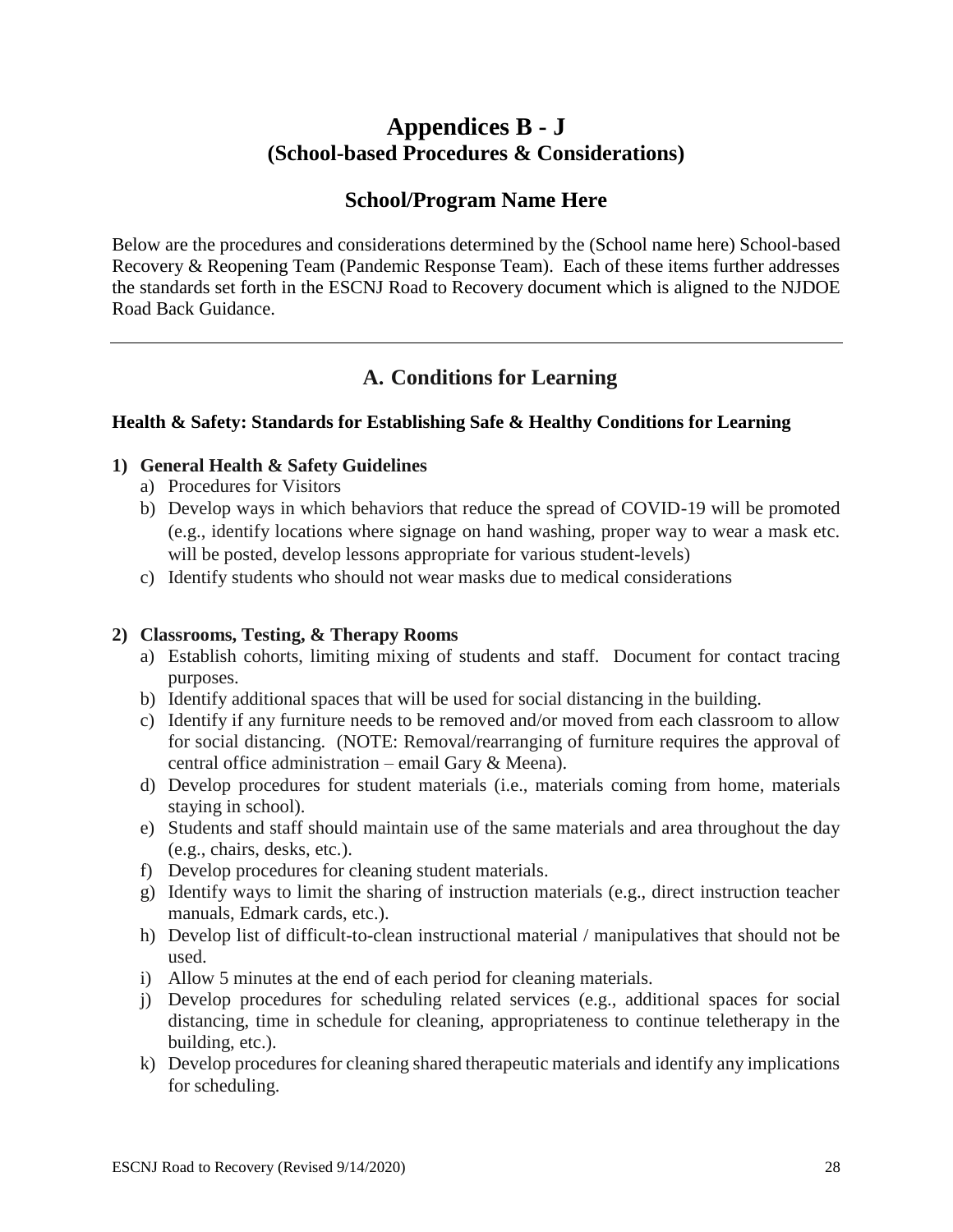- l) Develop procedures for specials teachers (i.e., APE, Art, Music, Job Coach) determining how instruction will be delivered and types of contact-less activities.
- m) Develop procedures for recess (i.e., what spaces are available for outside use, how can the spaces be broken up, how will they be scheduled).
- n) Identify if any additional spaces can be used for their intended purpose (e.g., Pre-Voc, ADL, Café, etc.). Develop procedures for scheduling and cleaning.
- o) If there are no bathrooms in the classrooms, develop procedures for hand-washing and toileting schedules.
- p) Identify locations in need of sanitizing stations.
- q) Where possible, assign therapists to a minimal number of classrooms.
- r) Develop procedures for nap time in preschool classrooms (e.g., spacing and cleaning).
- s) Develop procedures for copy machine use.
- t) Identify procedures that can be moved to a paperless system.
- u) Have sufficient office supplies on hand for staff use (e.g., each staff member should have their own pen).

#### **3) Transportation**

- a) Develop procedures for bus and parent arrivals/departures limiting traffic through entrances at any given time.
- b) Develop procedure for CBI vans (cleaning, transporting) when trips resume.

#### **4) Student Flow, Entry, Exit, & Common Areas**

- a) Develop procedures for arrival and dismissal (i.e., how many entrances will be used, parent drop-off/ pick-up, parent sign-in/ out).
- b) Develop procedures for late arrivals and early pick-ups.
- c) Identify if any physical guidelines will be used (e.g., arrows on the ground, signs, etc.).
- d) Develop alternative procedures for delivering staff mail and announcements. Discontinue use of staff mailboxes and mailroom to the greatest extent possible. Use of ESCNJ email is recommended for all internal written communications.
- e) Develop procedures for movement in the hallways.
- f) Identify guidelines and limitations for scheduling to limit movement throughout the building at one given time.
- g) Identify any signage needed as a result of these procedures.
- h) Identify procedures for staff lunches (i.e., social distancing in staff lounge, other rooms available for use, how areas will be cleaned).
- i) Water fountains should be made unavailable until further notice.
- j) Identify locations where physical barriers such as sneeze guards may be needed.

#### **5) Screening, PPE, and Response to Students and Staff Presenting Symptoms**

- a) Develop procedures for staff and student screening upon arrival (i.e., location for temperature checks, procedures when a temp is above 100.4).
- b) Staff will no longer use paper sign-in sheets. The Frontline app will be used for sign in. Staff will also complete a daily health questionnaire via the app prior to entering the building. Identify how buildings will monitor this information for compliance.
- c) Identify isolation area for students and staff presenting with symptoms.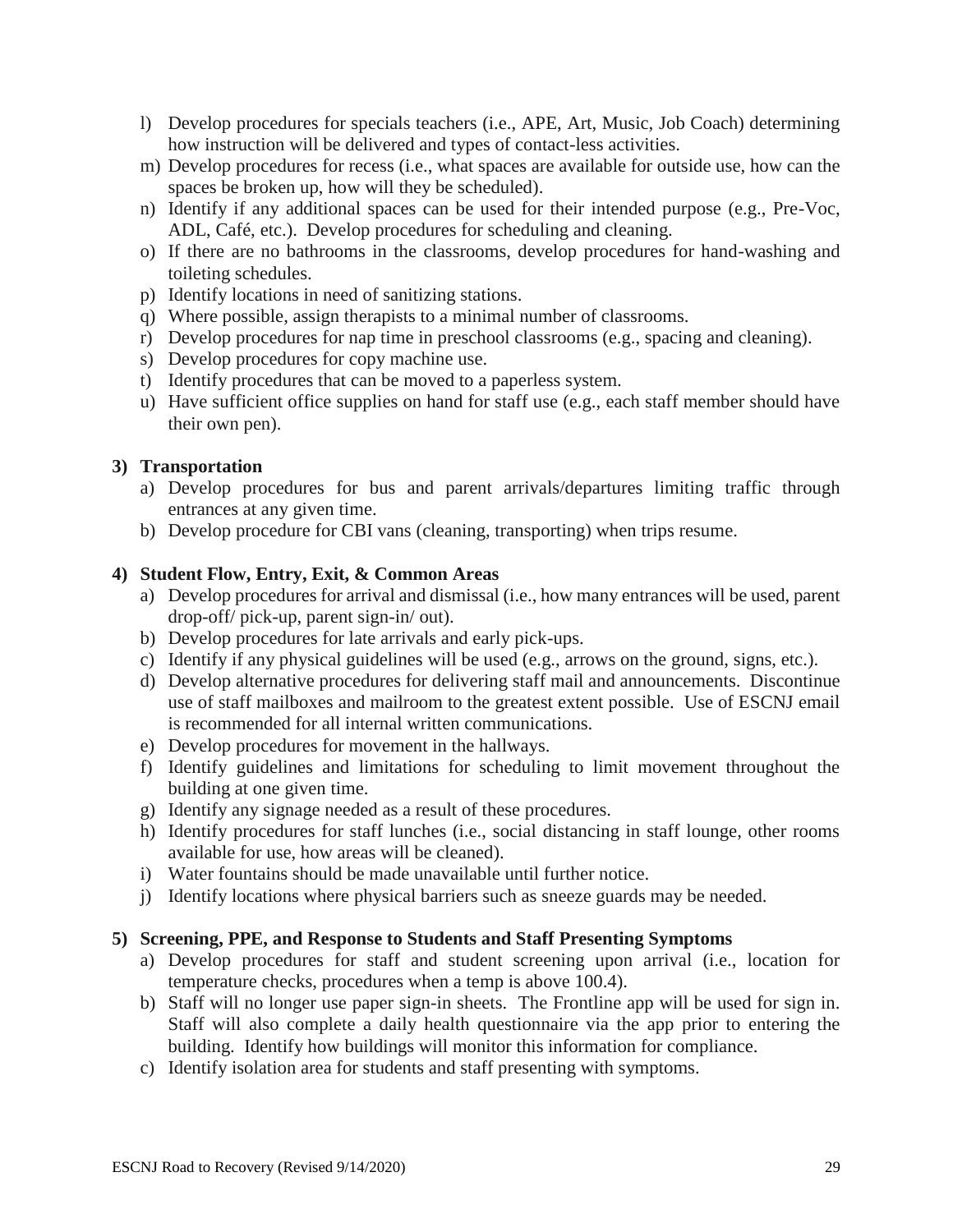- d) Develop procedure for isolating students (how will students be monitored when waiting to be picked up)
- e) Develop procedures for emergency student pick-up.
- f) Develop procedures for visitors.
- g) Identify location for storing PPE
- h) Develop procedures for distribution of PPE to staff each morning.
- i) Identify situations where enhanced PPE will be available and distributed.
- j) Identify how the protocol for addressing positive cases will be implemented (e.g., ensuring flow of information)
- k) Develop procedure for ensuring parent contact information stays current

# **6) Contact Tracing**

a) Develop protocols for documentation of students and staff in each classroom, monitoring changes to set cohorts and bus lists, and how information will be maintained.

# **7) Facilities Cleaning Practices**

- a) Identify role of classroom staff in cleaning needs.
- b) Develop schedule for classroom cleaning and assign staff to specific jobs if needed
- c) Collaborate with custodial staff when determining additional areas for use and scheduling. Some chemicals require additional drying times which may impact scheduling.
- d) Identify locations for disposal of PPE.

# **8) Meals**

- a) Develop procedures for contact-less lunch delivery to the classrooms.
- b) Develop procedure for cleaning classroom and removing garbage after mealtimes.

# **9) Recess/ Physical Education**

- a) Identify alternative areas for APE if gym is being used for social distancing.
- b) Identify how APE will be delivered to each classroom.
- c) Identify if additional materials are necessary, if so, how will these materials be cleaned between uses.
- d) Develop procedures for delivery of APE lessons if more than one class is scheduled at the same time.

# **10) Field Trips, Extracurricular Activities and Use of Facilities Outside of School Hours**

- a) All field trips canceled through December 2020
- b) Develop alternative, in-house Community-based Instruction opportunities.

# **Academic, Social, and Behavioral Supports**

# **Social Emotional Learning and School Climate & Culture**

 Identify assessments that will be used to evaluate students' regression (i.e., academic, behavioral, social/emotional, therapeutic) during the emergency closure. Develop protocol for communication of assessments to all stakeholders.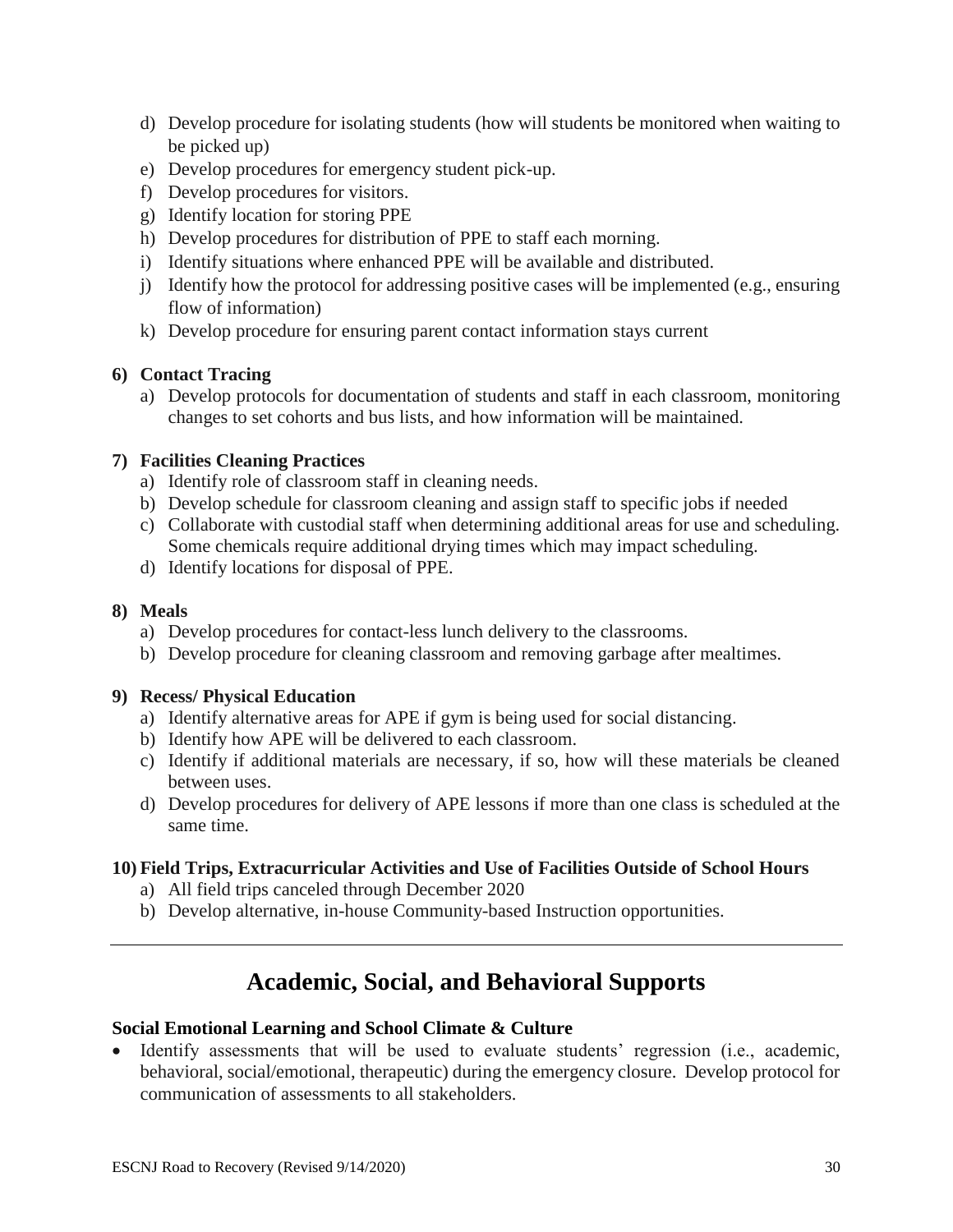#### **Restraint/ Seclusion Procedures & Considerations**

 Develop a crisis-response structure (i.e., crisis teams, notification of crisis situations, strategies to avoid compassion fatigue).

#### **Educator Well-being**

• Identify ways in which staff well-being can be addressed within the building.

#### **School Culture and Climate**

Identify activities to address school culture and climate.

#### **Additional Considerations:**

- Student & Instructional/Therapeutic Considerations
	- o Develop procedures for students needing physical prompts and self-help assistance (i.e., protocols for staff before, during, and after interaction).
	- o Identify if any additional procedures are necessary for Medically fragile students
	- o Develop procedures for shared technology use in the classroom/therapy rooms.
	- o Develop procedures for parent/ family "check-in" during the first 2-3 weeks of school reopening.
	- o Ensure sufficient amount of reinforcers to minimize sharing of items.
	- o Develop protocols for students with social/ physical reinforcers (e.g., walks, scooter in the hallway, etc.).
	- o Develop protocols to teach identified skills such as hand washing, mask wearing, and social distancing.
- Identify ways to maintain up to date student and staff contact information.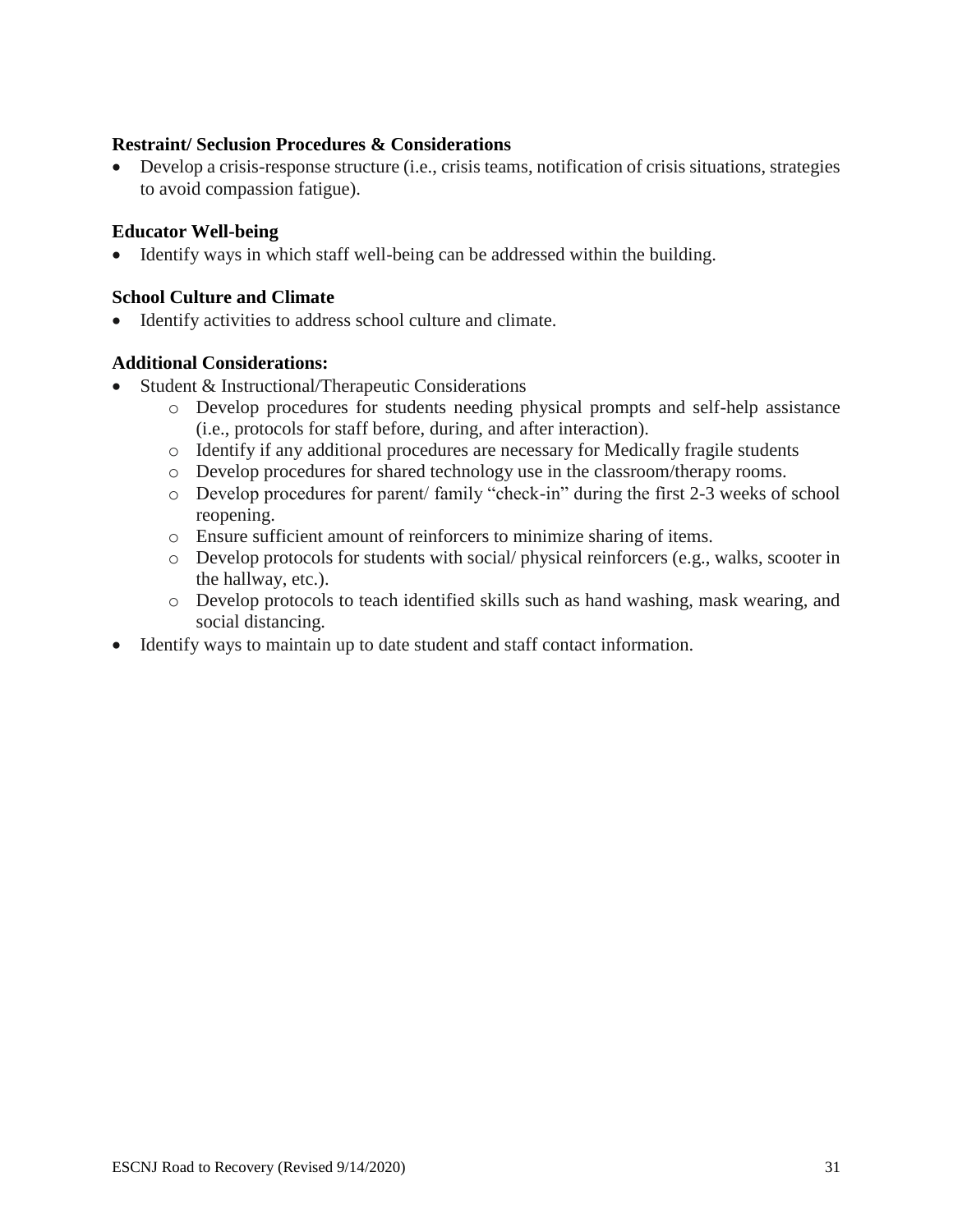# **Appendices B - J (School-based Procedures & Considerations)**

# **NuView Academy**

Below are the procedures and considerations determined by the (School name here) School-based Recovery & Reopening Team (Pandemic Response Team). Each of these items further addresses the standards set forth in the ESCNJ Road to Recovery document which is aligned to the NJDOE Road Back Guidance.

# **B. Conditions for Learning**

# **Health & Safety: Standards for Establishing Safe & Healthy Conditions for Learning**

# **11) General Health & Safety Guidelines**

- a) Procedures for Visitors
	- Visitors will be limited to parents/guardians of students, CST members, and parents/guardians of prospective students.
	- Visitors will be allowed into NVA by appointment only, unless an emergency arises.
	- Main Office Appointment Calendar will be kept to maintain appointments.
	- Visitors will wait in parking lot, until staff let them into the building.
	- Visitors will be asked to call the Main Office from the parking lot, prior to entering the building. Identify car, purpose for visit, etc.
	- Visitors will be required to follow current PPE considerations and rules.
	- Visitors will fill out Health Screening Questionnaire.
	- Meetings will continue to be held virtually, when possible.
	- District meetings will be scheduled on same day, when possible.
	- Statement to be put on front door, with phone number of main desk, to request entry to building.
- b) Develop ways in which behaviors that reduce the spread of COVID-19 will be promoted (e.g., identify locations where signage on hand washing, proper way to wear a mask etc. will be posted, develop lessons appropriate for various student-levels)
	- Each teacher/classroom will post signage related to handwashing, social distancing, and hygiene.
	- Each classroom will develop a schedule of best practices for hygiene. This should include the following: bathroom break schedule, hand washing schedule, hand sanitizer schedule, and mask wearing procedures.
	- Hand sanitizer and PPE supplies will be locked in cabinets.
	- Signage, including One-way arrows, will be posted for hallway walking.
	- Designated bathrooms for students/staff use, for both upstairs and downstairs.
- c) Identify students who should not wear masks due to medical considerations
	- To Be Determined by age, ability, behavioral considerations.
	- Medical conditions to be determined such as asthma, severe sensory issues.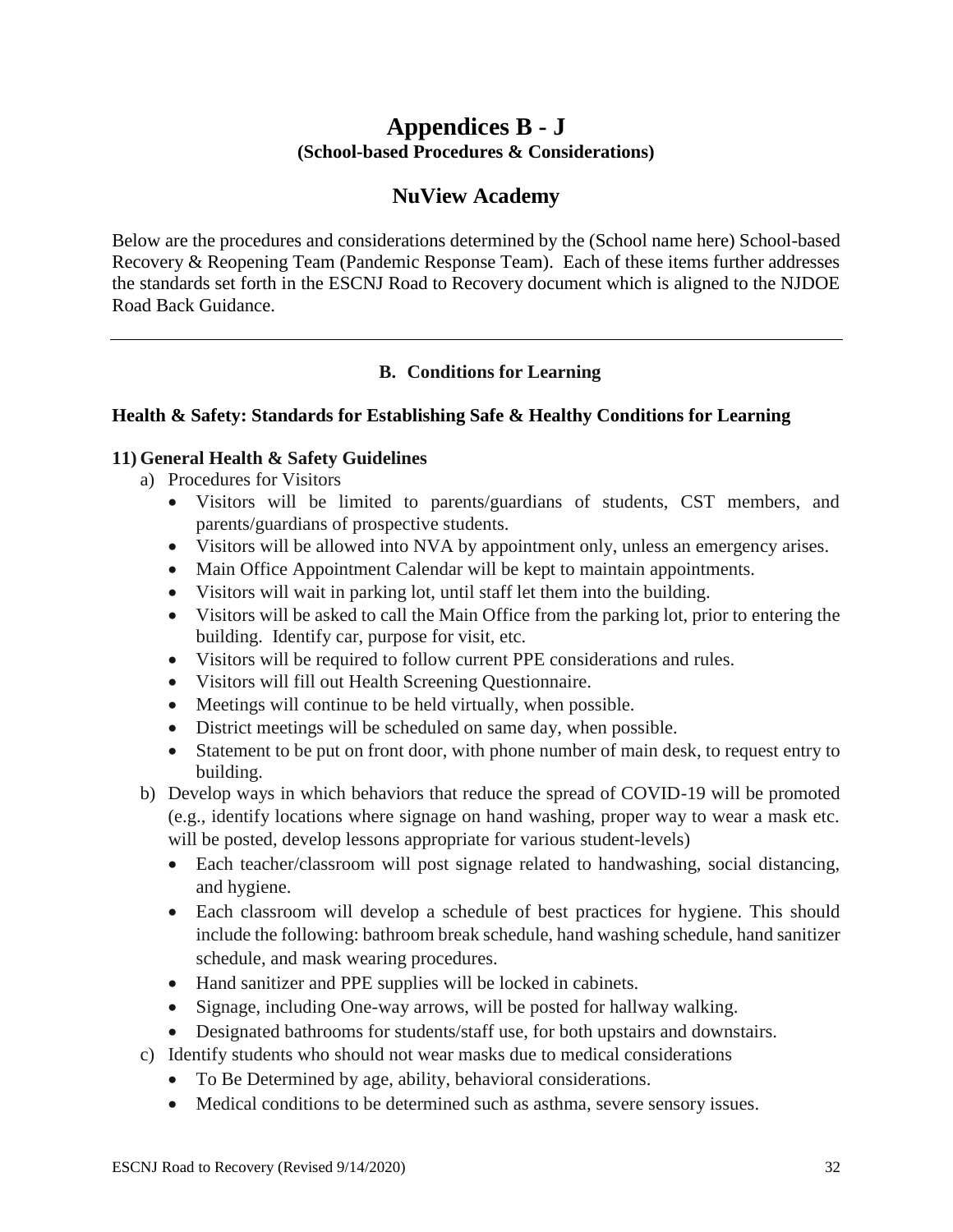Breaks will be built into daily schedule for appropriate times of mask removal.

# **12) Classrooms, Testing, & Therapy Rooms**

- a) Establish cohorts, limiting mixing of students and staff. Document for contact tracing purposes.
	- Each classroom will function as a respective cohort group, comprised of students, classroom staff, and Rutgers UBHC therapeutic staff.
	- Each cohort will travel and function as an independent group, as much as possible, and will therefore limit the amount of time/exposure outside of that group.
	- Any staff/students coming into or out of the cohort will be documented on a classroom log. Daily log will consist of students and staff present, as well as visitors into the classroom.
	- Therapy groups consist of 2 clinicians typically. Staffing for the rapeutic group sessions may be adjusted to include classroom staff should need arise.
	- Staff breaks may need to be reconfigured to allow for 1 clinician, 1 aide, 1 mental health specialist.
- b) Identify additional spaces that will be used for social distancing in the building.
	- Extra spaces to be utilized will be: art room, bench areas, gymnasium, game room, and non-used classrooms.
	- Extra spaces will have a posted room schedule, one day per class, cleaned daily.
- c) Identify if any furniture needs to be removed and/or moved from each classroom to allow for social distancing. (NOTE: Removal/rearranging of furniture requires the approval of central office administration – email Gary & Meena).
	- Large group tables and work stations have been removed. Desks have been spaced apart. Computer carts will be stored out of classrooms.
- d) Develop procedures for student materials (i.e., materials coming from home, materials staying in school).
	- Backpacks for students are encouraged to stay at home. Students should minimize the amount of materials coming to and from school daily.
	- Items coming from home will be collected in the morning, stored in the classroom, and returned home daily. This included student cell phones.
- e) Students and staff should maintain use of the same materials and area throughout the day (e.g., chairs, desks, etc.).
	- Students will have assigned desk and chair.
	- Student materials and supplies will be designated for each individual. This will include: Pencil box, materials, pens, pencils.
	- Any shared devices will be cleaned between use. If not able to be cleaned, device will be put away for remainder of school day and cleaned at end of day
	- Individual items will be cleaned during school day.
- f) Develop procedures for cleaning student materials.
	- Each classroom will develop a daily schedule for cleaning of individual materials.
	- Each classroom will develop a daily schedule for cleaning shared materials. Shared materials should be kept to a minimum. These items should not be used by another person until cleaned.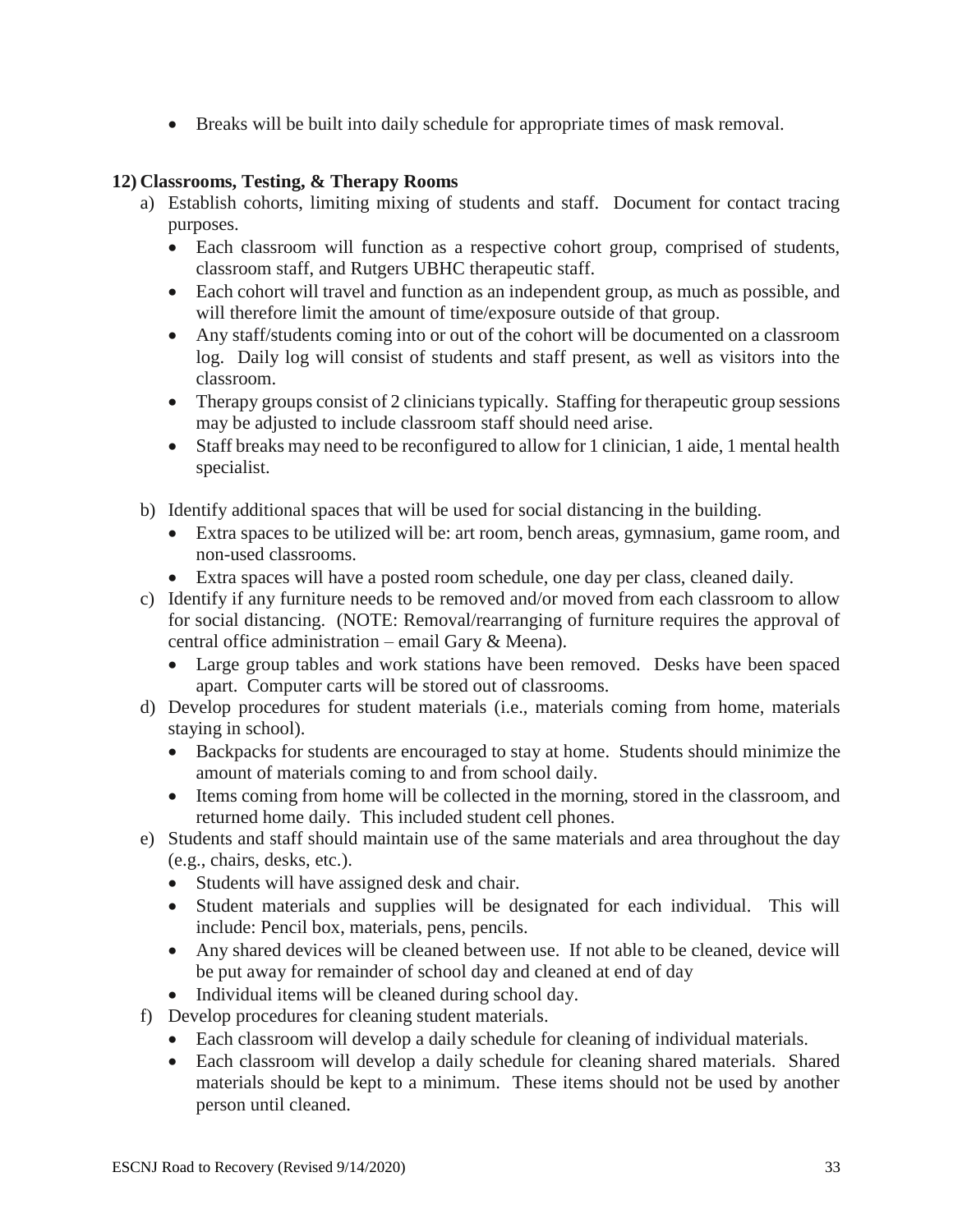- Items not covered by Custodian cleaning schedule will be maintained by classroom staff.
- g) Identify ways to limit the sharing of instruction materials (e.g., direct instruction teacher manuals, Edmark cards, etc.).
	- Students will be instructed to use their own books and instructional materials as much as possible.
	- Students will be instructed to use computers based learning as much as possible.
	- Staff will design lessons and activities in such a way as to limit need for sharing materials.
	- Staff will be responsible for putting computers into charging stations.
- h) Develop list of difficult-to-clean instructional material / manipulatives that should not be used.
	- Materials included are: Books, paper, pens, pencils, manipulatives, therapy cards, playdo, sand tray, dolls, play therapy, sport items such as balls.
- i) Allow 5 minutes at the end of each period for cleaning materials.
	- Individual class schedules will be developed and posted.
- j) Develop procedures for scheduling related services (e.g., additional spaces for social distancing, time in schedule for cleaning, appropriateness to continue teletherapy in the building, etc.).
	- Related services will utilize remote instruction to the extent possible.
	- Speech Therapy remote instruction or office space.
	- OT / Physical Therapy office space.
	- RUBHC Therapy remote session or office space.
	- Therapists will go to classrooms to pick up student.
	- Time will be set aside at the end of each service period for the cleaning of spaces and materials used.
- k) Develop procedures for cleaning shared therapeutic materials and identify any implications for scheduling.
	- Schedule will be created to ensure spaces are not double booked.
	- Schedule will allow for cleaning of shared space after each session.
- l) Develop procedures for specials teachers (i.e., APE, Art, Music, Job Coach) determining how instruction will be delivered and types of contact-less activities.
	- Teachers of specials areas will provide instruction via remote means when appropriate.
	- These teachers may join the class for in-person instruction, or devise a schedule to allow for portions of the class to participate in-person.
- m) Develop procedures for recess (i.e., what spaces are available for outside use, how can the spaces be broken up, how will they be scheduled).
	- Each classroom will schedule a time for recess, and playground equipment to be used.
	- Custodial staff will close playground after each session, and allow time for cleaning after each use.
- n) Identify if any additional spaces can be used for their intended purpose (e.g., Pre-Voc, ADL, Café, etc.). Develop procedures for scheduling and cleaning.
	- Potential Spaces: Gymnasium, Art Room, Game Room, Roof garden, Extra classroom.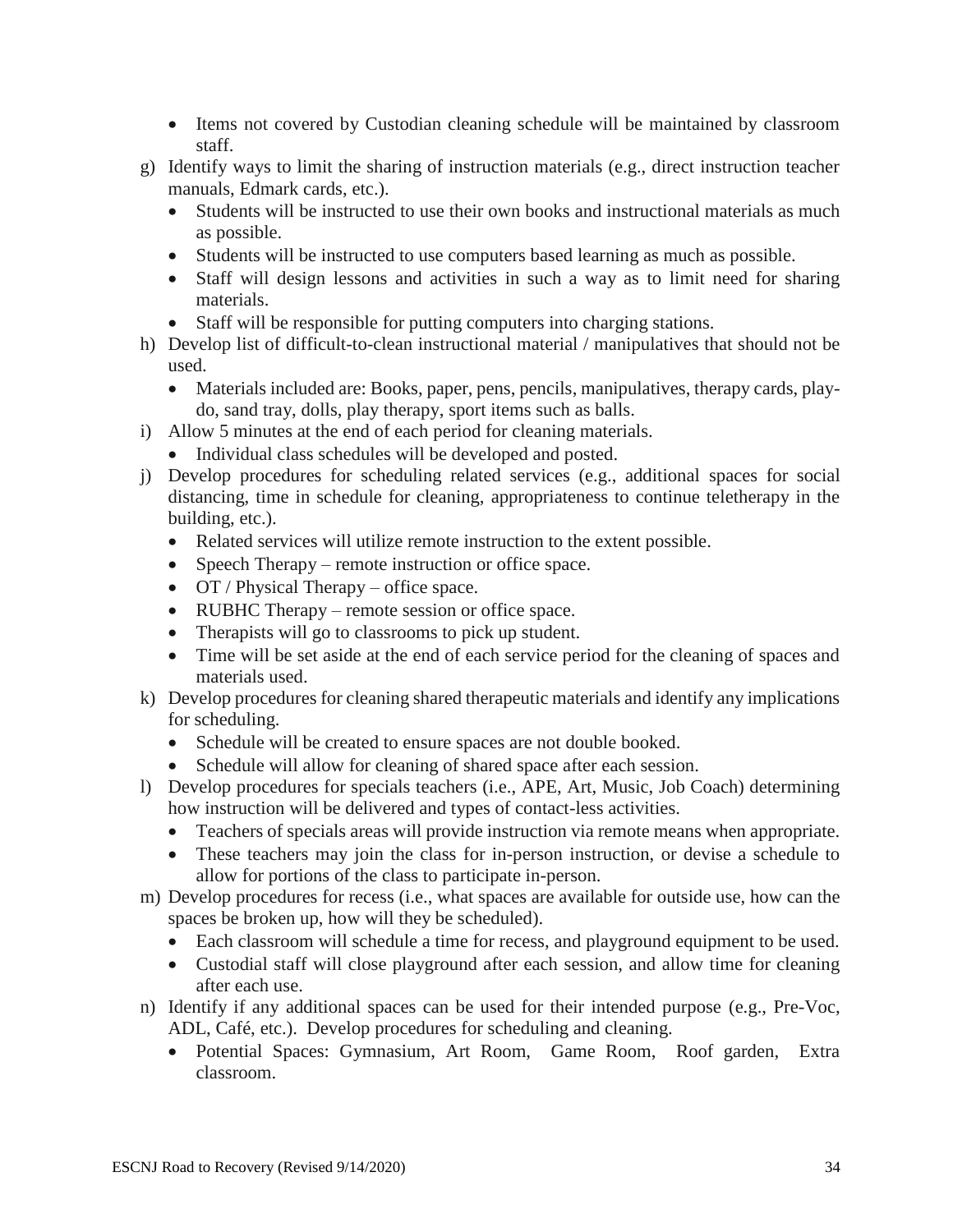- Each teacher will provide a schedule for when the space is being utilized so that Custodial Staff will have opportunity to clean space prior to its next use.
- o) If there are no bathrooms in the classrooms, develop procedures for hand-washing and toileting schedules.
	- Classes will create and implement schedule for use of bathrooms, hand-washing, and hand sanitizing.
	- If student requests bathroom use not at scheduled time, staff will verify availability and cleanliness for student use.
- p) Identify locations in need of sanitizing stations.
	- The following areas are in need of sanitizing stations: Entry doors. Bathrooms. Elevator. Staff lunch room. Kitchen. Main office. Copier area. Classrooms.
- q) Where possible, assign therapists to a minimal number of classrooms.
	- When appropriate, therapists will be assigned to classroom caseload to minimize exposure out of cohort model.
- r) Develop procedures for nap time in preschool classrooms (e.g., spacing and cleaning).
	- Not applicable to NuView Academy.
- s) Develop procedures for copy machine use.
	- Copying of materials should be kept to a minimum.
	- Each classroom should designate one staff for the use of shared copy machines.
	- Following use of copy machine, staff member should wipe down copier.
	- Staff should verify that copy room is empty prior to coming to make copies.
- t) Identify procedures that can be moved to a paperless system.
	- To the extent possible, all forms and materials should be attempted in paperless system first.
	- Suggested forms are: staffing materials and guides, student-related forms and guides.
	- Student work being sent home will be first attempted via electronic means. Should a parent request, paper forms can be sent home.
- u) Have sufficient office supplies on hand for staff use (e.g., each staff member should have their own pen).
	- Office supplies have been ordered to provide for individual use.

#### **13) Transportation**

- a) Develop procedures for bus and parent arrivals/departures limiting traffic through entrances at any given time.
	- Three entrances will be used for the entry/dismissal of students. Students will be directed to the appropriate entry/dismissal door based upon classroom assignment.
	- At least three staff will be assigned to each entry. Staff will be assigned to mark attendance, receive cell phones, take temperature of students.
	- Support staff will be assigned inside and outside of building to support students entering and dismissing.
- b) Develop procedure for CBI vans (cleaning, transporting) when trips resume.
	- Vans will be inspected before and after each trip.
	- Vans will be cleaned after each use.
	- Daily log will be maintained to account for what students and staff have been inside of the van, and to account for contact tracing.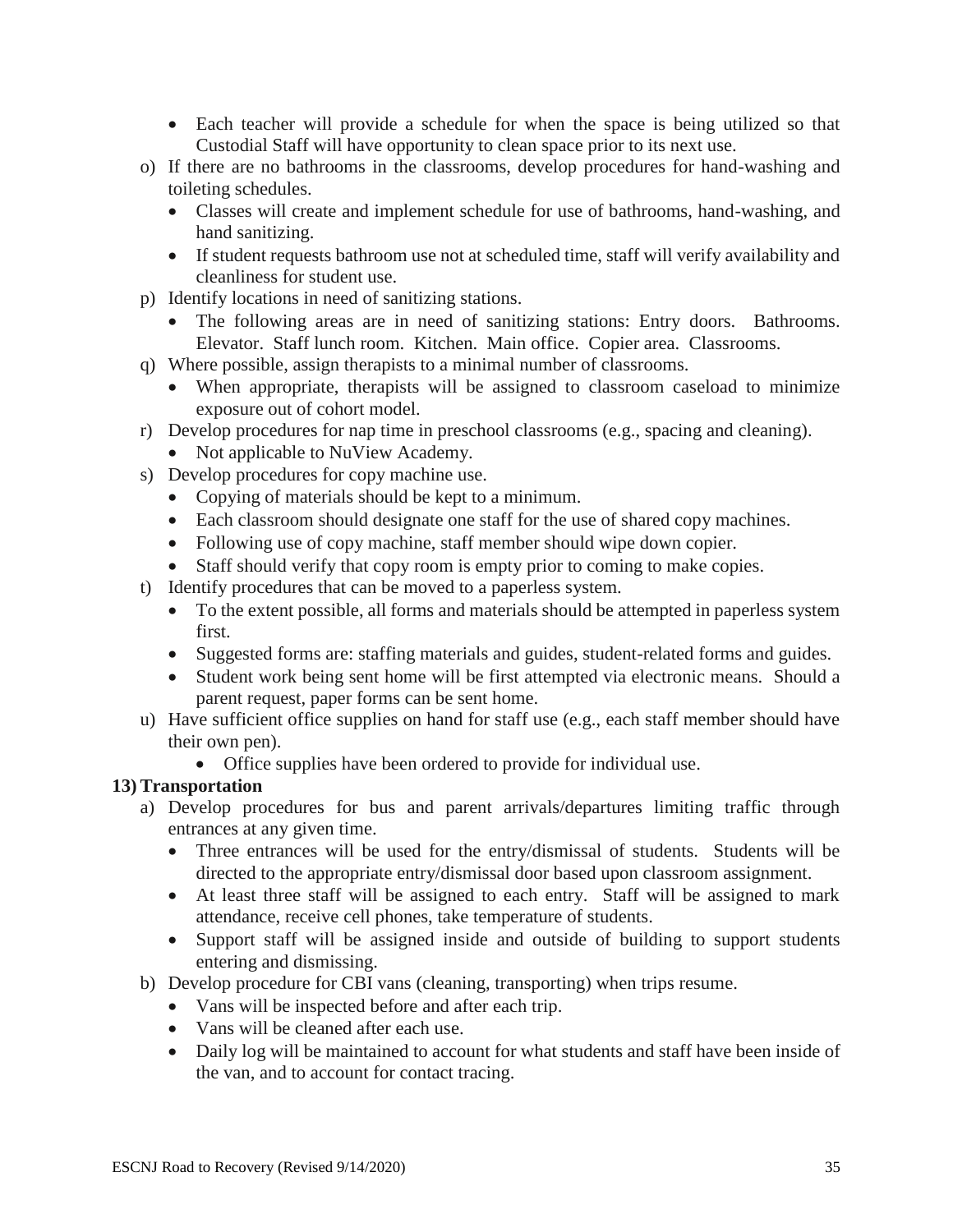## **14) Student Flow, Entry, Exit, & Common Areas**

a) Develop procedures for arrival and dismissal (i.e., how many entrances will be used, parent drop-off/ pick-up, parent sign-in/ out).

## **Arrival:**

- 3 entry points Primary side, Main Entrance and High school side entrance.
	- o Three staff members will be assigned daily to each entry point. One will take attendance, one will accept student cell phone, one will take student temperature.
	- o Nurse to check temperatures/screening questionnaire if staff determine student's temperature is in elevated range.
	- o MHS Supervisor/designee to be present to monitor social distancing and to direct students to be walked to their assigned entrance.
	- o Additional staff members will walk (6 feet apart) student to assigned entrance and to avoid wandering off/maintain order.
	- o *Book bags: - should not bring them in to limit searches and less contact.*
	- o Zip lock bags to places phones in.
	- o Boxes/bins with dividers- place student items in individual sections
- Parent drop-offs:
	- o Office secretary will document student arrival / departure time.
	- o Parents can call upon arrival, to eliminate the need to come into the building. Staff can approach the parking lot and direct student to their entry point.

#### **Dismissal:**

- Students will utilize same exits for entry and dismissal.
- Staff members will be assigned to return collected items, ensure students get onto bus, and remind of social distancing.
- Dismiss students per district bus- make sure students abide by 6 feet social distancing even if coming from different exits.
- Same morning staff to be appointed at exits to increase efficiency of dismissal.
- b) Develop procedures for late arrivals and early pick-ups.
	- Early pick-ups: Parent should call main office to notify of location in parking lot. Secretary to call the classroom to call student out. Classroom staff to bring student out to vestibule. Secretary will document pick-up time.
	- Late Arrivals: Parent should call main office to notify of location in parking lot. Secretary to call the classroom to call 1 staff to receive student and walk to the class. Secretary will document student arrival time.
- c) Identify if any physical guidelines will be used (e.g., arrows on the ground, signs, etc.).
	- If necessary, tape on floors or sidewalks will be implemented to ensure that staff and students remain at least 6 feet apart in lines and at other times.
- d) Develop alternative procedures for delivering staff mail and announcements. Discontinue use of staff mailboxes and mailroom to the greatest extent possible. Use of ESCNJ email is recommended for all internal written communications.
	- Discontinue use of staff mailboxes and mailroom to the greatest extent possible.
	- Use of ESCNJ email is recommended for all internal written communications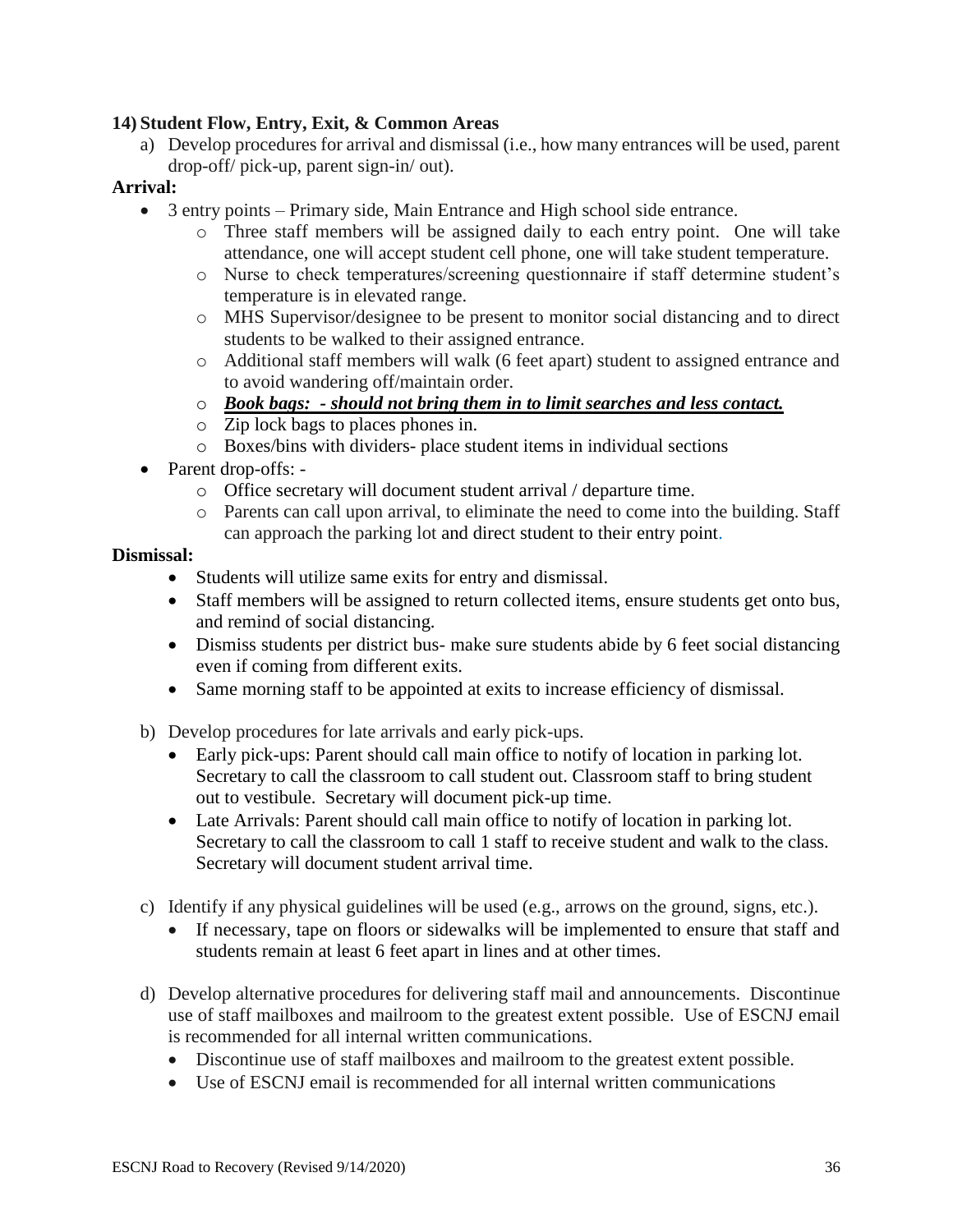- e) Develop procedures for movement in the hallways.
	- Scheduling should allow for minimum number of people in the hallways at any one time.
	- Entry and exits will utilize one way routes to the degree possible.
	- Schedule bathroom timing blocks for class to have less students/staff in hallways.
	- Plans to be developed for those students in advance to prevent walkouts. Schedule breaks for students that need a break/required as per IEP: Walk plan, Break schedule, Exercise routine, Individual coping plans, etc.
- f) Identify guidelines and limitations for scheduling to limit movement throughout the building at one given time.
	- Minimal classroom movement will be encouraged to the extent possible.
	- Specific times for "break times" or bathroom times for each class will be utilized.
- g) Identify any signage needed as a result of these procedures.
	- Potential for Signage  $$ 
		- o Posters for reminders of hallway expectations at classroom doors –
		- o Contact tracing form at each classroom door
		- o Daily log sheet for each classroom
		- o Front door sign informing visitor to call Main Office and requirement of PPE
- h) Identify procedures for staff lunches (i.e., social distancing in staff lounge, other rooms available for use, how areas will be cleaned).
	- Staff to disinfect area before and after each use.
	- Custodian to disinfect common staff lunch area at set times during day.
	- Schedule for Teacher lounge for staff lunches may be necessary.
- i) Water fountains should be made unavailable until further notice.
	- Water fountains will be turned off if possible.
	- Signs will be posted on water fountains to inform of "non-use".
- j) Identify locations where physical barriers such as sneeze guards may be needed.
	- School has not identified areas with need for physical barrier at this time.

#### **15) Screening, PPE, and Response to Students and Staff Presenting Symptoms**

- a) Develop procedures for staff and student screening upon arrival (i.e., location for temperature checks, procedures when a temperature is above 100.4).
	- All students will have temperature checked upon getting off the bus.
	- If temperature is above 100.4, student to be gowned and directed to conference room for isolation until a parent/guardian can pick up student.
	- Any students presenting with symptoms related to COVID-19 will be directed to conference room for isolation until a parent/guardian can pick up student.
	- Staff member with temperature greater than 100.4 will be directed to go home immediately and follow up with their health provider and recommendations.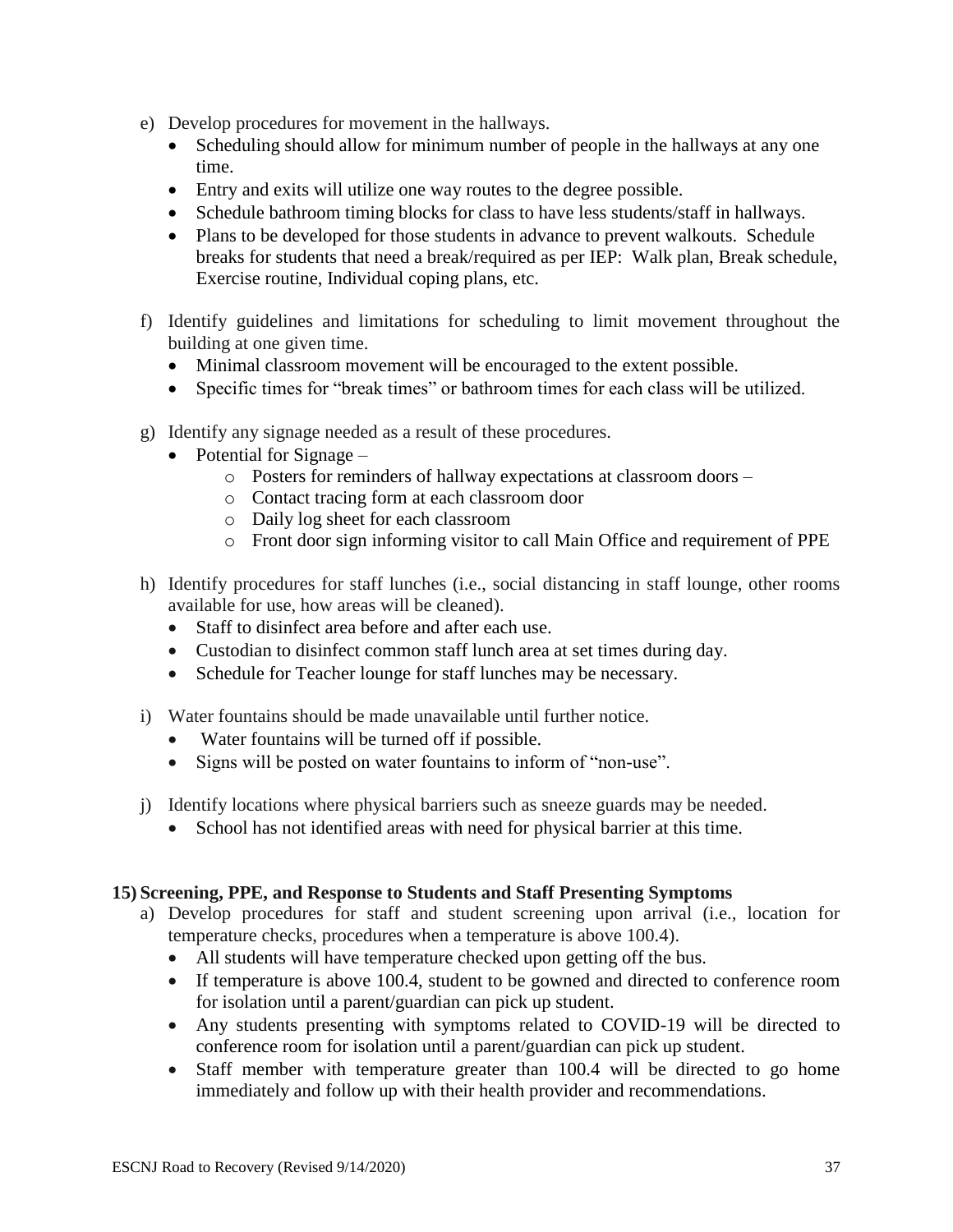- b) Staff will no longer use paper sign-in sheets. The Frontline app will be used for sign in. Staff will also complete a daily health questionnaire via the app prior to entering the building. Identify how buildings will monitor this information for compliance.
	- Building Administrator or Designee will monitor Frontline information daily.
- c) Identify isolation area for students and staff presenting with symptoms.
	- Conference room will be utilized as the isolation room.
- d) Develop procedure for isolating students (how will students be monitored when waiting to be picked up)
	- Preferably, only one individual should have contact with the isolating student (possibly the nurse as she was the first to identify the high temperature).
	- If the concern was brought up later in day, the individual who has had the most contact should monitor student while waiting to be picked up and walk them out when parents arrive.
	- Both individual (student and staff) should be wearing proper PPE.
- e) Develop procedures for emergency student pick-up.
	- School Nurse or Designee will contact the parents/guardians with information regarding the health of the student, and requirement to pick up student from school.
	- Parents/guardians will call the office when in parking lot.
	- Shelter in place will be announced to ensure the hallways are clear.
	- Staff will walk student out of building to meet the parents/guardian.
	- Parents will be informed by School Nurse of next steps needed prior to student's return to school.
- f) Develop procedures for visitors.
	- See Section 1 A above.
- g) Identify location for storing PPE
	- PPE will be stored and disseminated by Main Office staff.
	- Classroom staff will be given PPE as needed.
	- Students should not have access to stored PPE.
- h) Develop procedures for distribution of PPE to staff each morning.
	- Classroom staff will be given PPE as needed.
- i) Identify situations where enhanced PPE will be available and distributed.
	- Enhanced PPE will be necessary during certain crisis situations such as physical restraints or seclusion and when monitoring students in isolation room.
	- Students not following recommended guidelines of wearing masks or immediately upon a positive case is suspected as precautionary measure.
- j) Identify how the protocol for addressing positive cases will be implemented (e.g., ensuring flow of information)
	- School Administrator or Designee to contact Central Office Administration about possible COVID case within school.
	- School Administrator will follow directives of Central Office guidelines in communicating to any outside agencies.
	- Positive COVID cases will be reported as per NJDOH & ESCNJ guidelines.
- k) Develop procedure for ensuring parent contact information stays current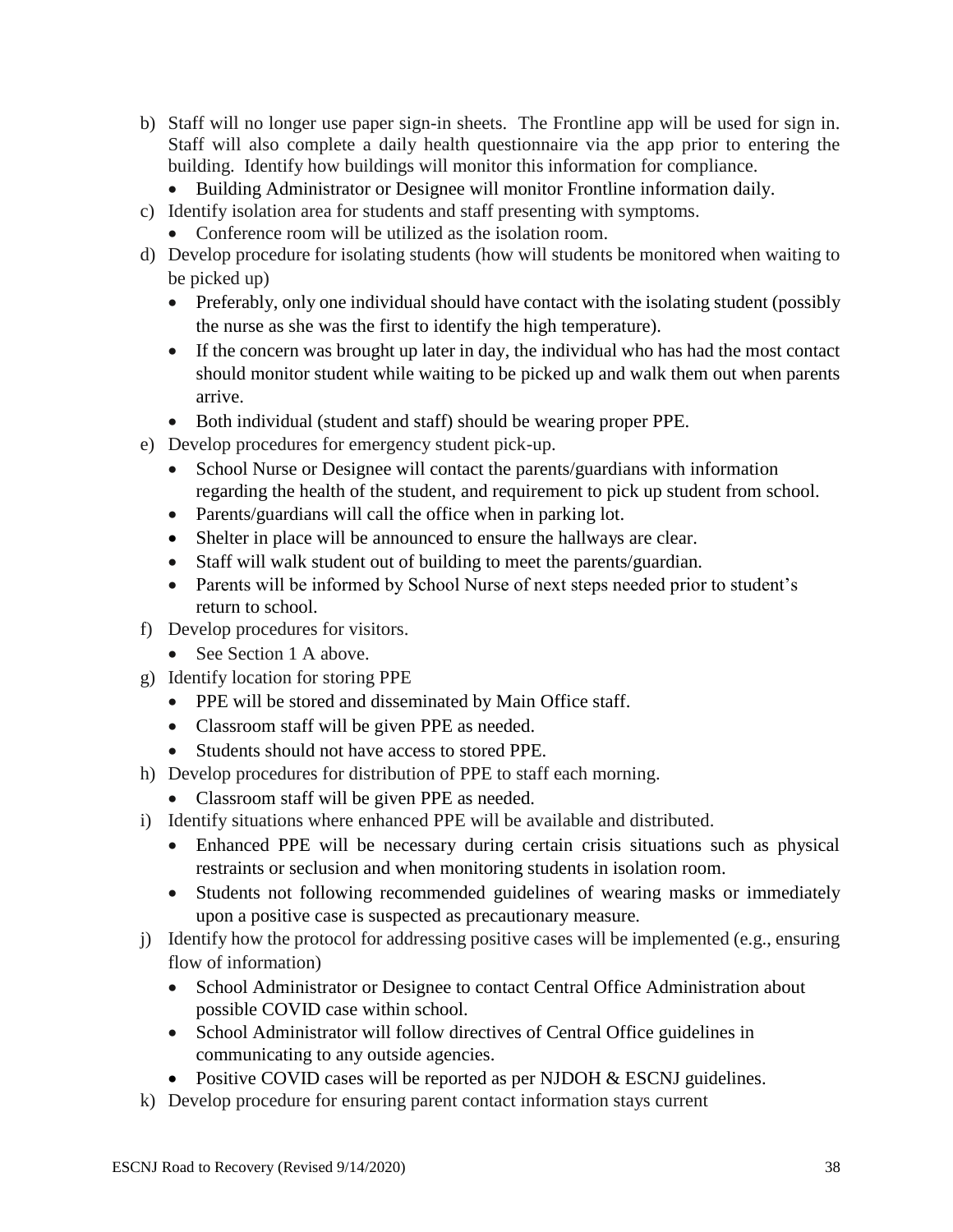- School Secretary to maintain up to date contact information for parents and guardians.
- All staff will inform School Secretary upon being given new contact information.

# **16) Contact Tracing**

- a) Develop protocols for documentation of students and staff in each classroom, monitoring changes to set cohorts and bus lists, and how information will be maintained.
	- Each classroom will post daily a list of assigned students and staff
	- Visitors to any class will sign in for each entry into the classroom.
	- Sign posted on door reminder to sign in.
	- Staff directed to use own pen to check off entry.

# **17) Facilities Cleaning Practices**

- a) Identify role of classroom staff in cleaning needs.
	- Staff should assist in the disinfecting of any classroom items used on a daily basis, including items such as chairs/desks/doorknobs/commonly touched surfaces and instructional materials.
- b) Develop schedule for classroom cleaning and assign staff to specific jobs if needed
	- Each classroom will develop a routine for the staff to clean after every period as needed.
- c) Collaborate with custodial staff when determining additional areas for use and scheduling. Some chemicals require additional drying times which may impact scheduling.
	- Custodial staff will be given schedules for cleaning of additional and non-regularly used areas as needed
- d) Identify locations for disposal of PPE.
	- Each classroom will designate a PPE-specific trashcan for disposal of PPE.

# **18) Meals**

- a) Develop procedures for contact-less lunch delivery to the classrooms.
	- Designated staff will deliver any food/lunches to each classroom.
	- Taking home of left-over foods will not be allowed.
	- Bringing in of snacks from home will not be allowed.
- b) Develop procedure for cleaning classroom and removing garbage after mealtimes.
	- Each classroom will bag their trash following meals.
	- Trash bags will be placed outside of each classroom door, to be collected by Custodial staff.

# **19) Recess/ Physical Education**

- a) Identify alternative areas for APE if gym is being used for social distancing.
	- Alternative plans can include: planned walks outdoors, virtual fitness lessons, playground use.
- b) Identify how APE will be delivered to each classroom.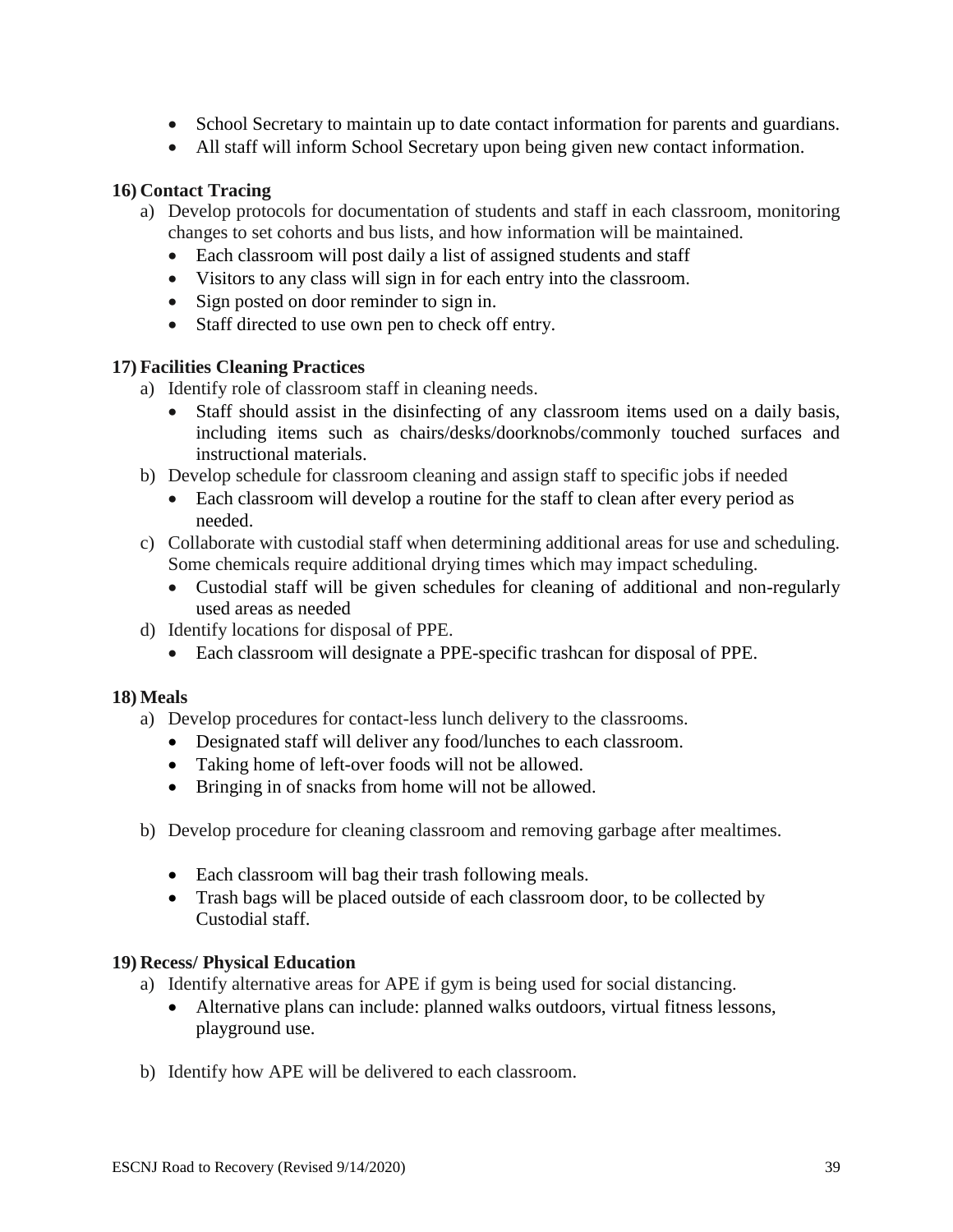- PE Teacher to create and revise schedules to ensure maximum positive impact of PE for all students. Potential solutions below:
	- o Potential for each classroom to have 2 PE periods a day, but length of times cut in half
	- o Walks outdoors (Walking Wednesday) separate per class and maintain cohort.
	- o Yoga (zoom in class).
	- o Virtual fitness.
	- o Give each class own equipment. Teachers and staff to maintain the cleanliness.
- c) Identify if additional materials are necessary, if so, how will these materials be cleaned between uses.
	- Any materials used will be cleaned after each use.
	- If possible, classrooms will have their own equipment.
- d) Develop procedures for delivery of APE lessons if more than one class is scheduled at the same time.
	- APE will only be scheduled one class at a time.

# **20) Field Trips, Extracurricular Activities and Use of Facilities Outside of School Hours**

- a) All field trips canceled through December 2020
- b) Develop alternative, in-house Community-based Instruction opportunities.
	- To Be Determined. Suggested activities could include: Assist with taking out of trash, light cleaning and organization of classrooms, organizing of supplies and materials.

# **Academic, Social, and Behavioral Supports**

# **Social Emotional Learning and School Climate & Culture**

- Identify assessments that will be used to evaluate students' regression (i.e., academic, behavioral, social/emotional, therapeutic) during the emergency closure. Develop protocol for communication of assessments to all stakeholders.
	- o Teachers will develop Classroom specific assessments based upon the need and ability level of students.
	- o Rutgers UBHC will utilize its own forms for Assessment and Treatment planning.

# **Restraint/ Seclusion Procedures & Considerations**

- Develop a crisis-response structure (i.e., crisis teams, notification of crisis situations, strategies to avoid compassion fatigue).
	- o All staff members will need to take an active and participatory role in the crisisresponse structure of NuView Academy.
	- o All staff members will need to be active in the de-escalation of student behaviors, whether via verbal of physical de-escalation techniques.
	- o All staff Rutgers and NuView must play an active role.
	- o Recommended PPE for all staff during a crisis mask, shield, gloves, gown
	- o Staff members can be switched out when necessary and available.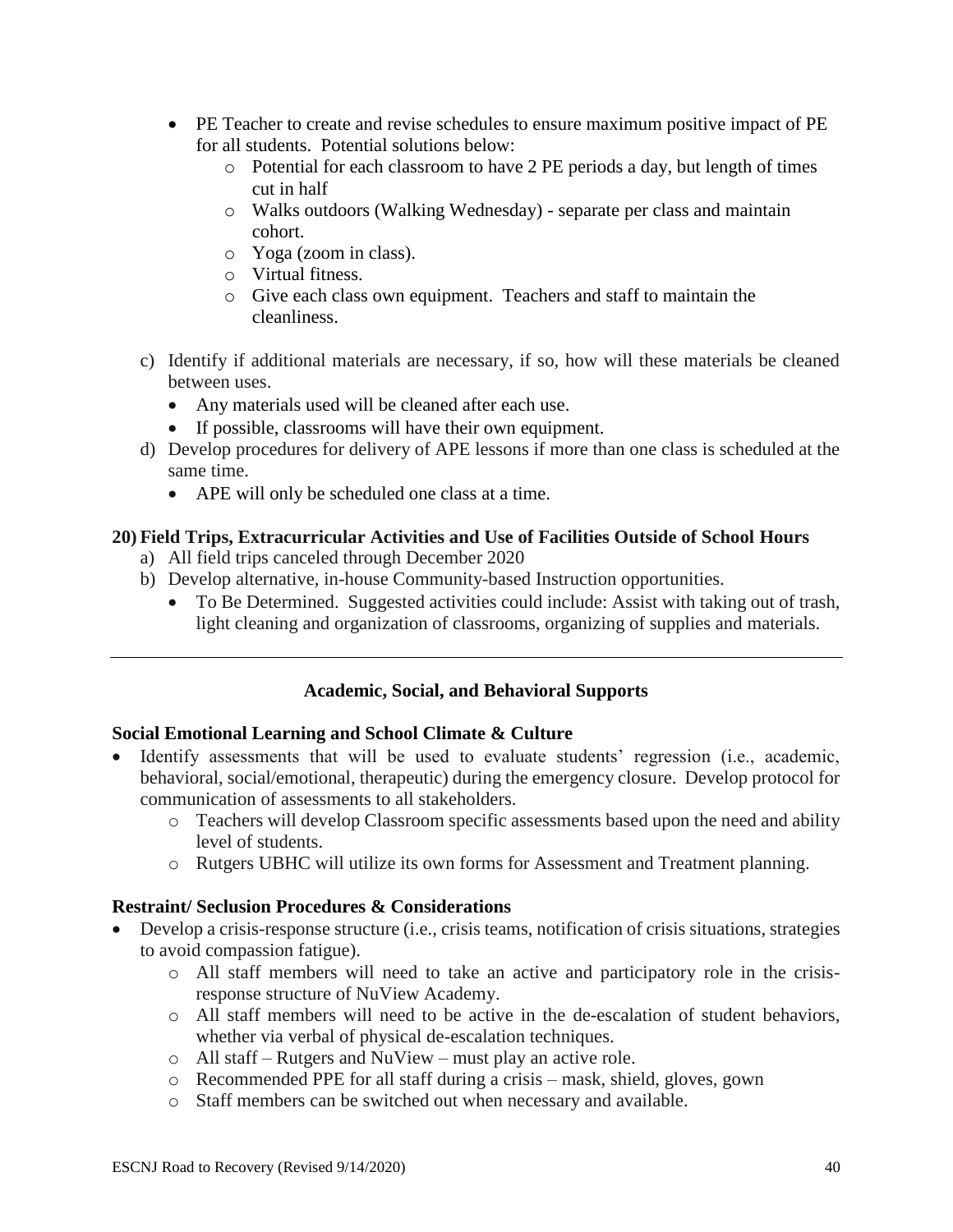- o Staff members assigned to hallway duty may be called upon first to participate in physical de-escalation process.
- o Walkies for staff members will be needed to allow for communication within the building.
- o Required cleaning of physical spaces following restraint
- o Seclusion of students into quiet areas
	- Need to keep student in room when necessary.
		- Use of mat to block entry way should it be deemed necessary.
	- Rutgers staff are NOT allowed to participate in seclusion techniques
- Notification of crisis situations who will be notified and by whom?
	- o Data collection for restraint / seclusion
		- Rutgers forms
		- **ESCNJ** forms
	- o Administrative Staff and Nurse will be notified immediately.
	- o Parents will be notified by designated classroom/therapeutic team.
	- o Sending district will be notified by Administrator or Designee.
	- o ESCNJ Central office will be notified by School Administrator or Designee.
- Strategies to avoid compassion fatigue  $$ 
	- o break immediately following restraint
	- o debrief of restraint, including discussion of any antecedent, behavior, consequence
	- o washing of hands and face
	- o change of clothes / shirt
- Discussion and review of staff anxiety, fears, and questions

#### **Educator Well-being**

- Identify ways in which staff well-being can be addressed within the building.
	- o Staff breaks when needed.
	- o Staff meetings to discuss needs of staff.
	- o Training and guidance for staff in use of online and remote instruction.
		- Create uniformity in online platforms to help teachers support each other.

#### **School Culture and Climate**

- Identify activities to address school culture and climate.
	- o NuView Academy Sunshine club virtual staff get together.
		- o Students focus on the mental health of the student for first 2 to 3 weeks (allowing students to adjust to all the changes).
		- o Staff survey- "what would you like to see in your classroom." "How can we help you feel safe coming to work?

# **Additional Considerations:**

- Student & Instructional/Therapeutic Considerations
	- o Develop procedures for students needing physical prompts and self-help assistance (i.e., protocols for staff before, during, and after interaction).
		- Staff should consult with School Nurse for physical prompts and self-help assistance.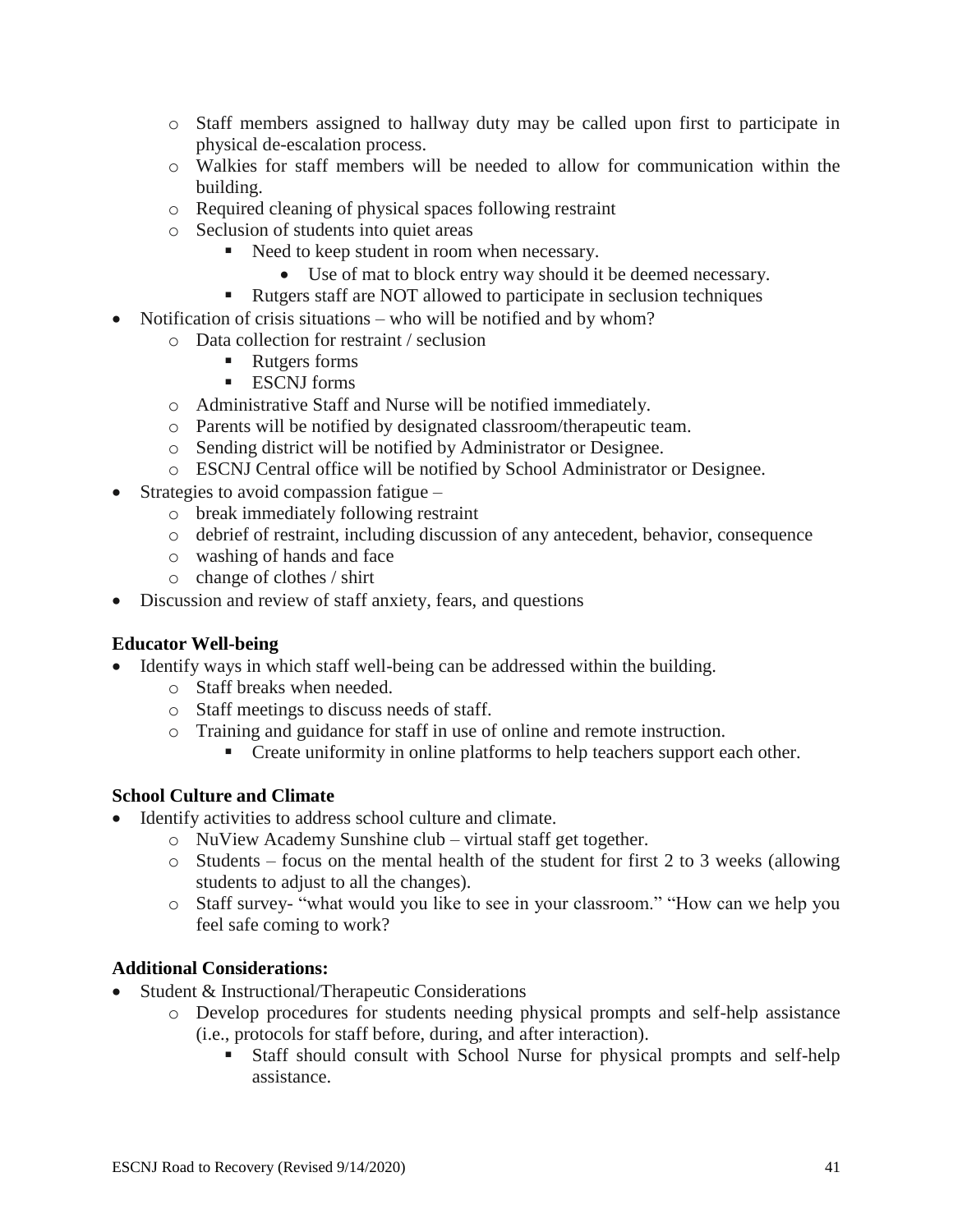- Staff should wear appropriate and necessary PPE for any student requiring physical prompts and self-help assistance.
- o Identify if any additional procedures are necessary for Medically fragile students.
	- Determine if any NuView students are considered medically fragile by consulting with nursing/Dr. Kaur.
- o Develop procedures for shared technology use in the classroom/therapy rooms.
	- Students continue to utilize own Chromebook.
	- Electronics are not utilized during clinical sessions.
- o Develop procedures for parent/ family "check-in" during the first 2-3 weeks of school reopening.
	- **Therapists will continue to outreach parents weekly (and more if needed) to** check-in specifically regarding their perspectives on plan, as well as feelings on safety/overall impact of transitions on well-being.
- o Ensure sufficient amount of reinforcers to minimize sharing of items.
	- Encourage students to bring own coping skills and fidget toys to school (perhaps to place inside pencil case).
	- Have additional materials for students whose parents unable to afford or provide items.
- o Develop protocols for students with social/ physical reinforcers (e.g., walks, scooter in the hallway, etc.).
	- Life skills group with MHS and Nursing Staff.
	- Remind students every morning during morning meetings with classroom staff/clinician.
- o Develop protocols to teach identified skills such as hand washing, mask wearing, and social distancing.
	- Classroom staff will collaborate with School Nurse to identify most appropriate methods of hand washing, mask wearing, and social distancing based upon age limits of students.
	- Students in all classrooms will be reminded/instructed daily on the most appropriate methods of hand washing, mask wearing, and social distancing.
- o Identify ways to maintain up to date student and staff contact information.
	- Staff members will update School Administrator and Secretary of any change in contact information.
	- Classroom and therapeutic staff will keep a current list of contact information for all students in designated classroom or caseload.

#### **Additional NuView items for Consideration:**

- Storage of coats / personal items.
	- o Personal items will be placed in a separate bin for each student.
- Water bottles for each classroom, nurse, staff.
	- o Water bottles will be ordered by the school for student use.
- Providing snacks for students if they cannot bring in own food.
	- o School will verify with food services if snacks can be ordered.
- Nursing to roll medication cart into the hallway and administer medications at the door. Each student to come outside when called upon. Nurse will require a locked safe box for narcotic